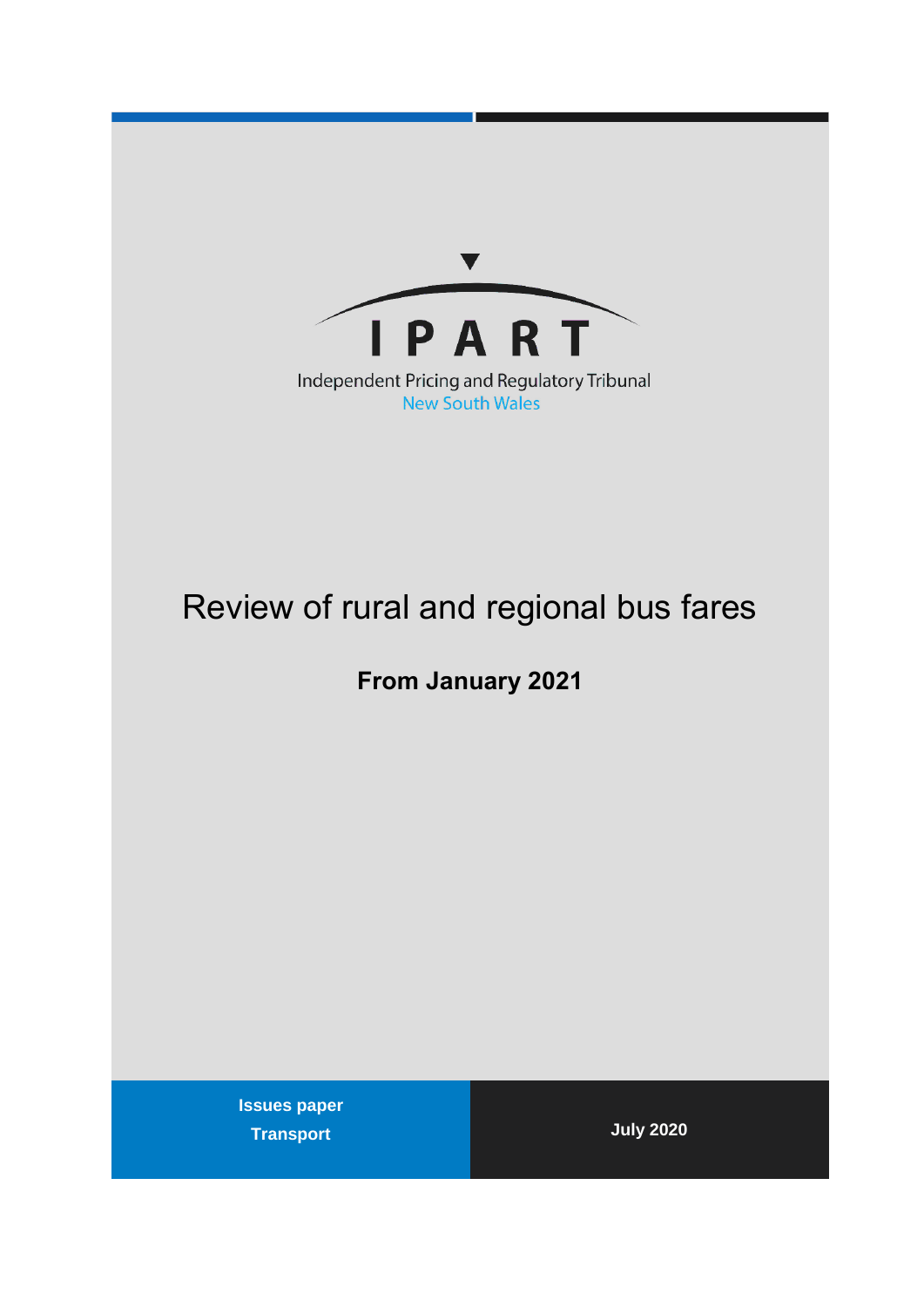## **© Independent Pricing and Regulatory Tribunal (2020)**

With the exception of any:

- (a) coat of arms, logo, trade mark or other branding;
- (b) third party intellectual property; and
- (c) personal information such as photos of people,

this publication is licensed under the Creative Commons Attribution-NonCommercial-NoDerivs 3.0 Australia Licence.



The licence terms are available at the Creative Commons website: <https://creativecommons.org/licenses/by-nc-nd/3.0/au/legalcode>

IPART requires that it be attributed as creator of the licensed material in the following manner: © Independent Pricing and Regulatory Tribunal (2020).

The use of any material from this publication in a way not permitted by the above licence or otherwise allowed under the *Copyright Act 1968* (Cth) may be an infringement of copyright. Where you wish to use the material in a way that is not permitted, you must lodge a request for further authorisation with IPART.

### **Disclaimer**

This report is published for the purpose of IPART explaining its decisions and/or recommendations for the relevant review. Use of the information in this report for any other purpose is at the user's own risk, and is not endorsed by IPART.

Nothing in this publication should be taken to indicate IPART's or the NSW Government's commitment to a particular course of action.

ISBN 978-1-76049-437-7

### **The Independent Pricing and Regulatory Tribunal (IPART)**

We make the people of NSW better off through independent decisions and advice. IPART's independence is underpinned by an Act of Parliament. Further information on IPART can be obtained from IPART's website: [https://www.ipart.nsw.gov.au/Home.](https://www.ipart.nsw.gov.au/Home)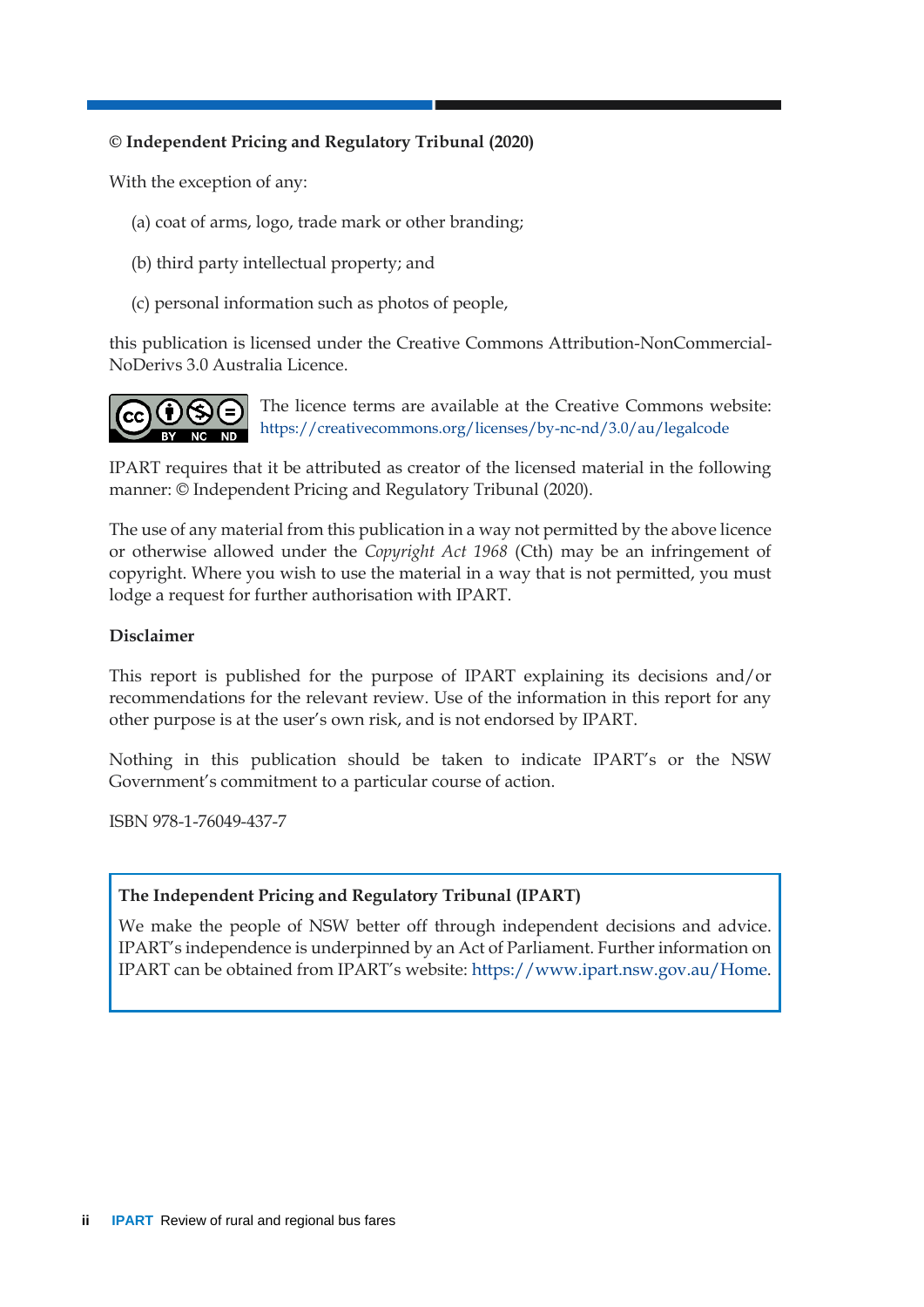# <span id="page-2-0"></span>Tribunal Members

The Tribunal members for this review are:

Dr Paul Paterson, Chair Ms Deborah Cope Ms Sandra Gamble

Enquiries regarding this document should be directed to a staff member:

| Courtney Barry | $(02)$ 9113 7732 |
|----------------|------------------|
| Ineke Ogilvy   | $(02)$ 9290 8473 |

# <span id="page-2-1"></span>Invitation for submissions

IPART invites written comment on this document and encourages all interested parties to provide submissions addressing the matters discussed.

### **Submissions are due by Friday 7 August 2020**

We would prefer to receive them electronically via our online submission form [<www.ipart.nsw.gov.au/Home/Consumer\\_Information/Lodge\\_a\\_submission>](http://www.ipart.nsw.gov.au/Home/Consumer_Information/Lodge_a_submission).

You can also send comments by mail to:

**Review of rural and regional bus fares from January 2021** Independent Pricing and Regulatory Tribunal PO Box K35 Haymarket Post Shop, Sydney NSW 1240

Late submissions may not be accepted at the discretion of the Tribunal. Our normal practice is to make submissions publicly available on our website [<www.ipart.nsw.gov.au>](http://www.ipart.nsw.gov.au/) as soon as possible after the closing date for submissions. If you wish to view copies of submissions but do not have access to the website, you can make alternative arrangements by telephoning one of the staff members listed above.

We may choose not to publish a submission - for example, if it contains confidential or commercially sensitive information. If your submission contains information that you do not wish to be publicly disclosed, please indicate this clearly at the time of making the submission. However, it could be disclosed under the *Government Information (Public Access) Act 2009* (NSW) or the *Independent Pricing and Regulatory Tribunal Act 1992* (NSW), or where otherwise required by law.

If you would like further information on making a submission, IPART's submission policy is available on our website.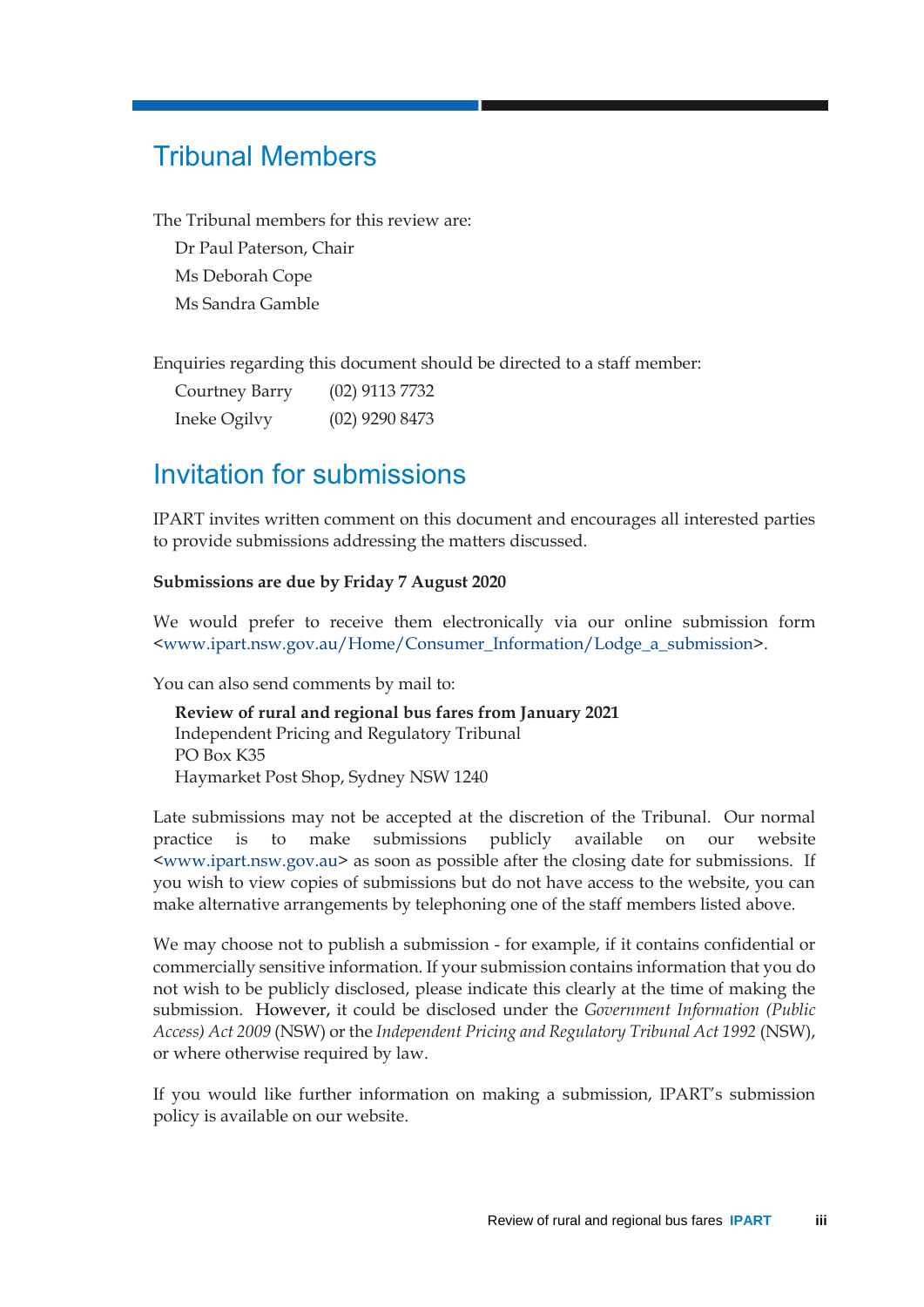# **Contents**

|              |                                               | <b>Tribunal Members</b>                                                                                                                                                                                                                                                                                                                                                                                                                                                            | iΪi                                                                               |
|--------------|-----------------------------------------------|------------------------------------------------------------------------------------------------------------------------------------------------------------------------------------------------------------------------------------------------------------------------------------------------------------------------------------------------------------------------------------------------------------------------------------------------------------------------------------|-----------------------------------------------------------------------------------|
|              |                                               | <b>Invitation for submissions</b>                                                                                                                                                                                                                                                                                                                                                                                                                                                  | iΪi                                                                               |
| 1            | 1.1<br>1.2<br>1.3<br>1.4<br>1.5               | <b>Introduction</b><br>What matters are we required to consider?<br>How will we conduct this review?<br>Indicative timetable for the review<br>Structure of the paper<br>Issues we seek comment on                                                                                                                                                                                                                                                                                 | $\mathbf{1}$<br>$\mathbf{1}$<br>$\overline{c}$<br>$\mathbf{3}$<br>$\sqrt{3}$<br>4 |
| $\mathbf{2}$ | 2.1<br>$2.2\phantom{0}$<br>2.3<br>2.4         | <b>Context for this review</b><br>Who uses rural and regional bus services?<br>Current approach to regional and rural bus fares and the 2017 review<br>Introduction of on-demand services<br>The impact of natural disasters and the coronavirus pandemic                                                                                                                                                                                                                          | $6\phantom{a}$<br>6<br>8<br>9<br>9                                                |
| 3            | 3.1<br>3.2<br>3.3<br>3.4<br>3.5<br>3.6<br>3.7 | <b>Proposed assessment criteria</b><br>Maximise the benefits of public transport use to the community<br>Ensure fares are affordable for people with limited transport options<br>Ensure fares are logical, predictable and stable over time<br>Facilitate innovation in transport services<br>Enable operators to recover the efficient costs of providing rural and regional<br>bus services<br>Promote the efficient delivery of transport services<br>Balancing the objectives | 11<br>11<br>12<br>12<br>13<br>13<br>14<br>14                                      |
| 4            | 4.1<br>4.2<br>4.3                             | <b>Future developments in rural and regional transport</b><br>Technological change and innovative service delivery in the transport sector<br>Innovation in the mix of transport services<br>Implications for the rural and regional bus sector                                                                                                                                                                                                                                    | 16<br>16<br>17<br>18                                                              |
| 5            | 5.1<br>5.2<br>5.3<br>5.4<br>5.5<br>5.6        | <b>Determining maximum fares</b><br>Efficient costs of providing services<br>Efficient use of services<br>Maximising benefits to the community<br>Fare structure, bands and daily capping<br>Equity of fares compared to Sydney metropolitan buses<br>Relativities between regional bus fares and coaches provided by NSW Trains                                                                                                                                                   | 21<br>21<br>22<br>23<br>26<br>28<br>31                                            |
| 6            | 6.1<br>6.2<br>6.3<br>6.4                      | The development of on-demand services<br>IPART's determinations regarding on-demand services<br>Trials of on-demand services in rural and regional NSW<br>Pricing on-demand services<br>Options to improve on-demand services                                                                                                                                                                                                                                                      | 34<br>34<br>36<br>38<br>39                                                        |
|              | <b>Appendices</b>                             |                                                                                                                                                                                                                                                                                                                                                                                                                                                                                    | 42                                                                                |

a ka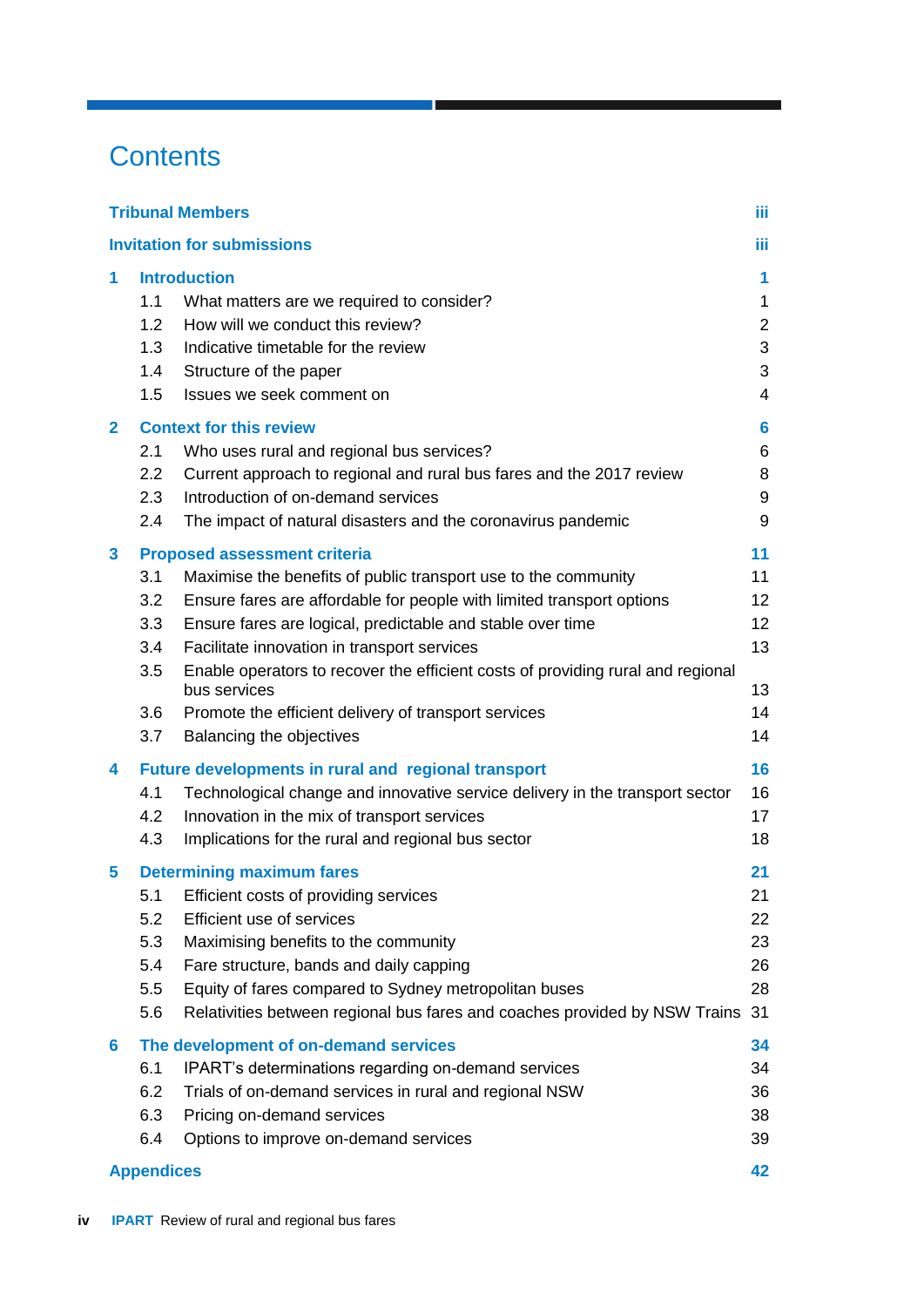**A [Referral from the Minister](#page-48-0) 43**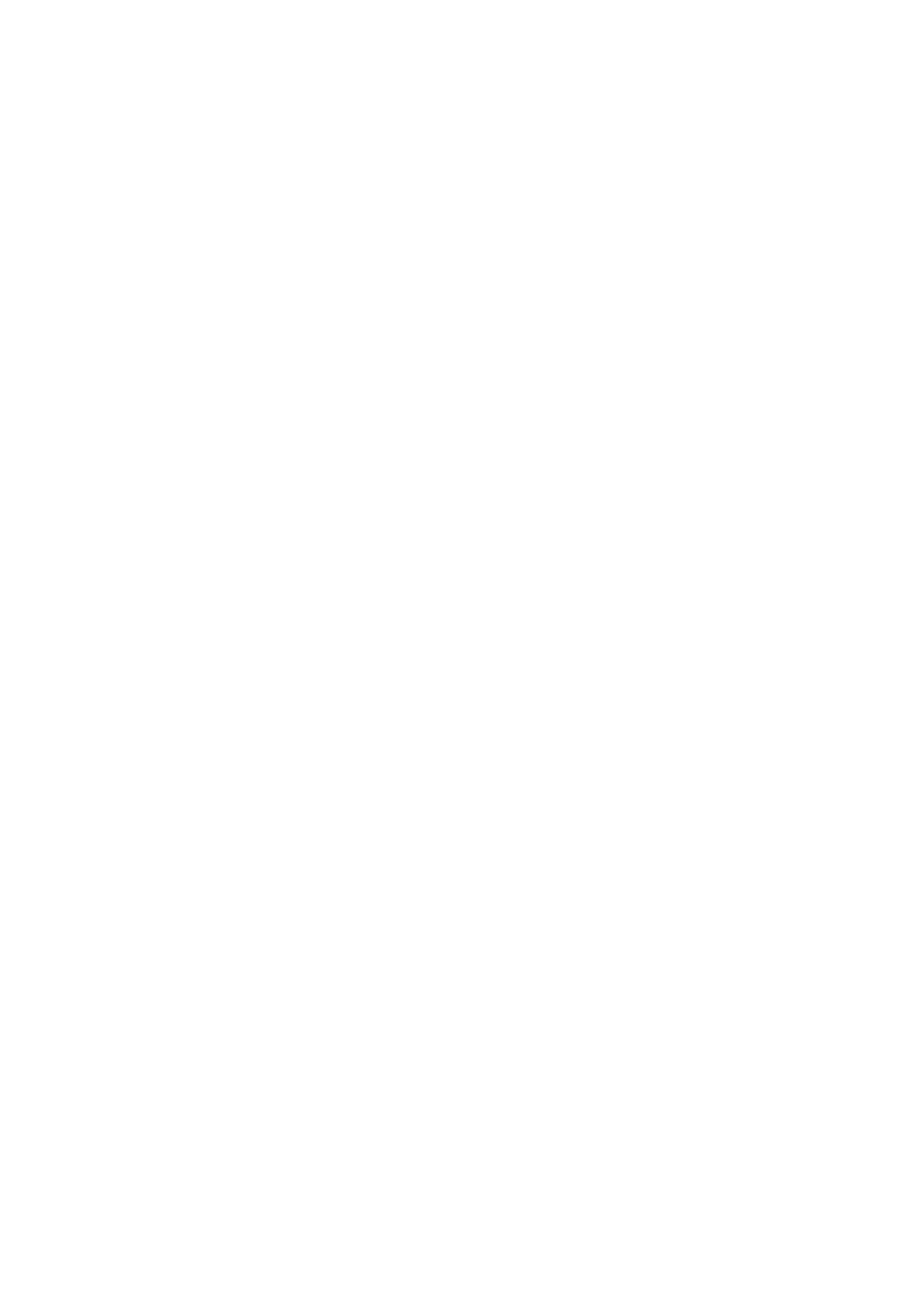# <span id="page-6-0"></span>1 Introduction

IPART is reviewing fares for rural and regional bus services in NSW and will determine new maximum fares to apply from January 2021.

Bus services in rural and regional NSW are run by private bus operators, who have contracts with the NSW Government. These contracts, administered by Transport for NSW (TfNSW), determine the services provided and the payments made to bus operators.

Bus operators also retain the revenue from bus fares, though this is a relatively small proportion of their total revenue. Maximum fares are determined by IPART. Bus operators can, and often do, set fares below the maximum.

IPART's current fare determination runs from 5 March 2018 to 31 December 2020. This Issues Paper forms part of our review to determine maximum prices to apply from 1 January 2021 to 31 December 2025. It explains how the review will be undertaken, the issues we will consider, and requests input and comments from stakeholders.

We are publishing a summary Issues Paper at the same time as this one, which is directed at current and potential bus users and those with less detailed involvement in the industry. It also seeks input from stakeholders.

# <span id="page-6-1"></span>**1.1 What matters are we required to consider?**

When IPART last reviewed these fares, in 2017, we reduced maximum fares, simplified the fare structure, and made recommendations about on-demand services.<sup>1</sup> This review will assess the impact of those decisions, experience in the sector since that time, and consider likely future developments.

We are required to take account of the matters set out in section 124(3) of the *Passenger Transport Act 2014* (the Act), including:

- $\bullet$  the cost of providing the services
- the need for greater efficiency in the supply of services so as to reduce costs for the benefit of consumers and taxpayers
- $\bullet$  the protection of consumers from abuses of monopoly power in terms of prices, pricing policies and standards of service
- $\bullet$  the social impact of the determination or recommendation
- the impact of the determination or recommendation on the use of the public passenger transport network and the need to increase the proportion of travel undertaken by sustainable modes such as public transport

<sup>-</sup>1 IPART, *Maximum fares for rural and regional bus services from 5 March 2018*, Final Report, December 2017.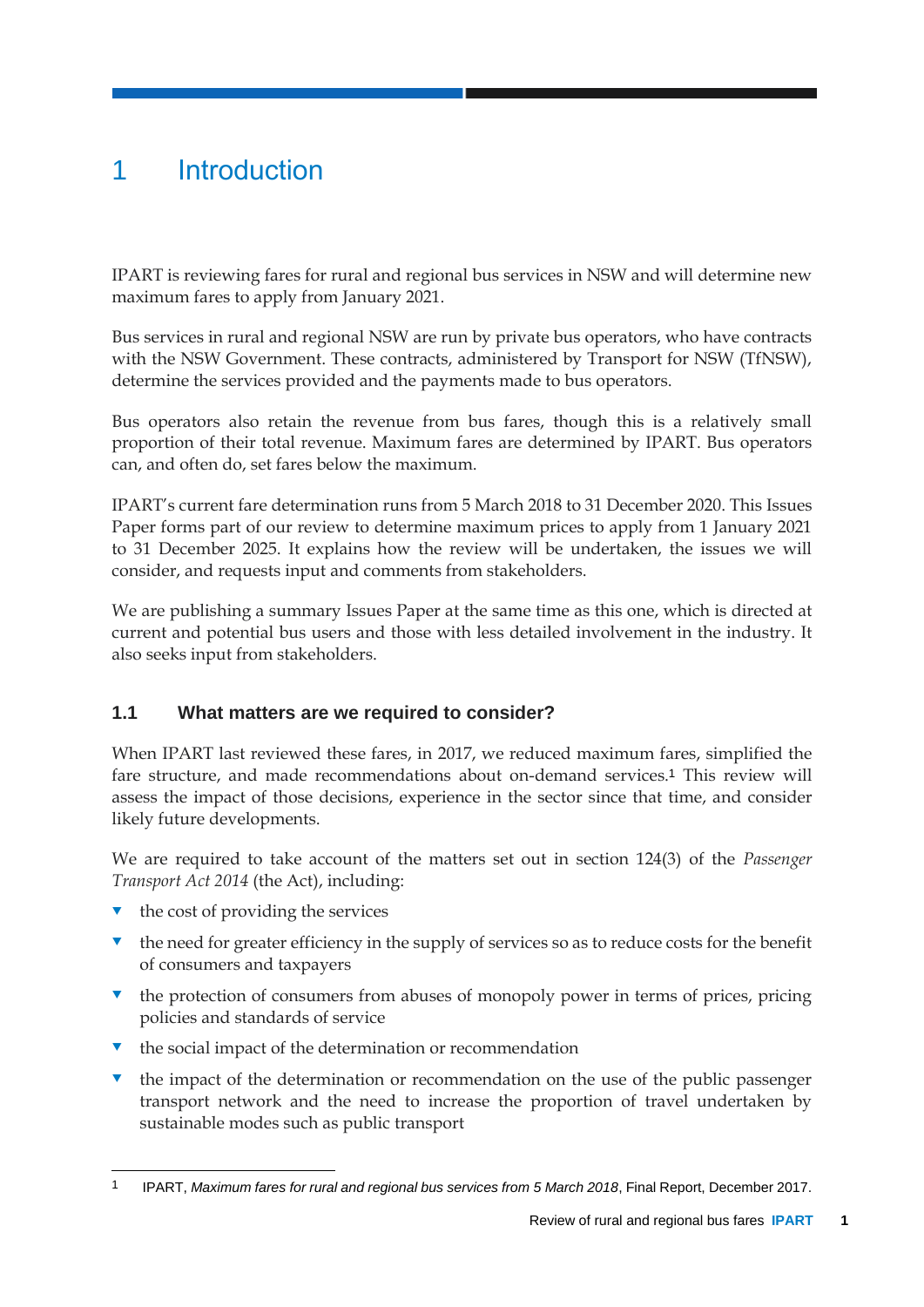- standards of quality, reliability and safety of the services (whether those standards are specified by legislation, agreement or otherwise)
- the effect of the determination or recommendation on the level of Government funding, and
- any other matter IPART considers relevant.

In addition, the Minister's reference for this review (attached in Appendix A) requires us to consider the:

- **v** equity of current adult and concessional fares compared to Sydney metropolitan bus fares, particularly for medium and longer-distance journeys
- number of fare bands and day capping, and whether further simplification is recommended
- **v** relativities between regional bus fares and coaches provided by NSW Trains taking into account service differences
- v development of on-demand services in regional areas, and
- customers' willingness and capacity to pay given demographics in urban and rural areas in regional NSW.

<span id="page-7-0"></span>The reference also requires IPART to publicly consult on a draft report as soon as practicable.

### **1.2 How will we conduct this review?**

An important part of our review will be assessing experience with the changes made following our 2017 review. For example, any changes to patronage and revenue following the reduction in maximum fares introduced in 2018; and experience with on-demand services in the trials that were undertaken in a number of areas. We will seek to understand whether further changes could increase customer benefits and improve efficiency, and their likely impact on fare revenue and Government funding.

As part of the review we will undertake research and analysis, seek expert advice, and consult with stakeholders. We will also update the analysis undertaken as part of the 2017 review on customer willingness and capacity to pay.

We will consult widely with stakeholders including bus operators, customers, and representative groups. In addition to written submissions to our papers, we will develop online surveys for bus operators and customers to express their views. In light of the current coronavirus pandemic, we will develop other forms of consultation consistent with health guidelines. This may mean meetings with small focus groups together with public hearings, held either in-person in regional areas or via virtual technology.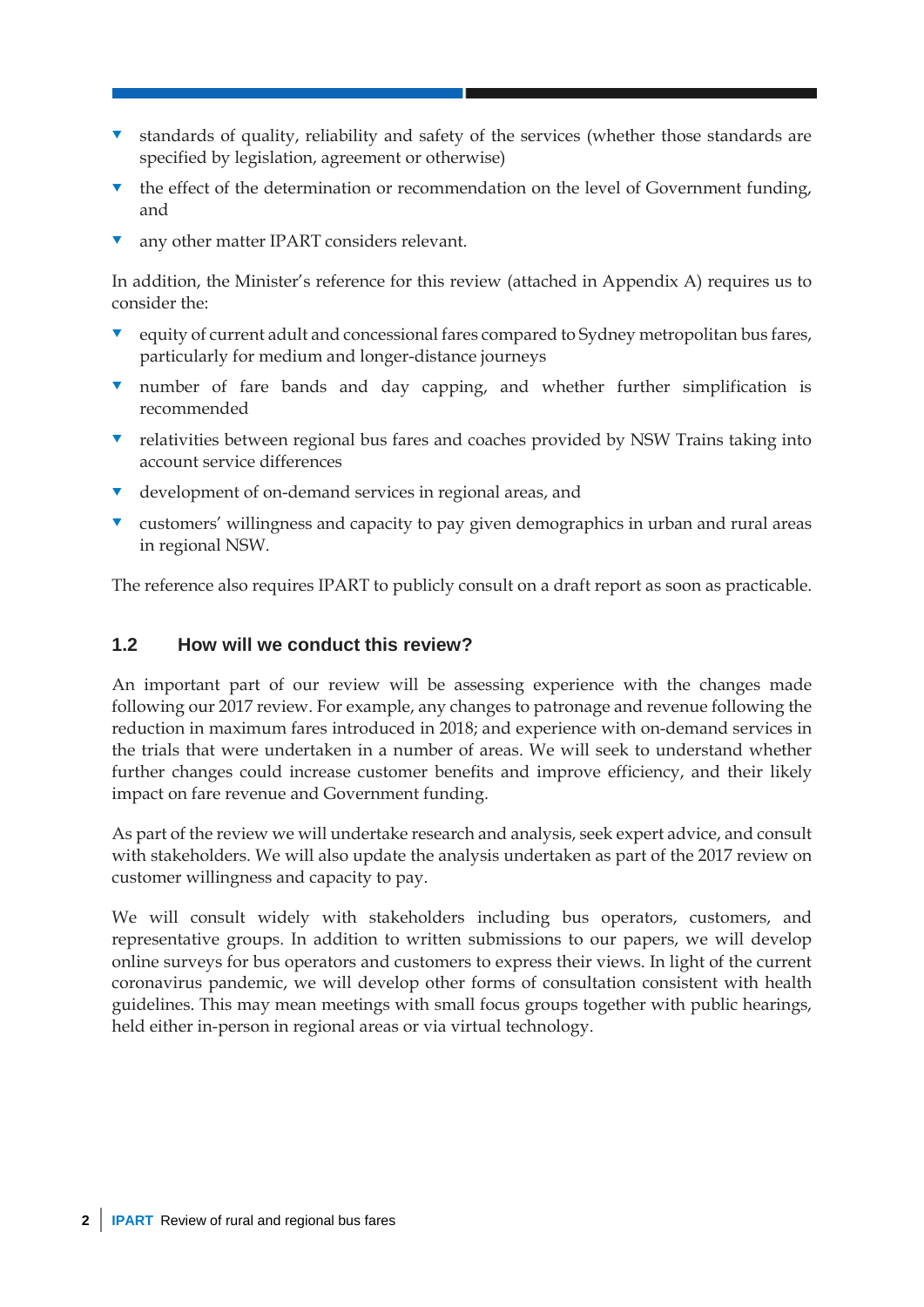Since our last review of rural and regional bus fares, we have also reviewed Opal fares for public transport services in metropolitan areas. We will be incorporating lessons from the Opal review into this review, where they are relevant in this context. This will include comparing fares in rural and regional areas to those in metropolitan areas, as required by the Minister's referral (see section [5.5\)](#page-33-0).

We will also consider how technological change will continue to have an impact on the way transport services are provided. This includes ticketing options such as electronic ticketing, and the potential for innovation such as on-demand services.

# <span id="page-8-0"></span>**1.3 Indicative timetable for the review**

Table 1.1 sets out an indicative timetable for the review. We will update this timetable on our website as the review progresses.

**Table 1.1 Indicative timetable for the review**

| <b>Key milestone</b>                     | <b>Proposed timing</b> |
|------------------------------------------|------------------------|
| Release Issues Papers                    | 7 July 2020            |
| Submissions on Issues Papers due         | 7 August 2020          |
| Analysis and informal consultation       | July to October 2020   |
| <b>Release Draft Report</b>              | October 2020           |
| Public hearing (in person or virtual)    | November 2020          |
| Submissions to Draft Report due          | November 2020          |
| Provide Final Report to Minister         | December 2020          |
| New maximum fare determination commences | 1 January 2021         |

## <span id="page-8-1"></span>**1.4 Structure of the paper**

The remainder of the paper is set out as follows:

- Section [2](#page-11-0) summarises the characteristics of the rural and regional bus sector in NSW, the current approach to their bus fares, and the issues on which we are seeking comment
- $\blacktriangledown$  Section [3](#page-16-0) discusses the assessment criteria we propose to guide our decision-making
- $\bullet$  Section [4](#page-21-0) discusses emerging developments in the transport sector, and implications for rural and regional buses
- **v** Section [5](#page-26-0) discusses our proposed approach to determining maximum fares
- **v** Section [6](#page-39-0) discusses experience with on-demand services in rural and regional NSW, and the options for further development of on-demand services
- Appendix A provides the Minister's referral for this review.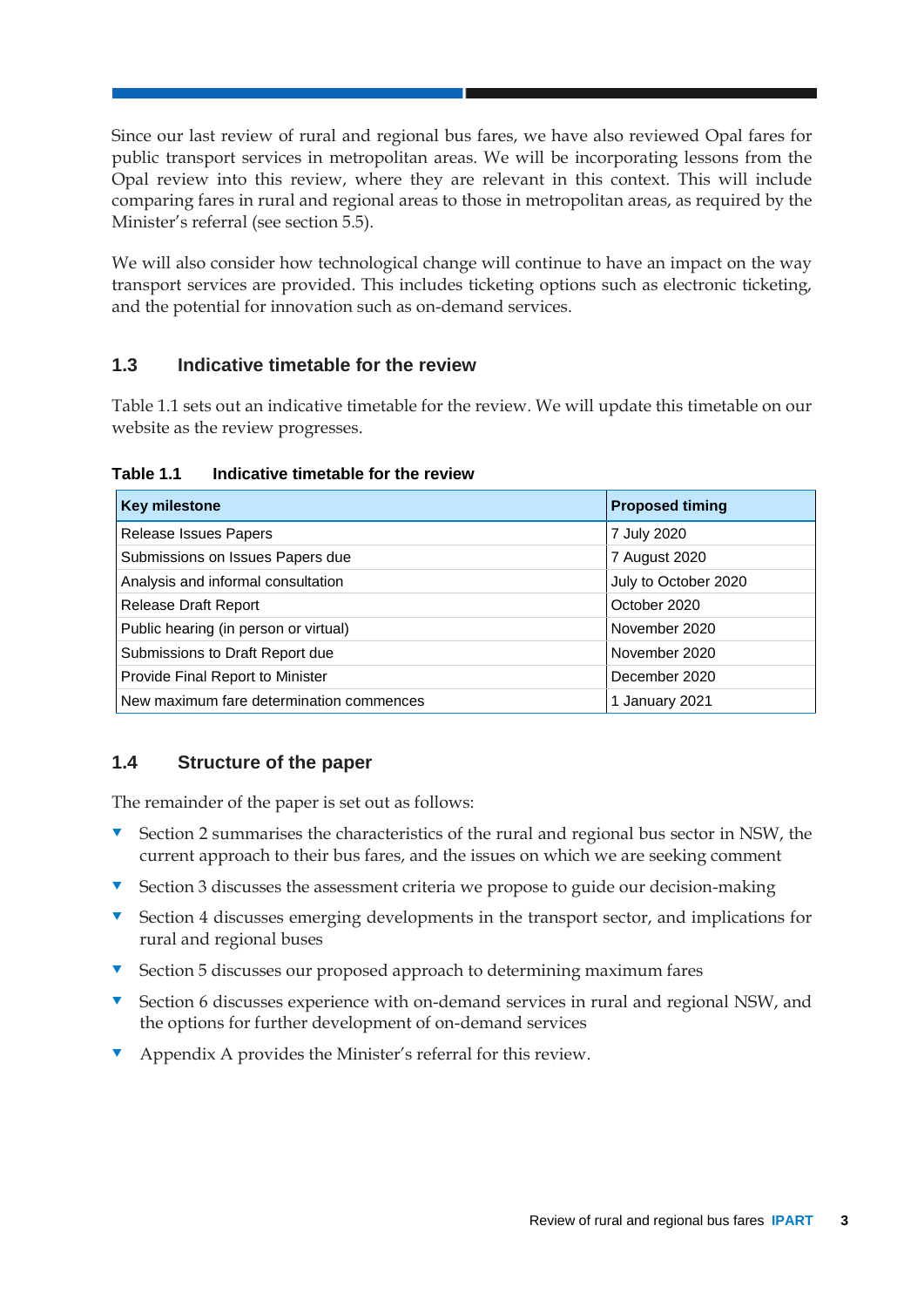## <span id="page-9-0"></span>**1.5 Issues we seek comment on**

We are seeking stakeholder submissions on this Issues Paper. Information on how to make a submission is included at the front of this paper. Submissions are due by Friday 7 August 2020.

Throughout this paper we raise questions seeking input from stakeholders, which are summarised below. We also encourage stakeholders to raise other issues which we may not have covered in this paper that are relevant to the review.

#### IPART seeks comment on the following:

| $\mathbf 1$    | What has been your experience of the fare structure introduced in 2017? What are the<br>positives and negatives of the current approach?                                                                                                                                                                                                                    | 10 |
|----------------|-------------------------------------------------------------------------------------------------------------------------------------------------------------------------------------------------------------------------------------------------------------------------------------------------------------------------------------------------------------|----|
| $\overline{2}$ | Have cross-border issues been adequately addressed?                                                                                                                                                                                                                                                                                                         | 10 |
| 3              | Have there been any challenges implementing the new fare structure given the current<br>ticketing technology used by bus operators?                                                                                                                                                                                                                         | 10 |
| 4              | How have recent events (drought, bushfires and the coronavirus pandemic) impacted<br>rural and regional bus services, and what are the likely future implications? Are there<br>any implications for the setting of maximum bus fares?                                                                                                                      | 10 |
| 5              | Do you agree with the criteria proposed to guide the review? Are there other criteria<br>which should be considered?                                                                                                                                                                                                                                        | 11 |
| 6              | How should IPART prioritise the different objectives for its review of maximum prices?<br>Do you agree with the main purpose and priorities established in the 2017 review?                                                                                                                                                                                 | 15 |
| $\overline{7}$ | How should regulation of rural and regional buses respond to developments in the<br>transport sector, including emerging technologies and innovation in service provision?<br>How can innovation be facilitated?                                                                                                                                            | 20 |
| 8              | Do you support the suggestions aimed at improving the accessibility of public transport<br>for those groups within society who find public transport unaffordable? For example,<br>extending concession fares to a broader group, such as those who qualify for the<br>healthcare card? What would be the impact on fare revenue and Government<br>funding? | 26 |
| 9              | What is your experience with the current maximum fares? Would you support further<br>simplification, or additional frequent-use tickets?                                                                                                                                                                                                                    | 27 |
| 10             | What are the technical challenges involved in changing the current fare structure or<br>adopting particular types of fare structures? As an operator, to what extent is your<br>ticketing technology a constraint on fare structures?                                                                                                                       | 27 |
| 11             | What has been the experience with the use of single or daily tickets across operators?<br>Has this been successful? What is your view on introducing return tickets that can<br>transfer across operators, or tickets that can transfer between rural and regional buses                                                                                    |    |

and metropolitan transport? 28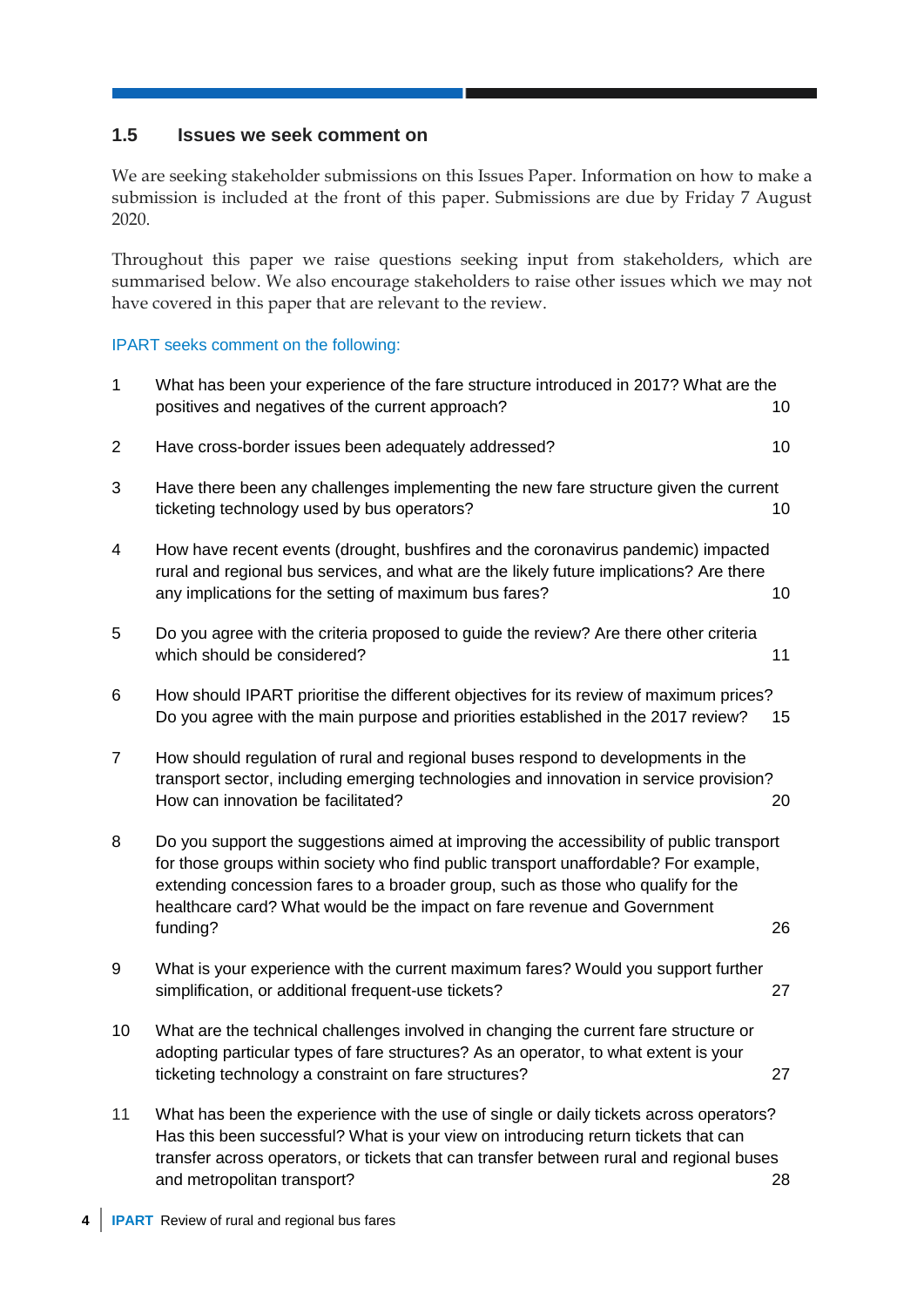| 12 <sup>°</sup> | Do you think there would be any benefit in differentiating fare structures across different<br>operators or in different locations?                                                                                      | 28 |
|-----------------|--------------------------------------------------------------------------------------------------------------------------------------------------------------------------------------------------------------------------|----|
| 13              | Do you think aspects of the fare structure in rural and regional areas are inequitable<br>compared to Opal fares in metropolitan Sydney, or compared to coach services offered<br>by Trainlink?                          | 33 |
| 14              | Do you agree with the framework outlined in section 6.1 for procuring new transport<br>services, including on-demand services?                                                                                           | 35 |
| 15              | How can different types of on-demand services, for example community transport and<br>other on-demand services, be co-ordinated in the most effective and cost-efficient<br>way?                                         | 38 |
| 16              | What has been the experience of on-demand services in the trials that have been<br>conducted in rural and regional areas? How have they impacted scheduled bus<br>services and other transport services (such as taxis)? | 38 |
| 17              | How should IPART determine a maximum price for on-demand services?                                                                                                                                                       | 38 |
| 18              | What options should be considered for improving on-demand services in rural and<br>regional NSW?                                                                                                                         | 41 |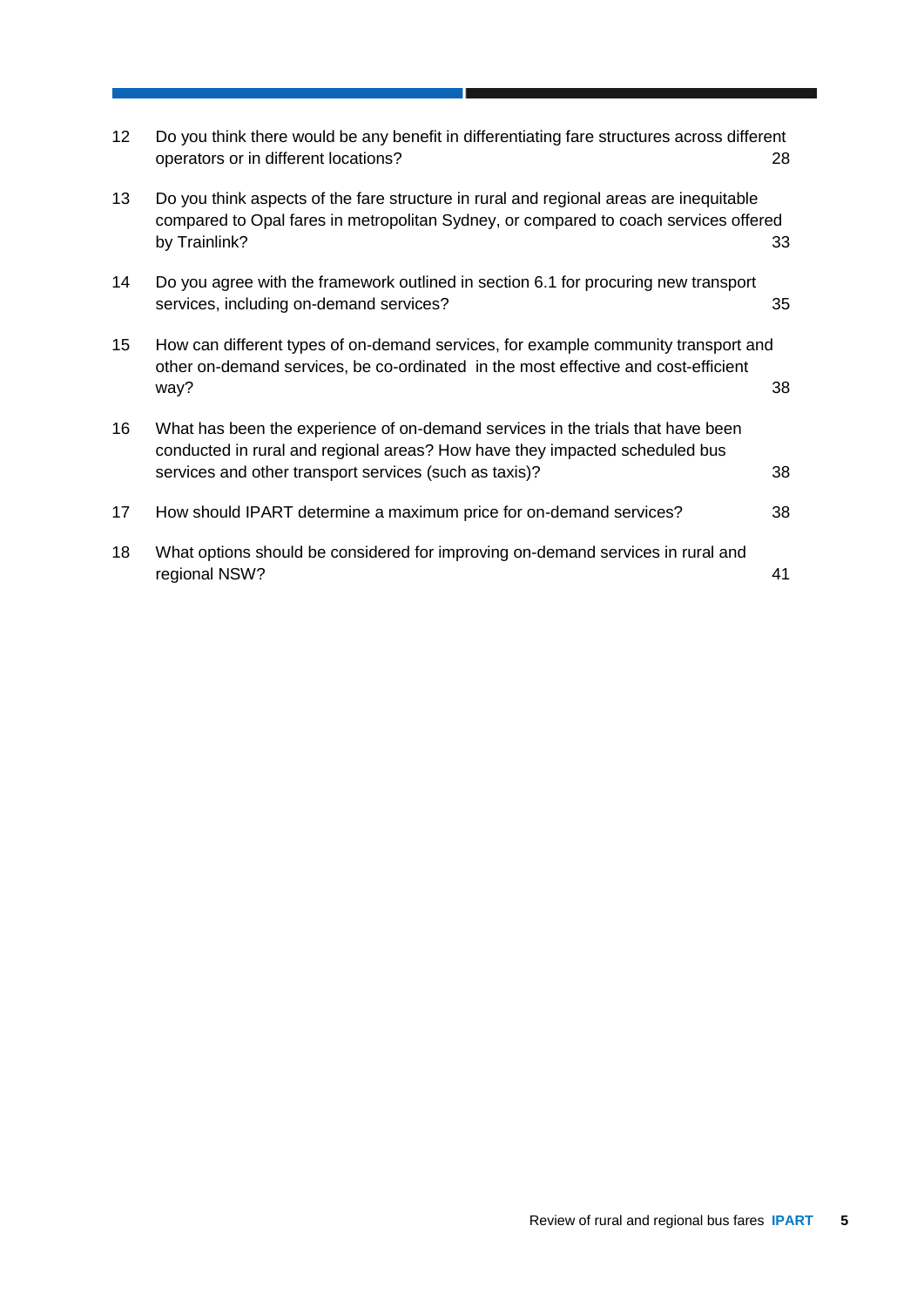# <span id="page-11-0"></span>2 Context for this review

The area covered by this review includes all areas of NSW except the Sydney metropolitan area, and the outer metropolitan areas including Newcastle, Wollongong, the Hunter region and the Blue Mountains.

# <span id="page-11-1"></span>**2.1 Who uses rural and regional bus services?**

While there is a range of transport options in rural and regional areas (including buses, in some areas trains, taxis and community transport), the vast majority of trips are made by private vehicle. The ease of car travel and the availability and low cost of parking means that public transport services are generally used by those that are unable to drive or do not have a vehicle (often because the cost of a vehicle is prohibitive).

The largest users of rural and regional buses in NSW are:

- school students who travel free under the School Student Transport Scheme (SSTS) (around 88% of bus trips as shown in Figure 2.1 below), and
- **v** concession passengers who pay half fare, use the Regional Excursion Daily (RED) tickets or travel free of charge.

In fact, full fare paying adults represent only around 1% of bus trips in rural and regional NSW, as shown in Figure 2.1. This is in sharp contrast to Opal bus trips in metropolitan and outer metropolitan areas, where around 62% of bus journeys in these areas are undertaken by full fare paying adult passengers. This provides important context for rural and regional buses.



### **Figure 2.1 Users of bus services across NSW**

**Data source:** TfNSW; Opal data for a 'typical week' (20-26 May 2019).

**Note:** Totals may not add due to rounding.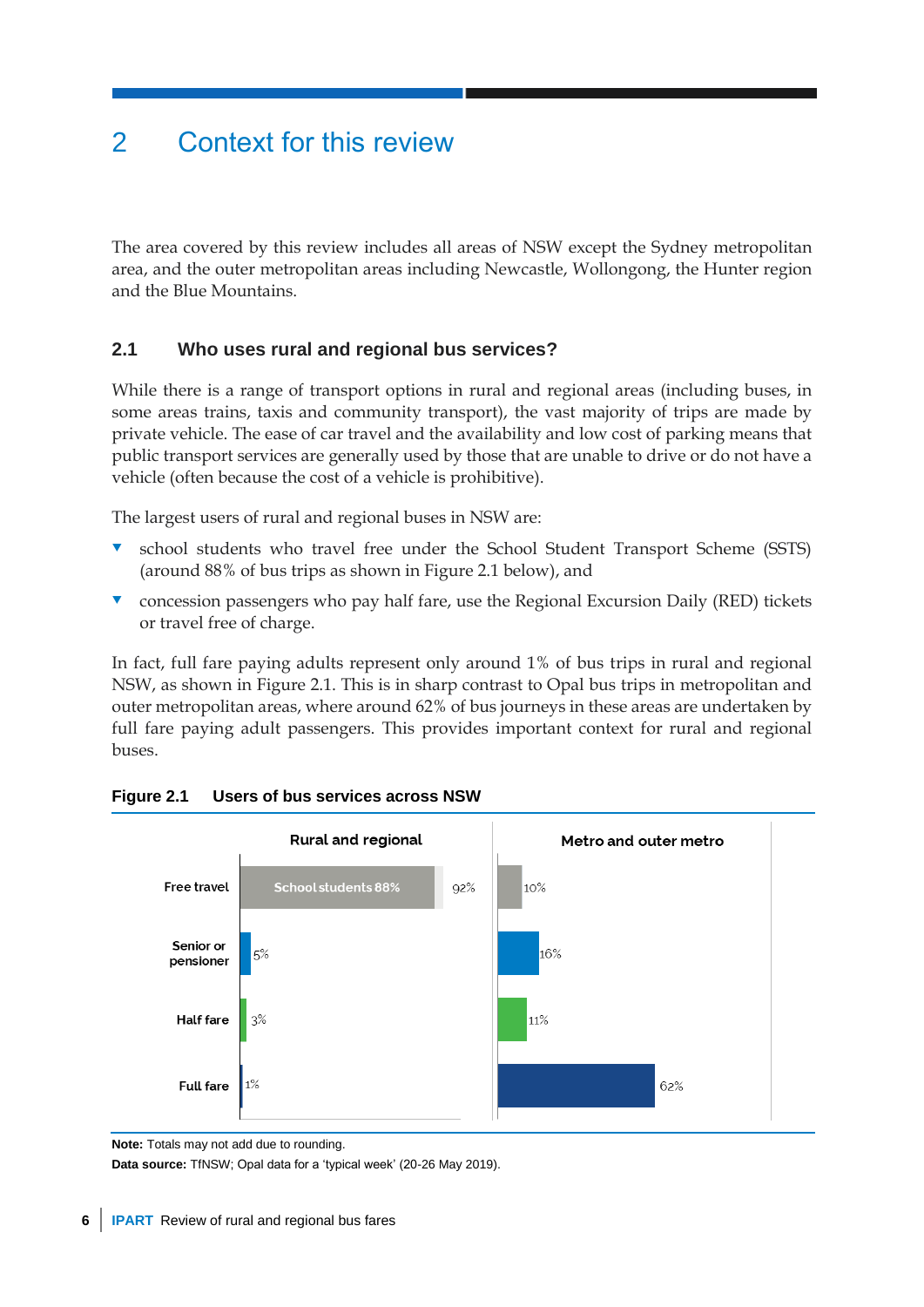In addition to current bus users, there may be latent (or unmet) demand. For example, some potential customers may not catch buses because they don't have any information about routes, timetables or fares; or they may be less inclined to use buses because the service is infrequent or inconvenient. In the future, the demand for bus travel could increase from other consumer groups such as tourism (if bus services meet their needs); or an increase in residents who move to regional areas for lifestyle reasons and prefer public transport where it is available.

## **2.1.1 Who provides rural and regional bus services?**

Rural and regional bus services in NSW are provided by private operators under contracts with the NSW Government, and administered by TfNSW. The contracts specify the services the operator will provide (routes, timetables and service levels) and the payments from the Government. In total, these payments cost taxpayers \$466 million per year.<sup>2</sup> Operators can choose to charge below the maximum fare determined by IPART.

Currently, 513 operators deliver rural and regional bus services through 663 contracts, as shown in Table 2.1.<sup>3</sup> The contract system with TfNSW includes four types of contract – Large, Medium, Small and Very Small – based on the number of buses in the operator's contracted fleet. As shown in the following table, around 94% of the contracts are either Very Small or Small contracts, and only 6% are Medium or Large contracts. The Very Small and Small contracts are predominantly dedicated school bus services, while most Medium and Large contracts provide both school services and regular passenger services.

| <b>Contract type</b> | Number of buses in<br>contracted fleet | Number of contracts by<br>contract type | % of contracts by<br>contract type |
|----------------------|----------------------------------------|-----------------------------------------|------------------------------------|
| Large                | More than 40                           |                                         | 1%                                 |
| Medium               | 16 to 40                               | 35                                      | 5%                                 |
| Small                | 6 to 15                                | 83                                      | 13%                                |
| Very Small           | 5 or less                              | 538                                     | 81%                                |
| <b>Total</b>         |                                        | 663                                     | 100%                               |

### **Table 2.1 Rural and regional bus operators by the size of their bus fleet, 2020**

**Source:** TfNSW, Email correspondence, 16 June 2020.

<sup>-</sup>2 Source: TfNSW. Email correspondence, 16 June 2020.

We understand that some long distance bus services are also provided by privately-owned bus companies under a special Funding Agreement with TfNSW. Other long distance services that are provided commercially (eg, Greyhound/Firefly) are not affected by this review.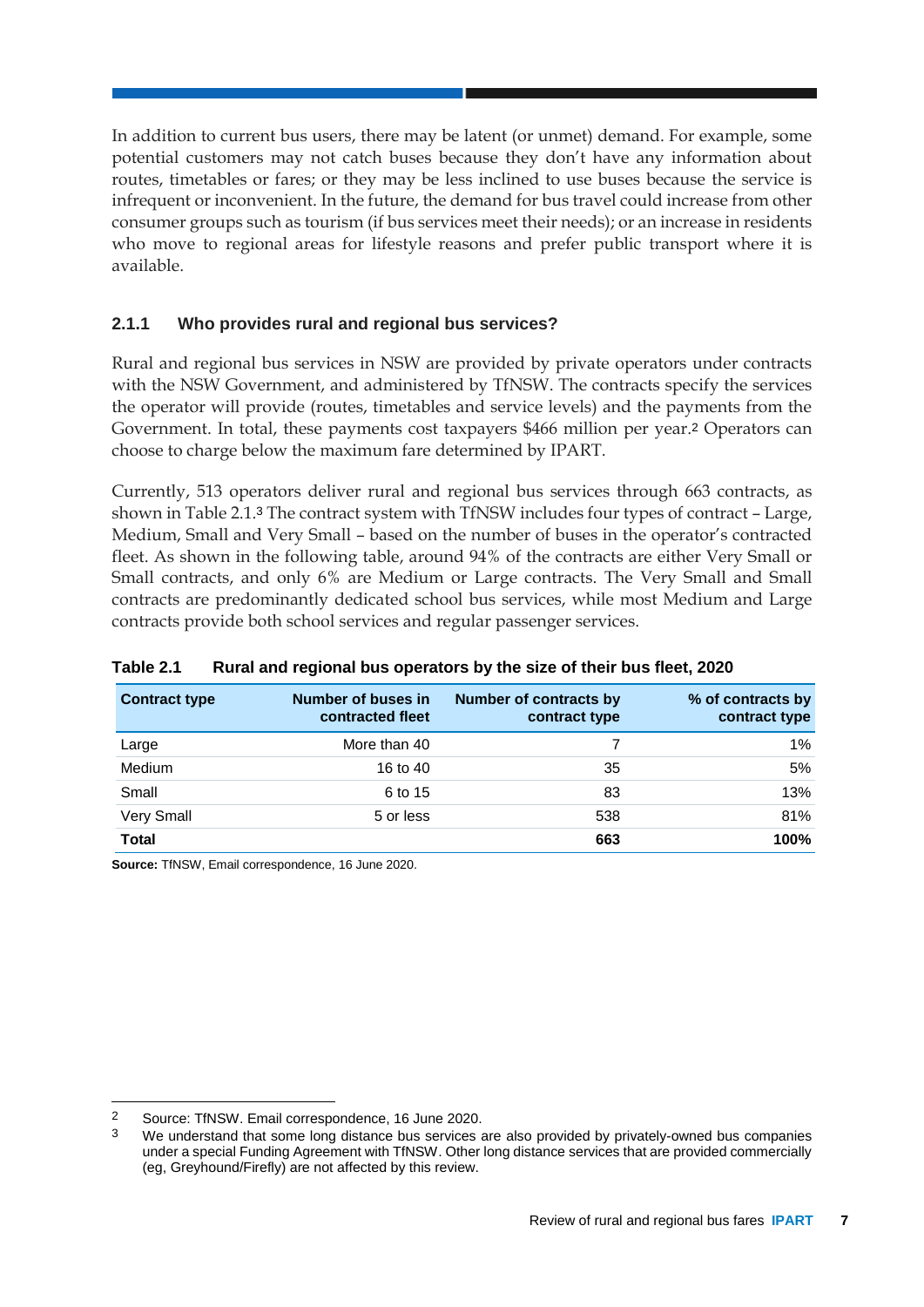# <span id="page-13-0"></span>**2.2 Current approach to regional and rural bus fares and the 2017 review**

Currently, the structure of maximum bus fares is the same across all rural and regional bus operators in NSW, across all locations. However, operators have flexibility to set fares below the maximum fares set by IPART.

Fares are based on the number of sections travelled, with sections based broadly on distance (sections are an average of 1.6km over the total length of a bus route, but may vary between 1.3km and 1.9km). IPART's 2017 decision simplified the fare structure from 220 fare sections into just 10 bands.<sup>4</sup> As part of this review we will consider whether there is an opportunity for further simplification of the fare structure (as discussed in section [5.4\)](#page-31-0).

IPART's 2017 determination also reduced the maximum level of fares for almost all single journeys, resulting in an average decrease in the adult fare for a single journey of around 29%.

In addition, we introduced a section-based daily ticket, where the daily ticket was priced equal to the total of the return fare for the longest trip the passenger makes on the day (two times the single fare), plus a single 1-2 section fare (\$2.30 in 2018).

IPART took these decisions in 2017 in light of:

- the main purpose of providing taxpayer-subsidised bus services in rural and regional areas, which we considered was to ensure people with limited travel options – such as those who can't drive or can't afford a car or taxi services – have reasonable access to transport within their local communities.
- people's willingness and capacity to pay for the services, assessed by examining a range of evidence - including feedback from surveys and stakeholder submissions, comparisons of the current fares with those in metropolitan NSW and bordering jurisdictions, and analysis of the expected elasticity of travel with respect to fares.<sup>5</sup>

We also made recommendations to remove barriers to travel in cross-border areas, including:

- in the Tweed area, introducing a pilot on-demand service, with a view to deciding whether this should replace fixed route services
- in the Albury/Wodonga area, to allow passengers to purchase a single ticket for their entire journey, including across the border (with associated revenue sharing), and
- concessional travel for NSW residents studying within 50km of the border (and associated funding arrangements).

As part of the current review we will be gathering information on and analysing the impact of the changes made in the 2017 review, including whether the reduction in fares resulted in an increase in patronage. We will also seek stakeholder input regarding their experience and views. We consider these issues further in section [5.](#page-26-0)

Our 2017 review also recommended that in the longer term, at the end of the current bus contract period, TfNSW seek proposals from the market to provide transport services in each area, including on-demand services. This is discussed further in section [4.](#page-21-0)

<sup>-</sup>4 IPART, *Maximum fares for rural and regional bus services from 5 March 2018*, Final Report, December 2017.

The elasticity of travel with respect to fares means the expected increase (or decrease) in demand for travel resulting from a reduction (or increase) in fares.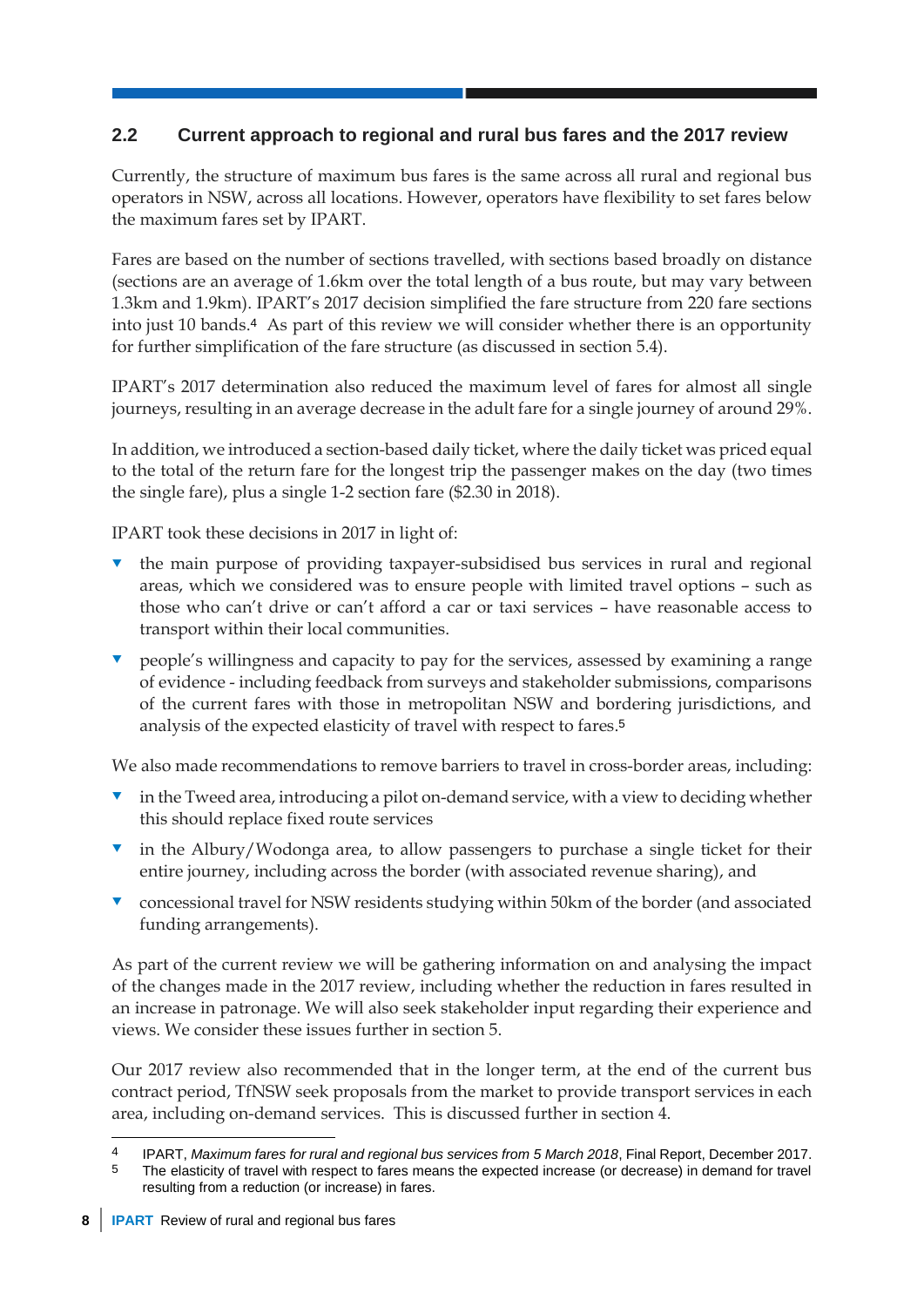# <span id="page-14-0"></span>**2.3 Introduction of on-demand services**

The 2017 review also developed a framework for the targeted introduction of on-demand services. These services differ from traditional public transport in that some aspects of the service vary according to customer demand – such as departure time, route, pick-up or dropoff points.

Our 2017 review suggested that TfNSW negotiate with bus operators to vary existing high cost, low-patronage fixed route bus services to deliver a better service to customers, potentially by adding on-demand components, without increasing the existing Government subsidy. We recommended that operators be able to set an optional surcharge of up to \$5 (including GST) on top of the fixed route fare for on-demand components.

A number of on-demand pilot programs have been introduced in rural and regional NSW. As part of this review we will be gathering information on and analysing the impact of ondemand services to date, as well as seeking stakeholder input regarding their experience and views. We consider these issues further in section [6.](#page-39-0)

# <span id="page-14-1"></span>**2.4 The impact of natural disasters and the coronavirus pandemic**

Recently NSW has been impacted by bushfires, drought and the coronavirus pandemic. We are interested in understanding the extent to which these events have impacted on the rural and regional bus sector and the likely future implications. We are focused on future impacts because our review will determine future maximum prices, from 2021 to 2025.

For example, these events are likely to lead to loss of employment and income, at least in the short term, reducing both the demand for transport and the capacity of customers to pay fares. The downturn in tourism following these events also likely affected bus patronage. We note that if patronage falls, the financial impact on rural and regional bus operators will be more muted than many other businesses because they continue to receive contract payments from TfNSW, and these reflect a high proportion of their revenue.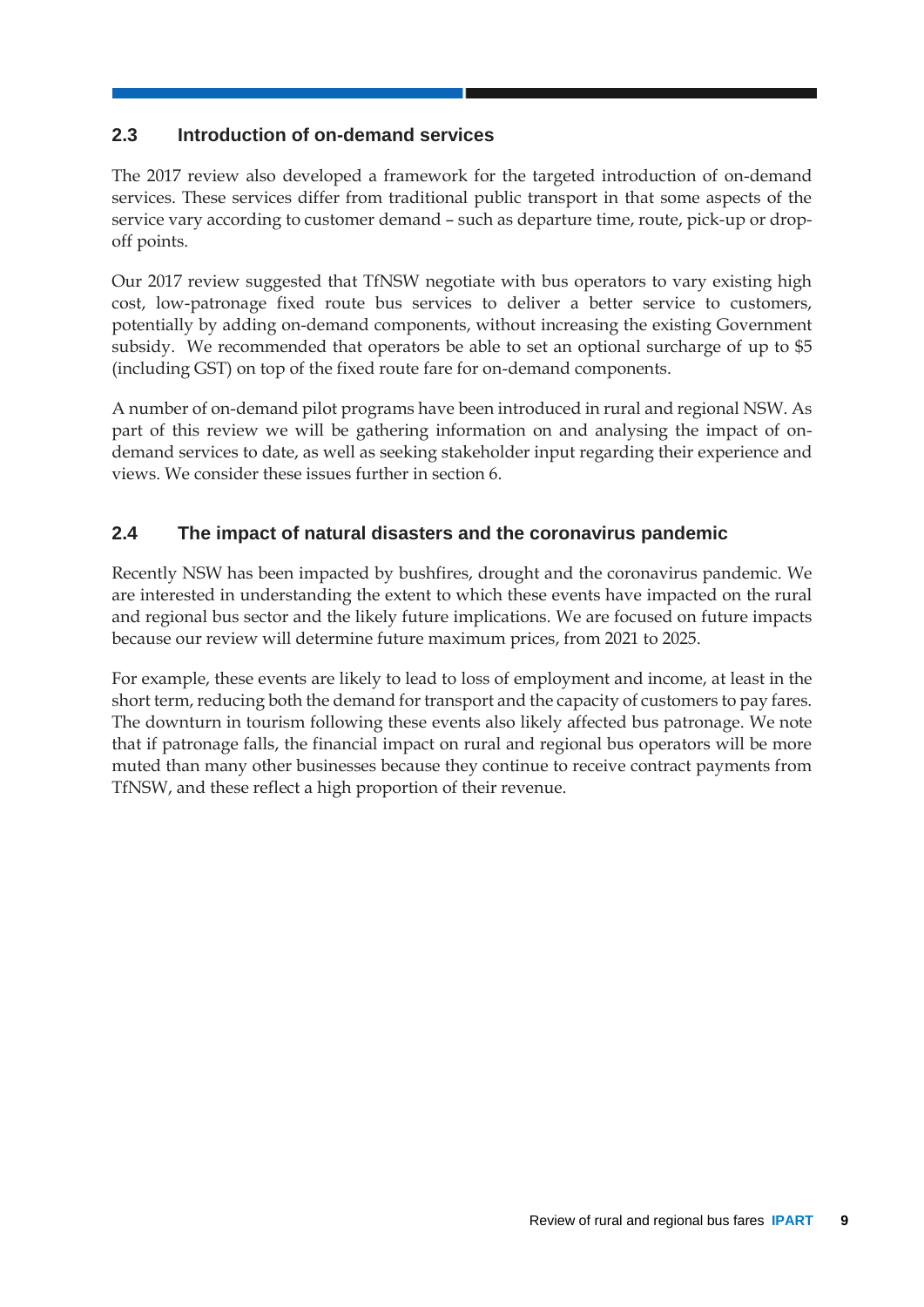Other impacts of coronavirus could include:

- Reduced patronage while customers are in 'lock-down' or choosing to socially isolate
- Reduced bus capacity due to social distancing requirements, though the impact may be ameliorated where:
	- current bus utilisation is low (as is the case on many rural and regional bus routes), or
	- social distancing requirements are relaxed for school bus services.
- An increase in fixed costs (for example plastic shields for bus drivers) or variable costs (for example additional cleaning costs), and
- Any offsetting reductions in costs that may have occurred (for example, fuel costs), or offsetting increases in local travel while state and national borders are closed.

In the longer term the impact of these events will depend on a range of factors including how quickly the economy recovers; when state and national borders reopen; and whether there are structural changes which affect the regional and rural economy (eg, potential benefits from an increased reliance on local manufacturing).

#### IPART seeks comments on the following

- 1 What has been your experience of the fare structure introduced in 2017? What are the positives and negatives of the current approach?
- 2 Have cross-border issues been adequately addressed?
- 3 Have there been any challenges implementing the new fare structure given the current ticketing technology used by bus operators?
- 4 How have recent events (drought, bushfires and the coronavirus pandemic) impacted rural and regional bus services, and what are the likely future implications? Are there any implications for the setting of maximum bus fares?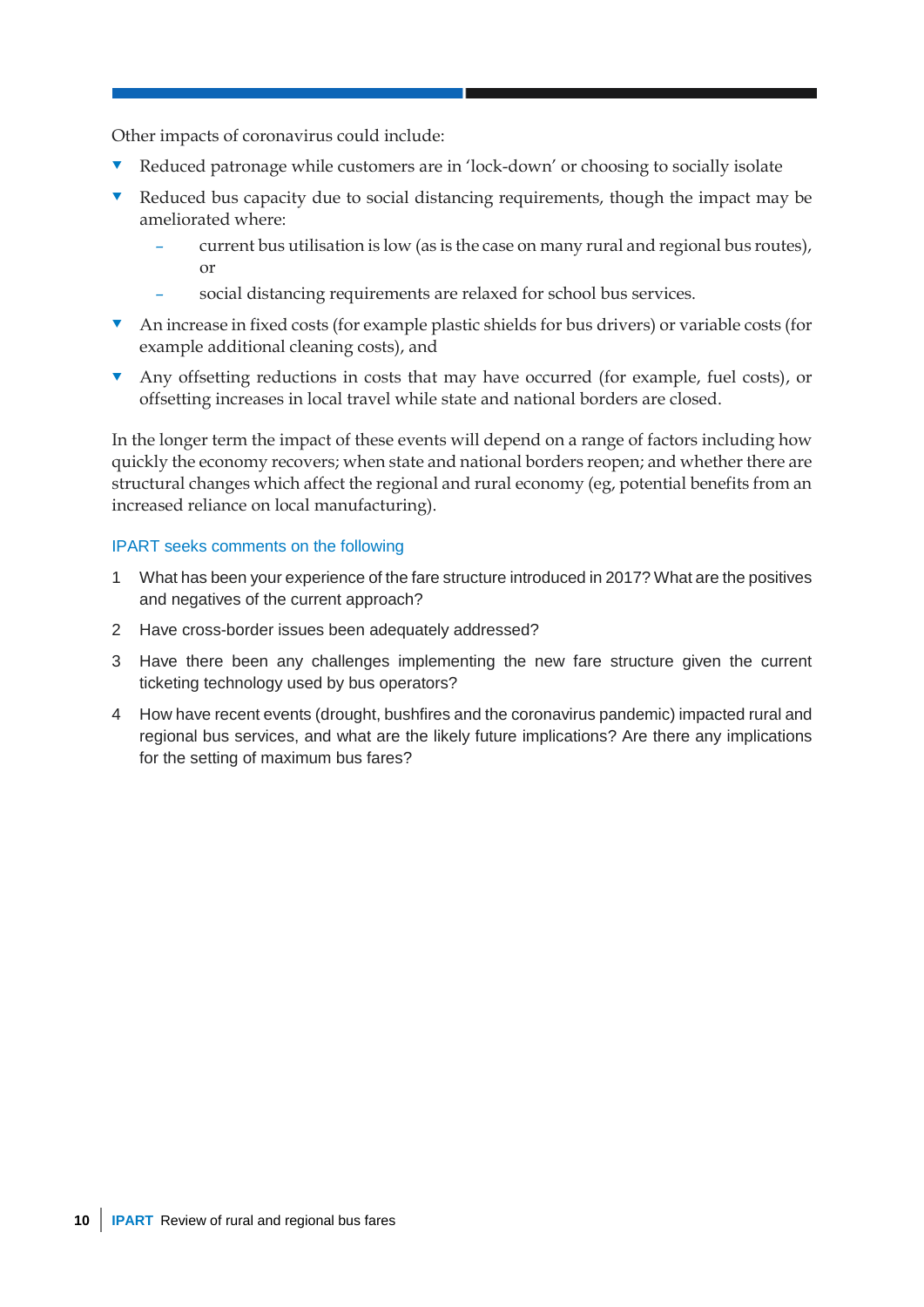# <span id="page-16-0"></span>3 Proposed assessment criteria

We propose to use the following objectives to guide our approach and decision-making in this review:

- $\blacksquare$  Maximise the benefits of public transport use to the community
- Ensure fares are affordable for people with limited transport options
- Ensure fares are logical, predictable and stable over time
- **T** Facilitate innovation in transport services
- **Enable operators to recover the efficient costs of providing rural and regional bus services,** and
- **Promote the efficient delivery of transport services.**

These criteria, which reflect the matters we are required to consider under the Act and in the Minister's referral, are described further below. An important part of our assessment is how best to prioritise or balance these criteria, which is also discussed below.

#### IPART seeks comments on the following

5 Do you agree with the criteria proposed to guide the review? Are there other criteria which should be considered?

## <span id="page-16-1"></span>**3.1 Maximise the benefits of public transport use to the community**

TfNSW has a target for regional NSW over the next decade, to increase the use of public transport (including buses) as a proportion of all modes of transport from 3% to 5%.6 The benefits of rural and regional bus services to the community include the ability to access school, employment, and services (such as shops and health services), as well as access to social activities and entertainment. Public transport can also provide benefits to tourists, by improving access to regional areas. This in turn can provide additional benefits to those communities.

The benefits of bus services will be impacted by their convenience (routes, frequency, etc), as well as features such as ticketing options, payment methods, and the use of technology such as phone apps to provide information such as routes, timetables and on-time status.

Assessing the benefits of different services to the community (and their relative costs) is also important when comparing different options for providing services, for example timetabled buses versus on-demand services (discussed in section [6\)](#page-39-0).

<sup>-</sup>6 Transport for NSW*, Regional NSW Services and Infrastructure Plan*, November 2017 released as a supporting plan for 'The Future Transport 2056' plan for NSW, p 49.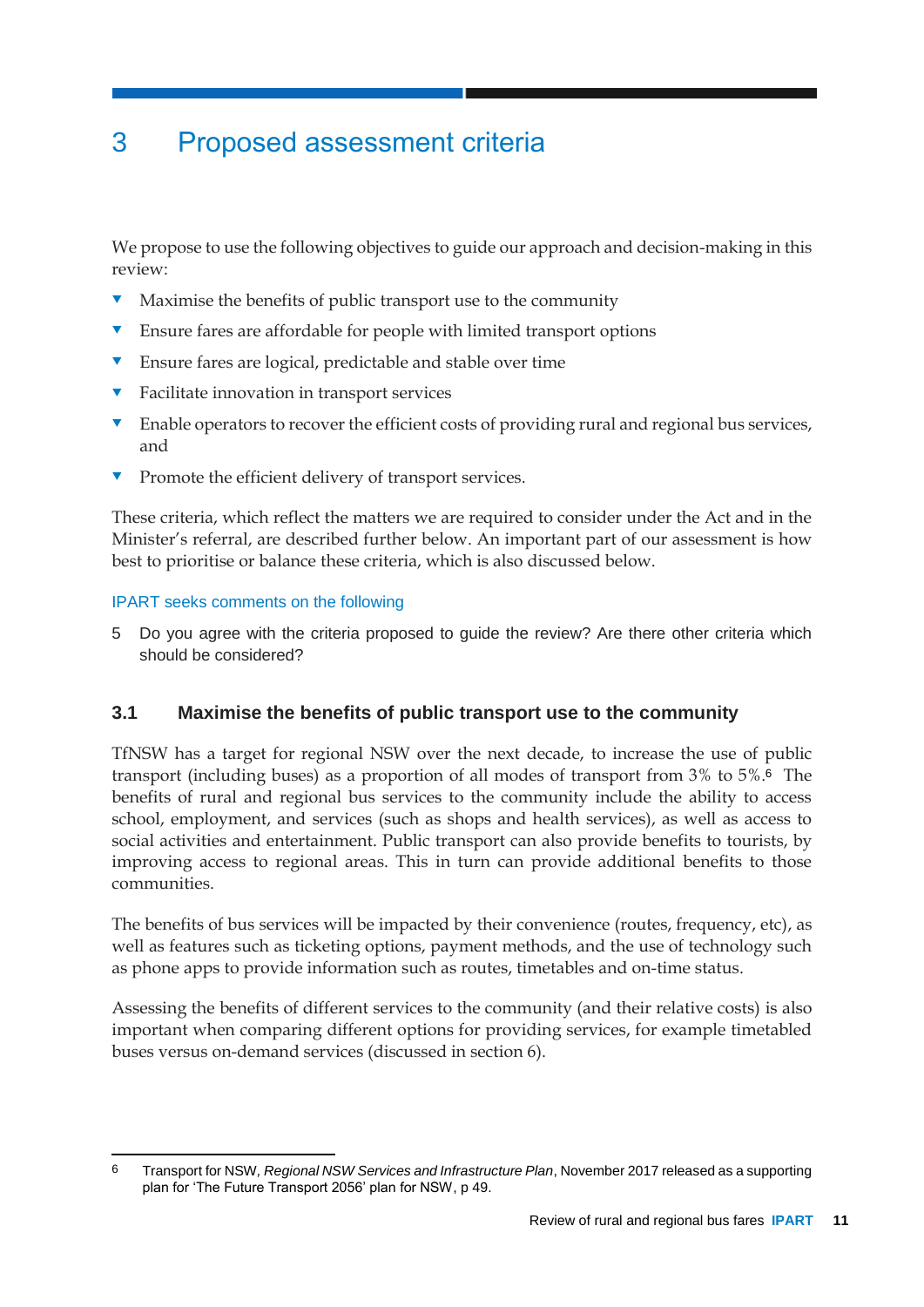Fares can also have a significant impact on the efficient *use* of bus services by customers. For example, if lower fares encourage more passengers to use existing bus capacity, this can increase benefits to the community without significantly increasing costs (if at all). This represents an improvement in short-run efficiency.

# <span id="page-17-0"></span>**3.2 Ensure fares are affordable for people with limited transport options**

The role of buses in rural and regional areas is particularly important for those customers who cannot afford an alternative form of transport (such as a private vehicle or taxis).

The Act specifically requires us to consider the social impact of our determination. The Minister's referral (see Appendix A) also requires us to have regard for customers' willingness and capacity to pay given demographics in urban and rural areas in regional NSW.

The Minister's referral has asked us to consider the equity of current adult and concessional fares compared to Sydney metropolitan bus fares, particularly for medium and longerdistance journeys. We note that the concept of equity involves discretion and balancing different factors. There may be valid reasons for fares to vary between rural and metropolitan areas, or between buses and coaches provided by NSW Trains. These include differences in the services provided (for example, trip duration or comfort); or differences in direct or indirect costs (such as fuel costs, labour costs, or the reduction in indirect costs such as pollution or congestion). There may also be differences in the capacity of customers in different locations to pay for bus services.

# <span id="page-17-1"></span>**3.3 Ensure fares are logical, predictable and stable over time**

Fares that are logical, predictable and stable allow customers to estimate their fare easily, both now and into the future. They may also simplify ticketing solutions for bus operators. We consider it important that:

- people can understand how fares are calculated and work out whether they are being charged the correct fare
- $\bullet$  fares are in line with expectations when compared with fares for similar services, and
- **v** operators know what fares they can charge and how they will change over the determination period.

Our 2017 review reduced maximum fares for almost all single journeys, and simplified the fare structure from 220 fare sections down to 10 fare bands. The Minister's referral for this review asks us to consider the number of fare bands as well as the daily capped rate, and whether further simplification is recommended.

In line with the Minister's reference, our review will include the consideration of the relativities between regional bus fares and coaches provided by NSW Trains, taking into account service differences.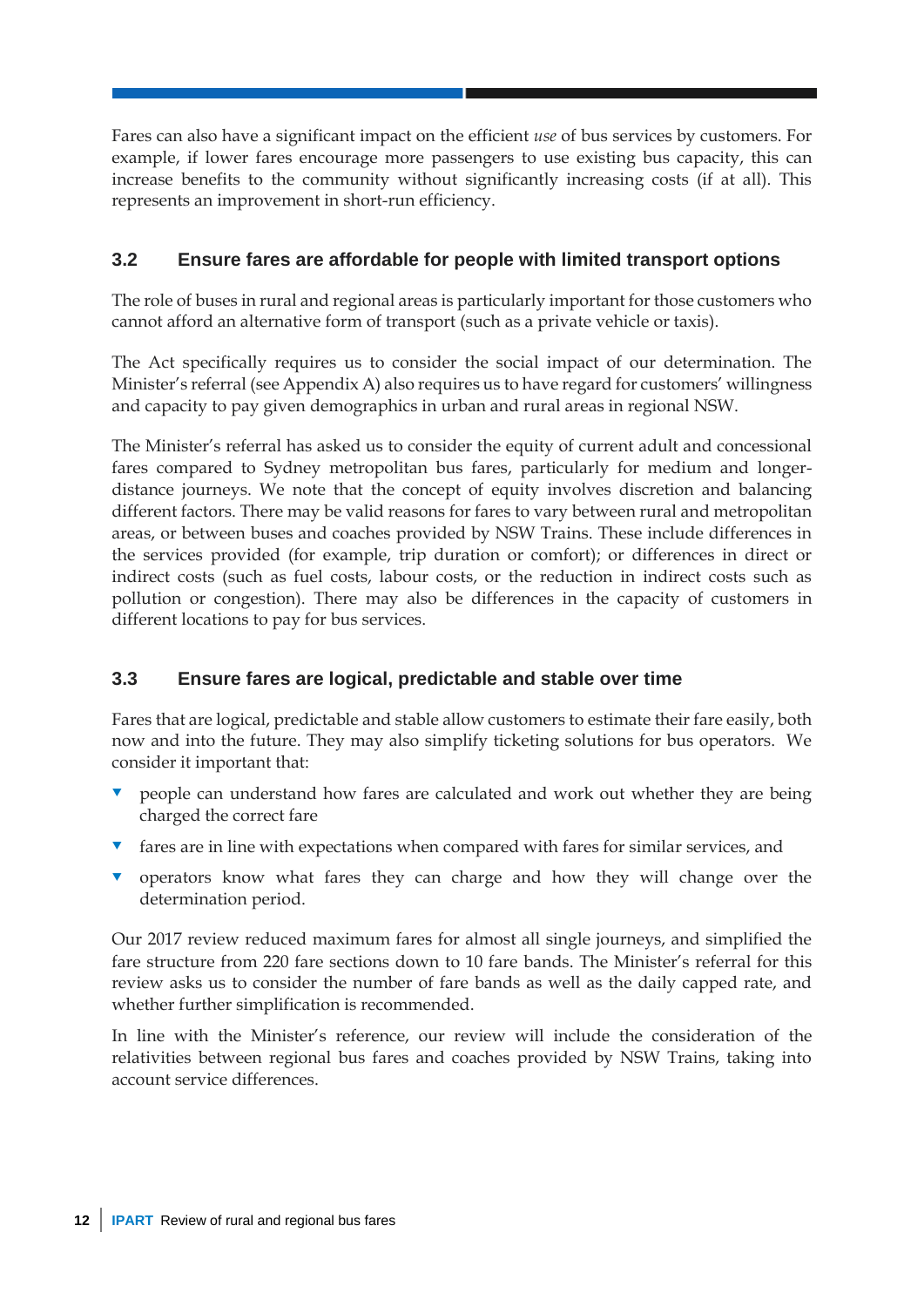# <span id="page-18-0"></span>**3.4 Facilitate innovation in transport services**

The regulatory framework can have a significant impact on the scope and incentives for transport providers to innovate, which over time can benefit customers through providing a better quality of service in a cost-effective manner. Innovation can also attract new customers by offering new types of services, and by providing greater ease of access to services, eg, by providing more information or more convenient payment systems.

Innovations in the transport sector include:

- The types of services offered such as ride sharing and on-demand services
- New types of bus infrastructure including electric and driverless vehicles
- Electronic ticketing technology, and
- **Emerging technologies for customer interface and payment options such as mobile and** internet payment methods; and phone applications which provide timetable, route and ticketing information.

Individual bus operators may not have the scale and capability to develop some new technologies, such as phone applications. Further, there is likely to be significant benefit in a consistent State-wide approach so that tourists and other travellers are able to access information across the State using the same application. For these reasons there may be opportunities for some technology to be developed jointly and funded by either bus operators or Government.

Offering subsidised fares to some forms of transport, such as rural and regional buses, may reduce the incentive for other (non-subsidised) transport operators to enter the market and offer innovative transport solutions, since they are not competing on a level playing field. It may also reduce the incentive for subsidised bus operators to seek innovative solutions. This is considered further in section [4.](#page-21-0)

# <span id="page-18-1"></span>**3.5 Enable operators to recover the efficient costs of providing rural and regional bus services**

The level of fares determined by IPART, together with the contract payments made by TfNSW, should enable operators to recover the efficient costs of providing rural and regional bus services. The Act requires us to consider the cost of providing the services, as well as the need for greater efficiency in the supply of services so as to reduce costs for the benefit of consumers and taxpayers.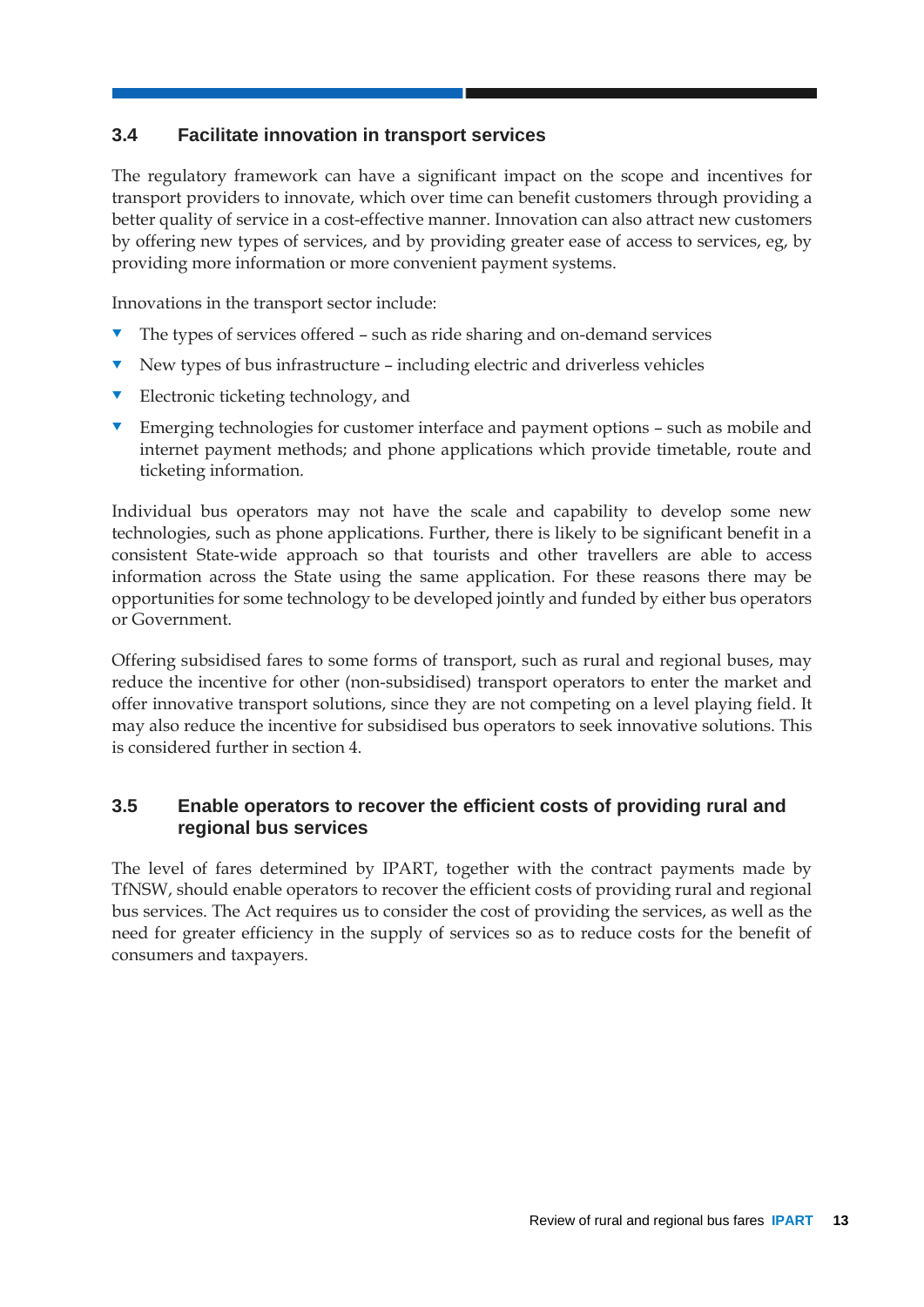The ability of operators to recover efficient costs may also be affected by changes to farebox revenue as a result of the number and type of passenger journeys made. While farebox revenue is generally a small proportion of their total revenue, any material change could lead operators to request an adjustment in the annual contract payments from TfNSW to offset any reduction in fare revenues. As a result, Government funding for rural and regional buses could be affected by changes to:

- maximum fares determined by IPART, and
- changes to passenger journeys as a result of factors such as economic recession, natural disasters (bushfires, drought) or the coronavirus pandemic.

# <span id="page-19-0"></span>**3.6 Promote the efficient delivery of transport services**

The efficient delivery of bus services includes the provision of services at efficient cost, and the provision of the right mix of services. The contracts between TfNSW and bus operators define the services provided and the payments for those services. As a result, the contracts can have a significant role in promoting the efficient supply of bus services.

In addition to direct costs (and benefits), different modes of transport can also impose indirect costs (and benefits), known as externalities. These should be taken into account in determining the efficient delivery and use of public transport. Indirect impacts could include the effect of different transport options on pollution and congestion, or the impact on community cohesion through reducing isolation. The Act requires us to consider the impact of our determination on the use of the public passenger transport network, and the need to increase the proportion of travel undertaken by sustainable modes such as public transport.

There is a spectrum of transport options, including point-to-point services such as taxis, ride share services, community buses, coaches, rail and buses. While the characteristics of these options differ, they also offer some overlapping features. The regulatory framework, including fares, should encourage the provision of services that maximise benefits to the community in the most cost-effective way.

The way different transport options are funded can have a significant impact on whether an efficient mix of services is provided. For example, subsidising on-demand services provided by rural and regional bus operators could displace demand for non-subsidised alternatives such as taxis or ride share services.

# <span id="page-19-1"></span>**3.7 Balancing the objectives**

Making a determination on maximum fares requires a balancing of priorities and objectives, in light of the requirements of both the Act, and the referral from the Minister for this review. For example, lower fares (which make bus travel more accessible to those with limited transport options) may reduce incentives for innovation. Similarly, maximising the benefits to the community (eg, via increased service levels or use of technology) will impact on the cost of service and the level of either fares or Government funding.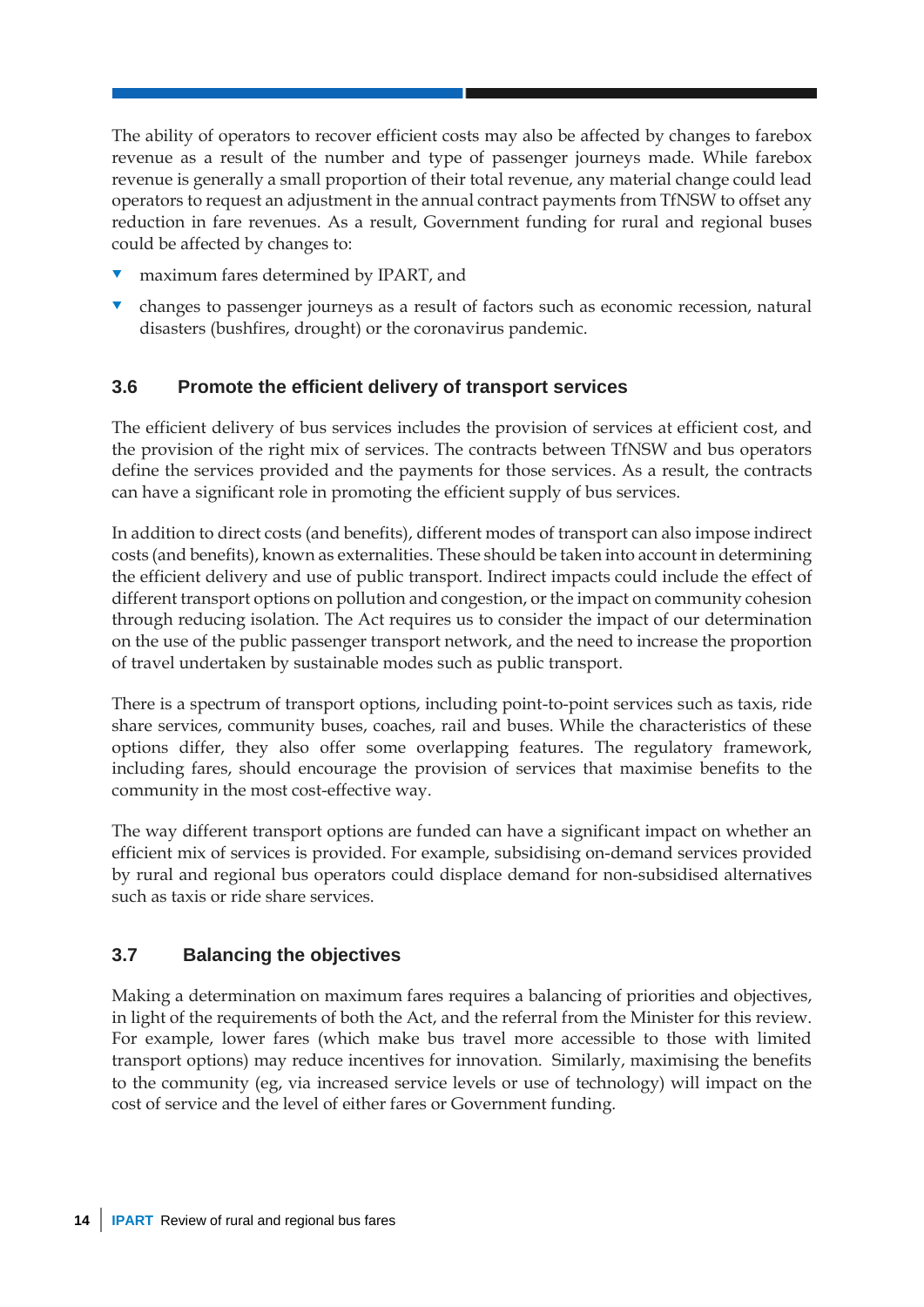In our 2017 determination we concluded that:

"The main purpose of providing taxpayer-subsidised bus services in rural and regional areas is to ensure people with limited travel options – such as those who can't drive or can't afford a car or taxi services – have reasonable access to transport…the fares should be set to meet this purpose."7

Given this purpose, our 2017 review of fares placed significant weight on people's willingness and capacity to pay. It also considered options to improve the value for money of bus services (for customers and Government) by improving cost-effectiveness over time. As part of our review we will assess whether the reduction in fares following our 2017 review has led to increased use of regional and rural bus services. We will also consider whether this continues to be the main purpose of taxpayer-subsidised bus services in rural and regional areas, or whether other customer groups or objectives should also be given priority.

#### IPART seeks comments on the following

-

6 How should IPART prioritise the different objectives for its review of maximum prices? Do you agree with the main purpose and priorities established in the 2017 review?

<sup>7</sup> IPART, *Maximum fares for rural and regional bus services from 5 March 2018*, Final Report, December 2017, p 3.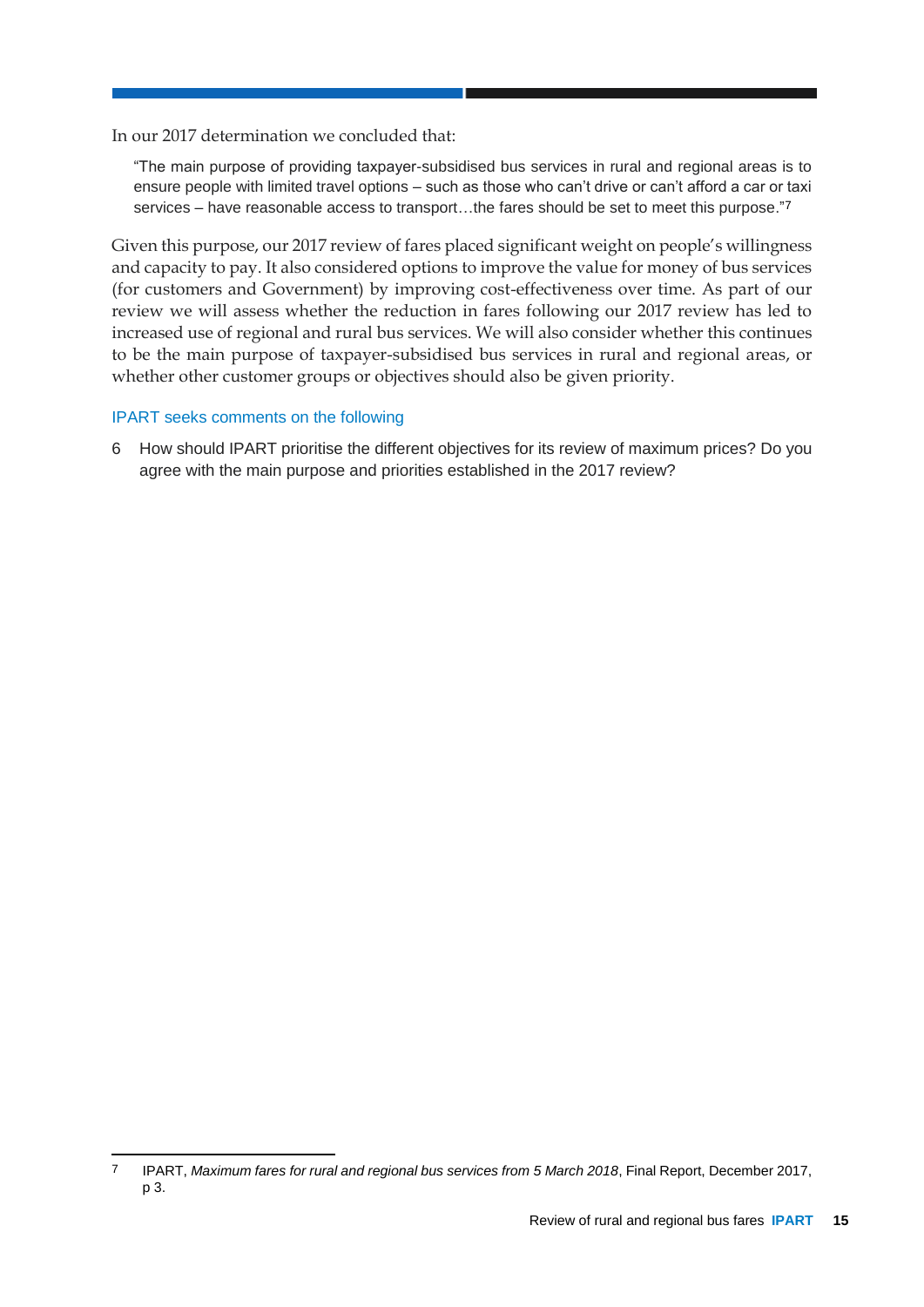# <span id="page-21-0"></span>4 Future developments in rural and regional transport

The transport sector is evolving over time, with the emergence of new technologies, innovation in the way transport services are provided, and changes to the mix of transport options available to consumers. This section considers some of the changes affecting rural and regional transport, and whether there are opportunities to modify current regulatory arrangements to promote greater customer benefits in a more cost-effective way.

## <span id="page-21-1"></span>**4.1 Technological change and innovative service delivery in the transport sector**

Technological changes affecting the bus sector include:

- New and emerging technologies for customer interface and payment platforms, utilising online and phone applications
- **Electronic ticketing which allows more sophisticated ticketing options and integrates with** online and phone applications, and
- New bus infrastructure such as electric vehicles and driverless vehicles.

## **4.1.1 Electronic ticketing, customer interface and payment platforms**

Regional NSW currently has a paper ticketing system based on 'sections'. Unlike the Opal system used in metropolitan and outer metropolitan areas, ticketing is not integrated across all modes of transport. While electronic ticketing would enable more ticketing options and convenience for customers, it would also incur additional costs in ticketing infrastructure, which may be prohibitive.

Another potential innovation is the introduction of an accounts based digital ticketing platform, similar to Opal Connect (see Box 4.4.1). Opal Connect allows passengers to keep track of their public transport payments made through credit/debit cards or via the Opal card, and the operator to offer bundled services.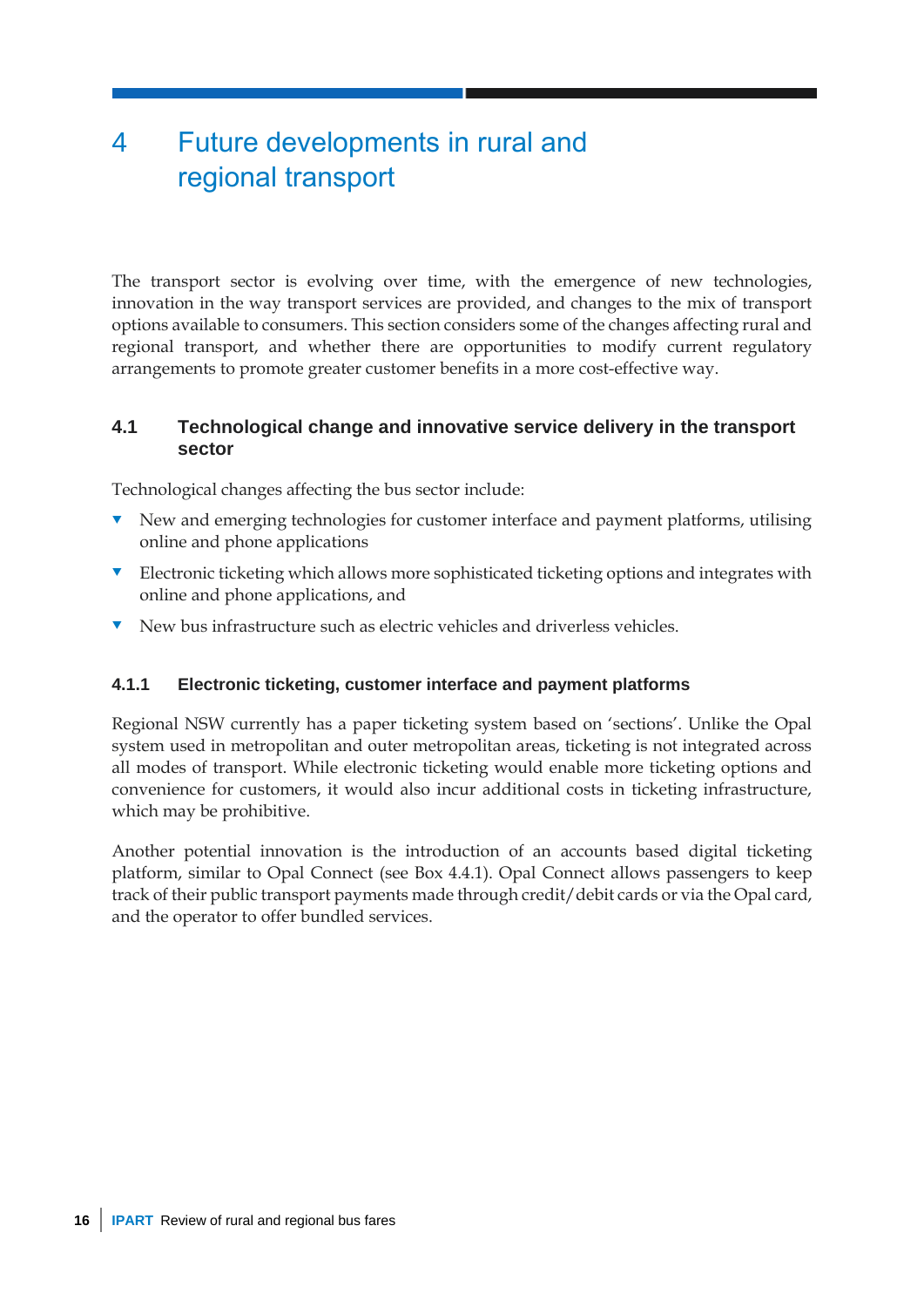### **Box 4.1 What is Opal Connect?**

The NSW Government recently introduced a new account based ticketing product for public transport called Opal Connect. Opal Connect is currently being offered on a trial basis for passengers who use certain on-demand transport services. The Opal Connect on-demand trial provides passengers with a \$2 credit when they switch between an on-demand service and another mode that can be used to reduce the cost of future on-demand travel.

Under the Opal Connect on-demand trial passengers are required to sign up to an account with Transport for NSW, register an Opal card to that account and link a credit/debit card to their account. Travel credits earned sit in the account balance. The cost of future on-demand trips is deducted from the account balance. If the account balance is not sufficient to cover the cost of the trip, the remainder is deducted from the linked credit or debit account.

**Source:** IPART, *Opal fares 2020-2024, Technology and ticketing,* Information Paper, December 2019, p 1.

# **4.1.2 Electric vehicles and driverless vehicles**

The NSW Government is trialling electric buses in Sydney to understand the cost savings and other benefits which might be available. These trials suggest the benefits of electric buses include lower running and maintenance costs.<sup>8</sup> However, expanding the electric bus fleet into regional NSW would require investment in new buses as well as supporting charging infrastructure. Further issues include whether electric buses would be compatible with unsealed roads and whether battery life is sufficient for longer distance routes.

During 2018 TfNSW initiated driverless vehicle trials for passenger transport in Armidale and Coffs Harbour, in partnership with the private sector, using connected autonomous vehicles (CAVs). Both trials involved fully automated vehicles with a capacity to carry 12 passengers. A wider roll-out of CAVs would require infrastructure and supporting technology, to ensure communication between other vehicles, pedestrians and traffic control systems.<sup>9</sup>

# <span id="page-22-0"></span>**4.2 Innovation in the mix of transport services**

TfNSW has been making changes to the delivery of traditional subsidised public transport services in rural and regional areas – including trials of on-demand services and automated vehicles (as noted above), and an increase in the network of coach services provided by NSW Trains (discussed further in section [5.6\)](#page-36-0).

At the same time, there is range of non-subsidised transport options including traditional taxi services and coach services, as well as more recent innovations such as ride share services.

<sup>-</sup>8 TfNSW submission, *Inquiry into electric buses in regional and metropolitan public transport networks in NSW*, Legislative Assembly Committee on Transport Infrastructure, November 2019, p 5.

<sup>9</sup> [https://www.transport.nsw.gov.au/projects/programs/smart-innovation-centre/regional-automated-vehicle](https://www.transport.nsw.gov.au/projects/programs/smart-innovation-centre/regional-automated-vehicle-trials)[trials,](https://www.transport.nsw.gov.au/projects/programs/smart-innovation-centre/regional-automated-vehicle-trials) viewed 2 July 2020.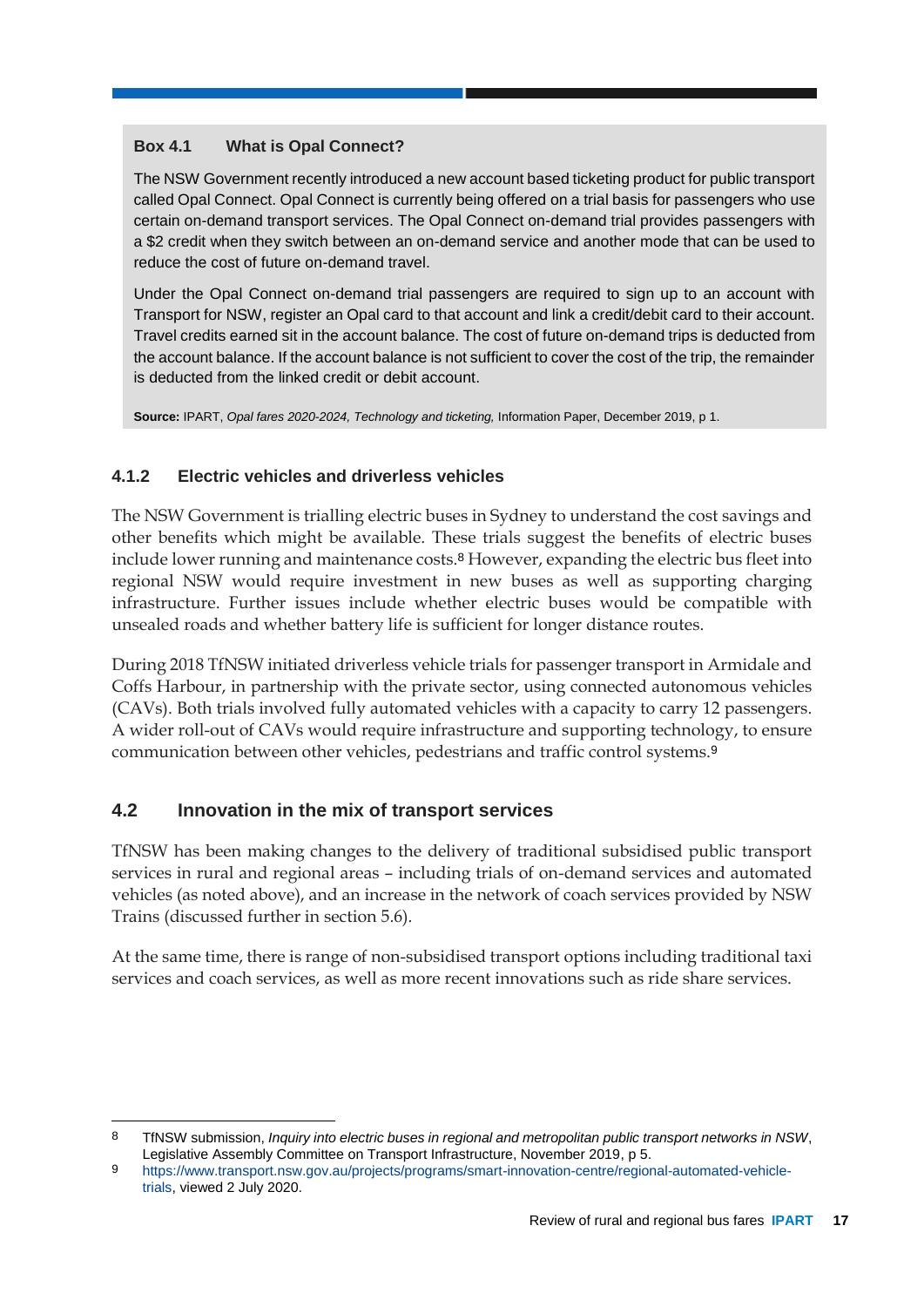# <span id="page-23-0"></span>**4.3 Implications for the rural and regional bus sector**

It is important to ensure the regulatory framework remains fit-for-purpose given the changing environment for transport services. The regulatory framework should not be a barrier to innovative services and new technologies, where these are cost effective.

We are interested in considering whether changes to the current arrangements could improve the incentives for innovation, the efficiency of rural and regional bus services, and their value for money for taxpayers or customers (and would-be customers). These changes could include the following (discussed further below):

- $\blacksquare$  improving the incentive properties of existing contracts
- **v** moving from net contracting (where operators retain farebox revenue) to gross contracts (where farebox revenue is transferred to the Government), or
- addressing concerns about competitive neutrality in Government procurement of services.

### **4.3.1 Improving the incentive properties of existing contracts**

The existing contracts with bus operators establish the services to be provided and the payments to be made by the Government. There are also set out various other requirements including, for example, the need for seat belts, the type of bus that can be purchased, bus replacement policies and so on.

IPART's review does not extend to a review of the contracts between TfNSW and bus operators - TfNSW is responsible for managing these contracts and initiating any potential improvements. While IPART's determination of maximum fares influences the rural and regional bus sector, the structure and terms of the operator contracts also have a significant impact on the ability of, and incentives for, bus operators to innovate, to operate efficiently and to reduce costs while providing a given level of services.

## **4.3.2 Gross versus net contracting arrangements**

Contracts with bus operators are currently undertaken on a 'net' basis. Under this arrangement bus operators retain any revenues received from fares (the 'farebox'). An alternative approach would be to contract on a 'gross' basis – where contract revenues are designed to cover the total efficient costs of service, and fare revenues are returned to TfNSW.

The form of contracting adopted is likely to impact on the incentives of the bus operator. For example, the current approach, which allows operators to retain farebox revenue, will encourage operators to maximise their farebox. They will be constrained in their ability to maximise this revenue, given the maximum fares prescribed by IPART, but within this constraint they have an incentive to set fares to maximise their farebox revenue.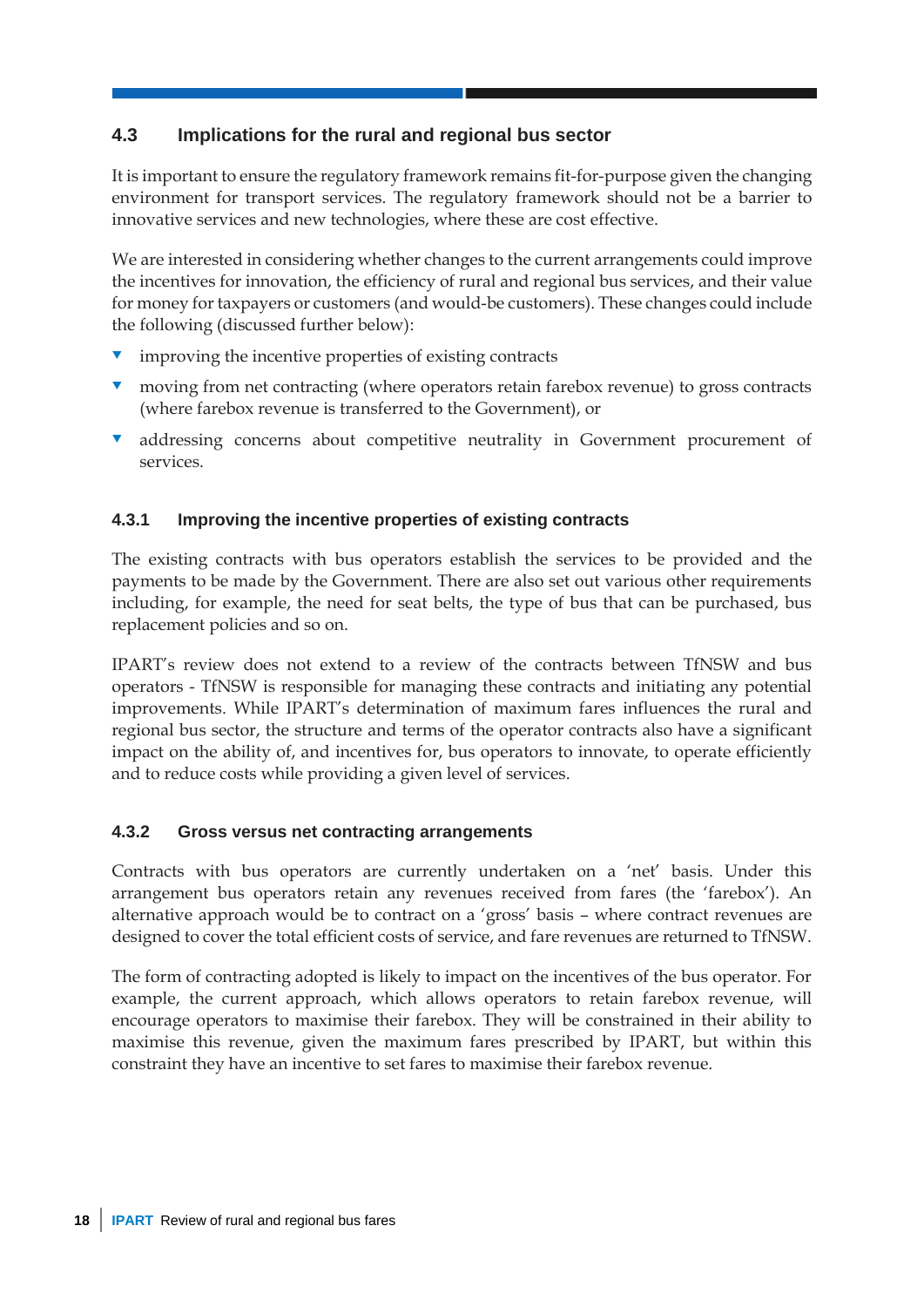One advantage of the current 'net' approach is that operators have an incentive to collect fares. If they do not retain any fare revenue then they do not have an incentive to ensure passengers pay the correct fare for their journey.<sup>10</sup>

Conversely, one advantage of the 'gross' form of contracting would be to clarify the role of contracts as a cost recovery mechanism, and the role of fares in social policy. In metropolitan and outer metropolitan areas, the Government has taken advantage of the fare flexibility in the gross cost contract model to impose caps on the price of travel for passengers and to reduce long distance fares - for example, passengers pay the same amount for all bus journeys over 8 kilometres.

The contracts with rural and regional bus operators have a 'top-up' provision which allows operators to negotiate an increase in contract payments in some circumstances, if TfNSW reduces fares. However, it is unclear whether this provision provides significant flexibility because operators must show that there has been a material decline in revenue due to the impact of fare changes, rather than a decrease in patronage for other reasons (such as economic recession).

# <span id="page-24-0"></span>**4.3.3 Competitive neutrality and introducing competition**

While there is a range of transport options in rural and regional areas, only some of these services are subsidised by the Government. Others are privately funded, including taxis, ride share services and some private coach routes. This raises the potential for Governmentsubsidised services to 'crowd-out' non-funded private sector businesses that provide overlapping services, and may act as a barrier to innovation and more efficient provision of services to customers. In other words, there is a lack of competitive neutrality where subsidised services compete with businesses that are not subsidised.

Our final report for the 2017 pricing review noted that we consider there is an opportunity to significantly improve the value for money that public transport services provide in rural and regional areas of NSW.<sup>11</sup> In the longer term - when the current contract period ends – we recommended that TfNSW procure all transport services through a competitive tendering process, including inviting proposals for innovative transport services (across all transport modes).

We note that this is a matter for the NSW Government to consider and implement. Nonetheless, in the context of IPART's role in determining recommend maximum fares which take into account their efficiency and their value for money, we note that these contracting arrangements play a central role. As a result we are seeking stakeholder feedback on the potential to competitively tender bus contracts in the future.

<sup>10</sup> Under the Opal contract a small amount of the contract payment is based on increasing patronage.

<sup>11</sup> IPART, *Maximum fares for rural and regional bus services from 5 March 2018*, Final Report, December 2017, pp 85-94.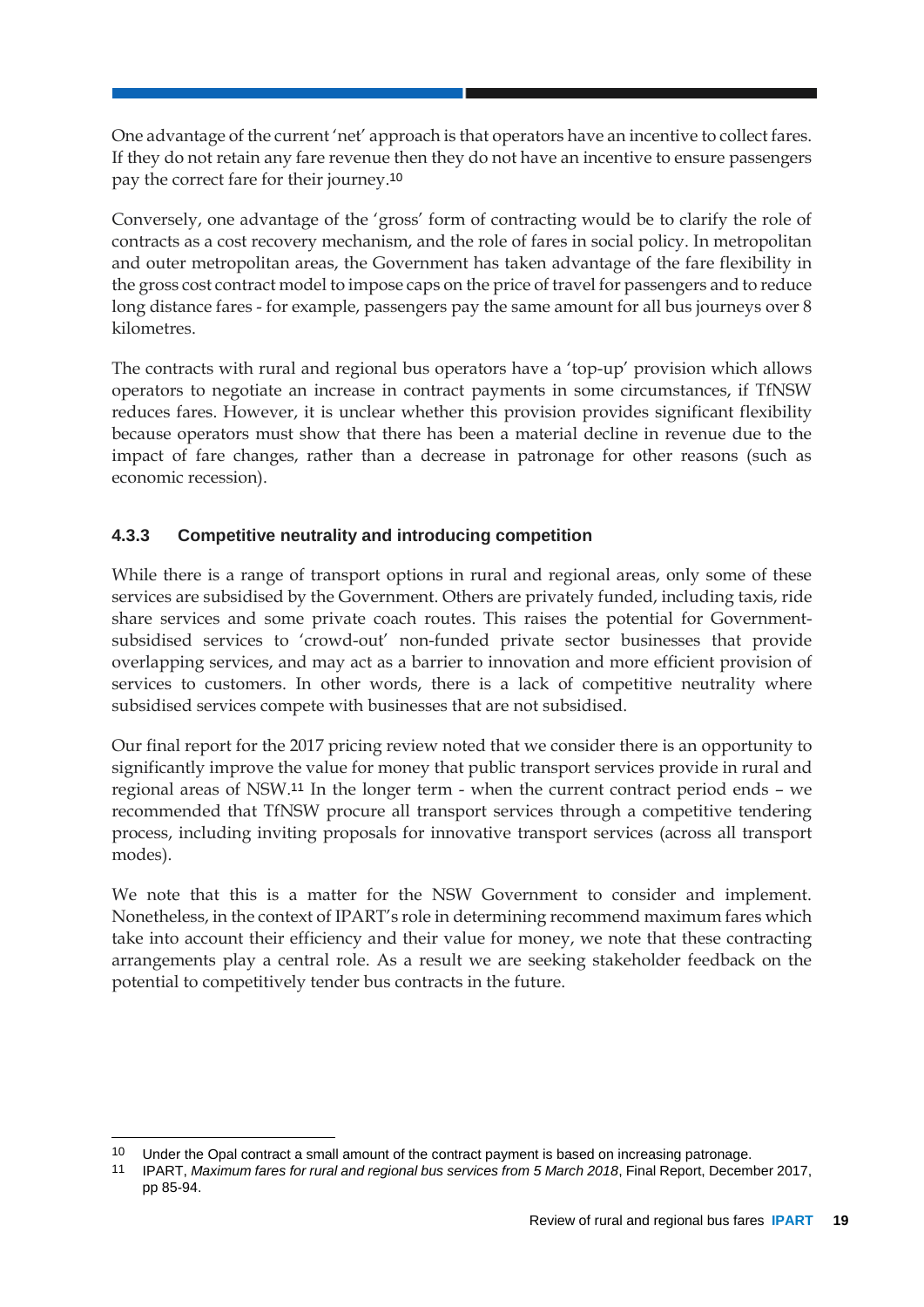Alternatively, competitive tendering could be introduced for elements of service provision, such as on-demand services, rather than the bus contract as a whole. As part of our review we will consider options to introduce competition in the provision of on-demand services, where there is potential for this to improve services or reduce costs (on-demand services are discussed further in section [6\)](#page-39-0).

Another option would be to provide funding direct to customers rather than specific services, by giving targeted customers 'vouchers' towards travel on a range of services. This would enable customers to choose which service best suits their needs. It would also, however, incur administration costs, and potentially could lead to the demise of some scheduled bus services (if private operators did not receive enough vouchers to make their services viable).

#### IPART seeks comments on the following

7 How should regulation of rural and regional buses respond to developments in the transport sector, including emerging technologies and innovation in service provision? How can innovation be facilitated?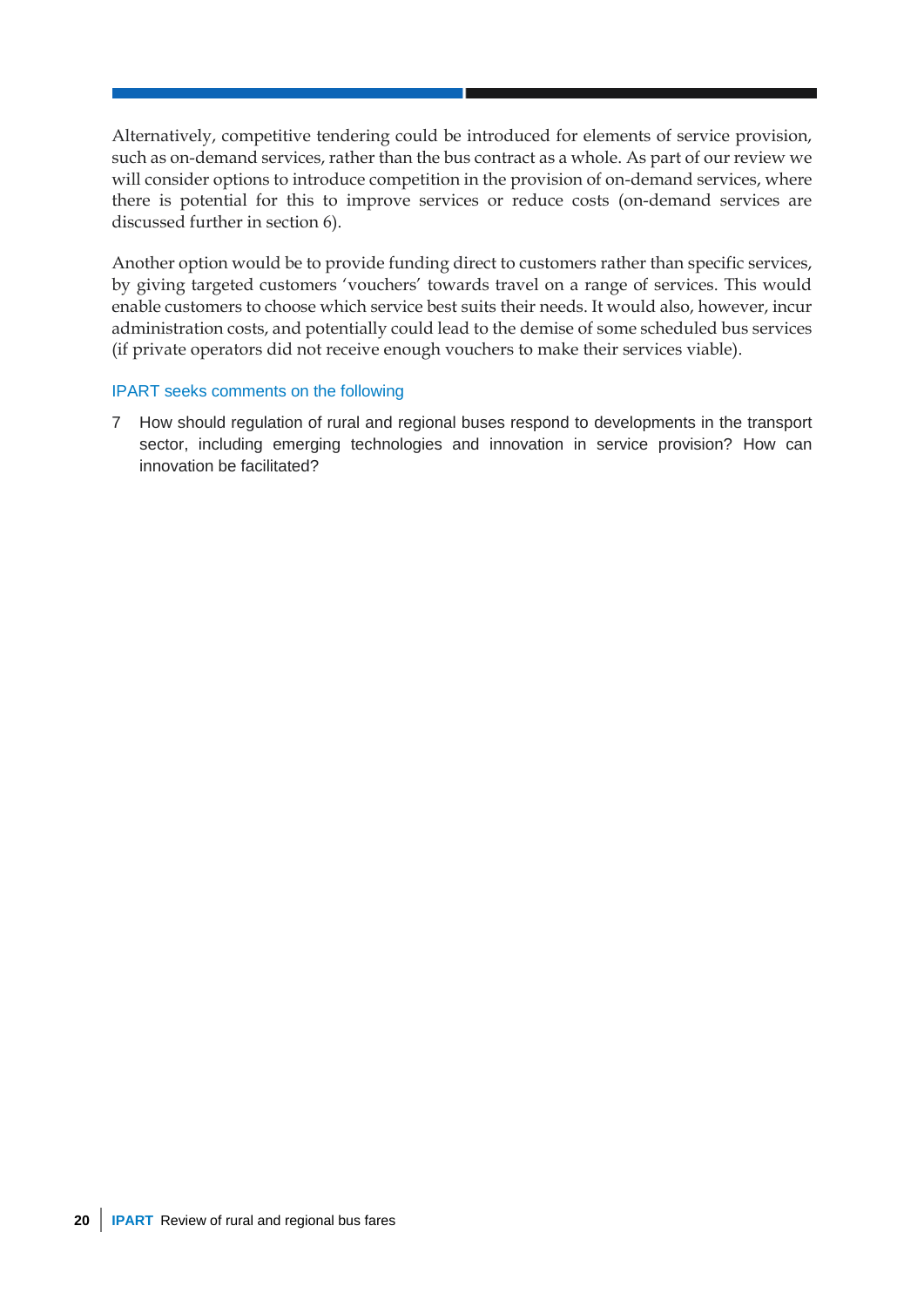# <span id="page-26-0"></span>5 Determining maximum fares

This section sets out the issues we intend to consider in determining maximum fares for regional and rural bus services over the period 2020-2025:

- $\blacksquare$  The efficient costs of providing services
- The efficient use of bus services

-

- $\blacksquare$  Maximising benefits to the community
- An appropriate fare structure, including the number of fare bands and daily capping of fares
- The equity of bus fares in regional and rural areas compared to those in metropolitan areas, and
- Relativities between regional bus fares and coaches provided by NSW Trains.

These issues reflect the criteria we set out in section [3](#page-16-0) and the issues we are required to consider.

## <span id="page-26-1"></span>**5.1 Efficient costs of providing services**

Bus operators mainly rely on payments under their contracts with TfNSW to recover the costs of their operations. Unlike many other regulated businesses (such as electricity networks), IPART does not determine maximum fares to recover the efficient costs of providing the service (for example by using a 'building block' approach).<sup>12</sup>

While efficient costs are not a primary driver of maximum fares, they remain an important consideration for several reasons, because they indicate:

- whether taxpayers and customers are getting 'value for money' for bus services, and therefore whether there is value in considering changes to contracting arrangements (discussed in section [4\)](#page-21-0), and
- whether services could be provided more cost-effectively through alternative means, such as on-demand services.

We undertook an analysis of the efficient costs (on both a unit cost and marginal cost basis) of service provision as part of our 2017 review, where we concluded that on average the efficient costs of providing rural and regional bus services were 20-25% lower than the contract costs of providing school only services and 28-32% lower than the contract costs for school and regular services.<sup>13</sup> We are interested in understanding whether there have been changes since that time which have impacted this conclusion.

<sup>12</sup> Under the building block model allowed revenue is equal to the sum of underlying components or building blocks consisting of the return on capital, the return of capital (also known as depreciation), operating expenditure, and various other components such as taxes and incentive mechanisms.

<sup>13</sup> IPART, *Maximum fares for rural and regional bus services from 5 March 2018, Final Report*, December 2017, p 47.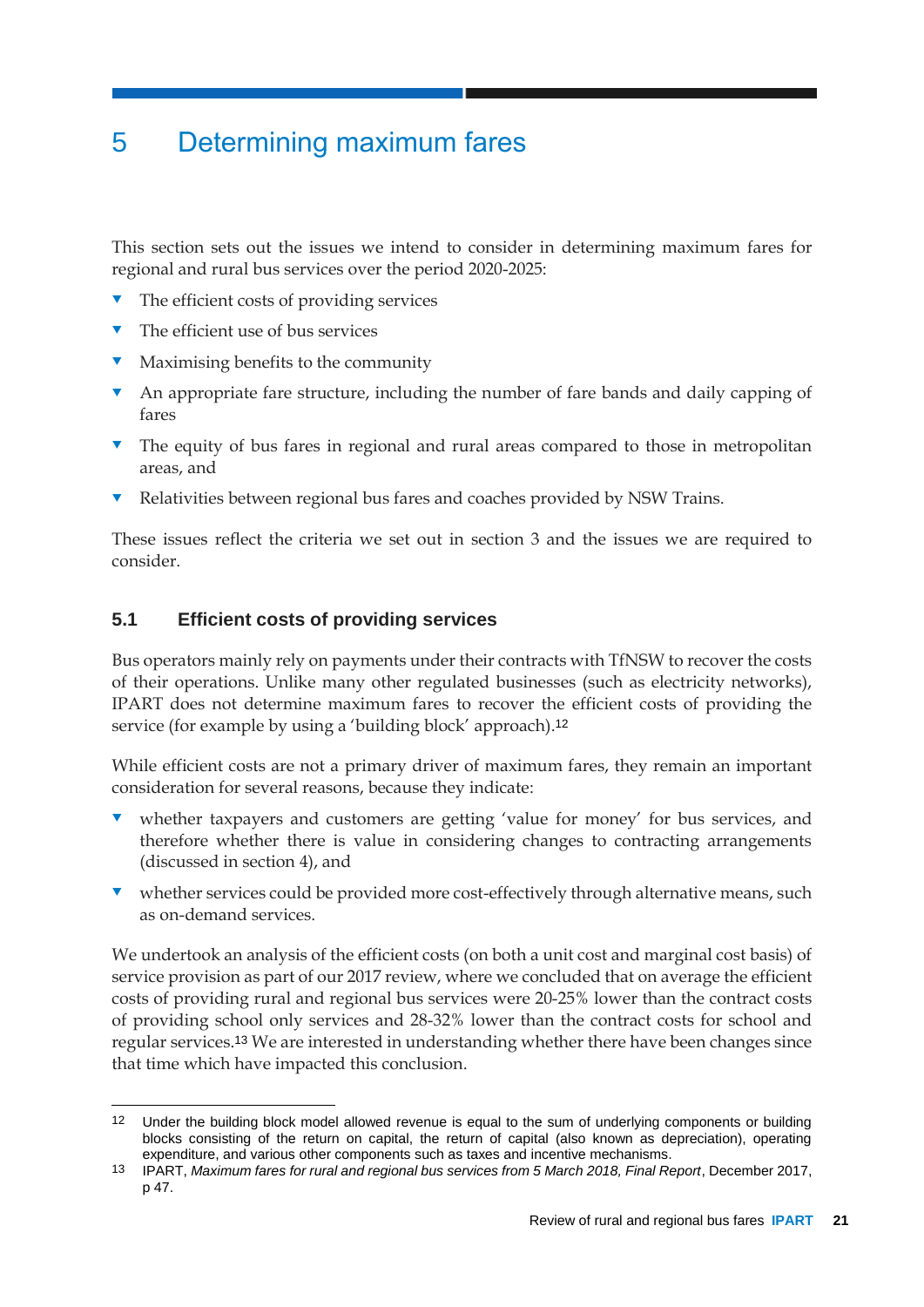# <span id="page-27-0"></span>**5.2 Efficient use of services**

As noted in section [2.1,](#page-11-1) around 88% of rural and regional bus journeys are made for school travel. Average capacity utilisation is highest for school buses, and significantly lower for regular bus services - even at peak times - as shown in Figure 5.1 below.





**Data source:** Approximation based on data from the 2017 review. Services that did not report utilisation were excluded.

This analysis suggests that available bus capacity (including the size of buses in the fleet) is likely to be driven by the capacity needed for school services.<sup>14</sup>

Once the size of a bus is given, the additional costs of carrying an additional passenger are likely to be small, at least until the bus is at full capacity and a larger bus (or a more frequent service) is required. For this reason there is an argument that at non-peak times of the day, where there is significant spare capacity, bus fares could be substantially discounted to encourage higher capacity utilisation and therefore promote short-term efficiency.<sup>15</sup> This will be efficient as long as fares cover the marginal costs of operation – which are likely to include fuel, and potentially an element of labour costs (if these could otherwise be avoided).

Similarly, there could be an argument for running more frequent services during non-school times, if this promotes customer benefits, and existing buses can be used more intensively at a relatively low cost. Even if marginal costs exceed fare revenue, there may be an argument for increased services on the basis of customer benefits (discussed below). When considering whether to increase services, the marginal cost of bus services should also be compared to the cost (and relative benefits) of alternatives, such as on-demand services.

<sup>14</sup> This may vary where there are restrictions imposed during the coronavirus pandemic.

<sup>15</sup> Spare capacity may be substantially reduced during the coronavirus pandemic due to distancing measures.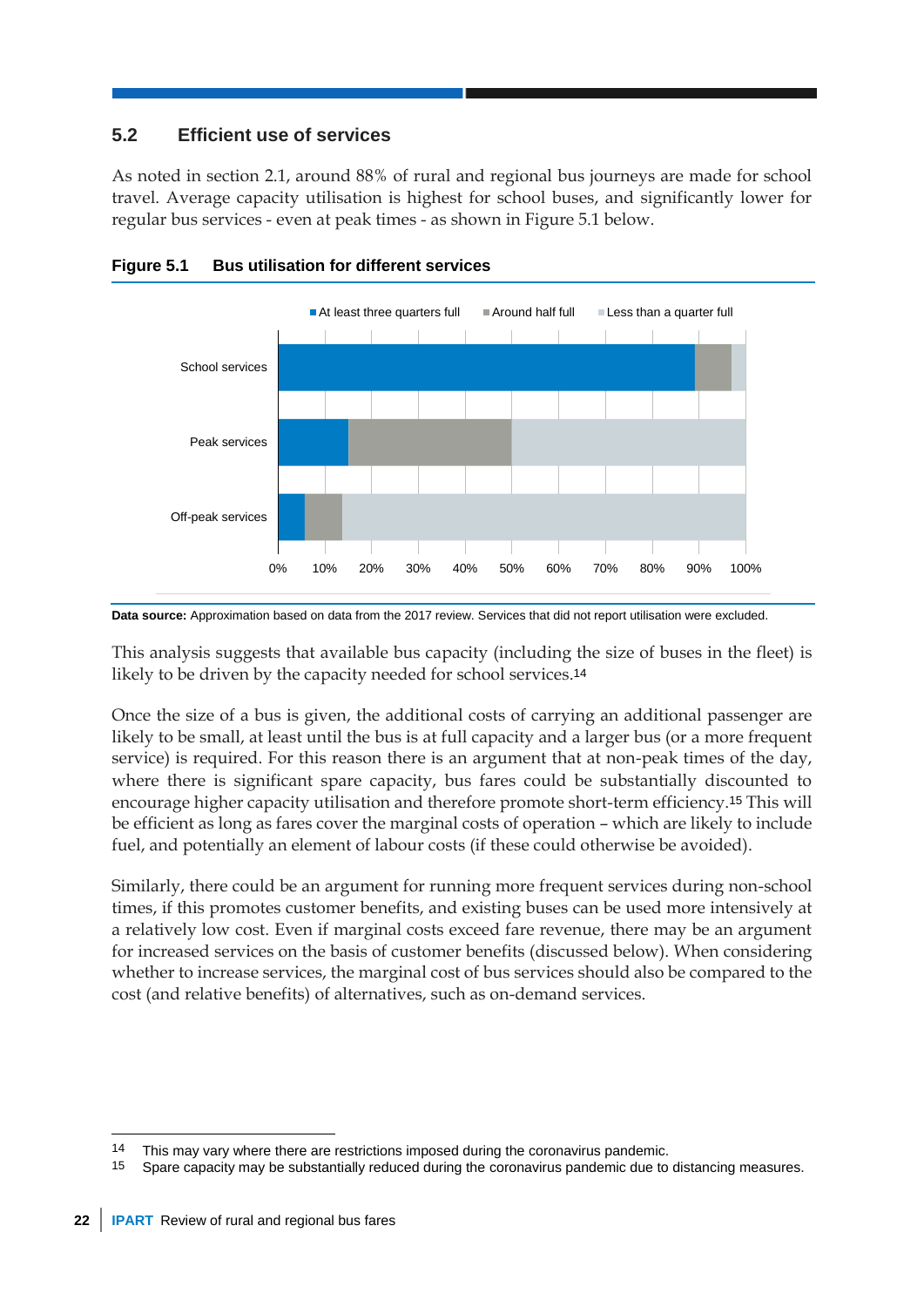Our 2017 review reduced maximum fares for most journeys (apart from the shortest) – the adult fare for a single journey decreased by an average of around 29%. We expected this decision to result in increased patronage, because our analysis had shown that most fares existing before that review were "higher than people were willing and able to pay, particularly those who are ineligible for concession fares".<sup>16</sup>

As part of this review we will be analysing the impact of the fare reductions from the 2017 review on patronage. This will provide an indication of the potential role of fares in promoting the efficient use of buses by increasing capacity utilisation.

We will also be examining the impact of social distancing requirements (resulting from the coronavirus pandemic) on the *effective* capacity of the existing bus fleet. Social distancing requirements do not need to be enforced on dedicated school bus services, but do need to be followed on regular bus services. This will reduce the effective capacity of these bus services. Somewhat offsetting this impact, the coronavirus is also likely to have reduced the number of passenger journeys made, as people increasingly work from home, and reduce travel for nonessential purposes.

# <span id="page-28-0"></span>**5.3 Maximising benefits to the community**

As noted previously, our 2017 review concluded that the main purpose of providing subsidised bus services in rural and regional areas is to ensure people with limited travel options have reasonable access to transport. This is confirmed by an earlier assessment by TfNSW which identified that in rural and regional areas the 'origin generators' - that is, the demand generators – for buses include:<sup>17</sup>

- the population that is aged 11-20 years, or 60 years and older
- student numbers

-

- the proportion of the population without a driver's licence
- the percentage without car ownership, and
- the index of social disadvantage.

We will consider whether other groups may also generate demand for buses in rural and regional areas over time, including tourists and those migrating from urban areas for a 'tree-' or 'sea-' change.

To ensure that customers can benefit from the provision of bus services in rural and regional areas, we will update the analysis of customer willingness and capacity to pay we undertook in the 2017 review. We assessed this by examining a range of evidence – including feedback from surveys and stakeholder submissions, comparisons of fares with those in metropolitan NSW and bordering jurisdictions, and analysis of the expected elasticity of travel with respect to fares.

<sup>16</sup> IPART, *Maximum fares for rural and regional bus services from 5 March 2018*, Final Report, December 2017, p 3.

<sup>17</sup> TfNSW, *Public transport service planning guidelines, Rural and regional NSW*, October 2015, p 19.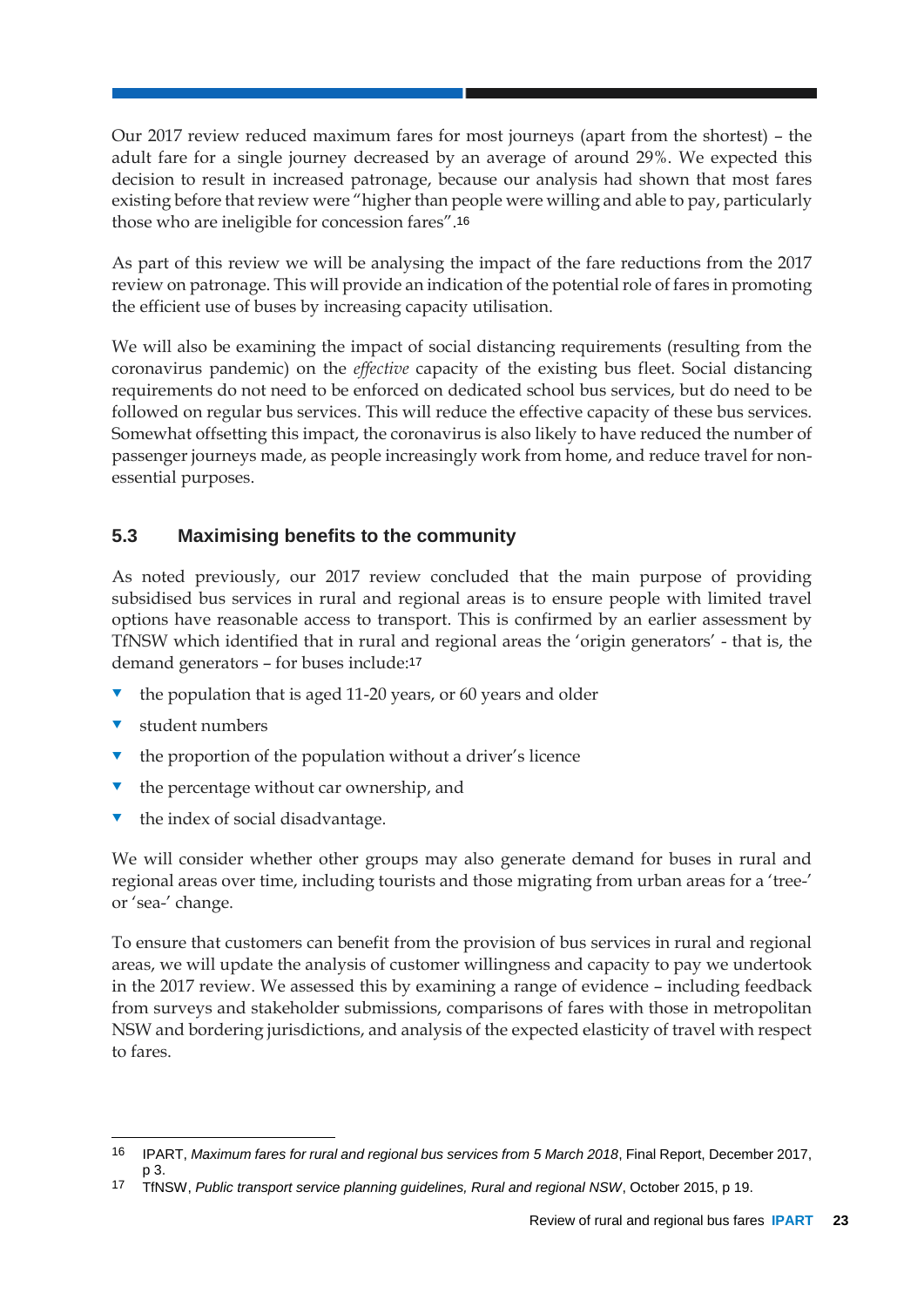Our analysis of bus patronage following the reduction in fares in the 2017 review will also provide an insight into whether bus fares have become more affordable for customers.

In addition, we will consider customers' willingness and capacity to pay given demographics in urban and rural areas in regional NSW, as required by the Minister's referral. These demographics will include factors such as age distribution and income distribution in rural areas compared to urban areas.

Figure 5.2 shows that many regional areas have a socioeconomic index below 50, indicating a relative disadvantage in access to economic resources, educational levels and occupational types compared to metropolitan areas.<sup>18</sup>



**Figure 5.2 Socioeconomic index for areas of NSW (SEIFA) 2011**

**Source:** Transport for NSW, *Future Transport 2056, Regional NSW Services and Infrastructure Plan*, p 27.

<sup>18</sup> ABS data for Socioeconomic Indexes for Areas (SEIFA) based on 2011 census, state suburb Indexes for NSW.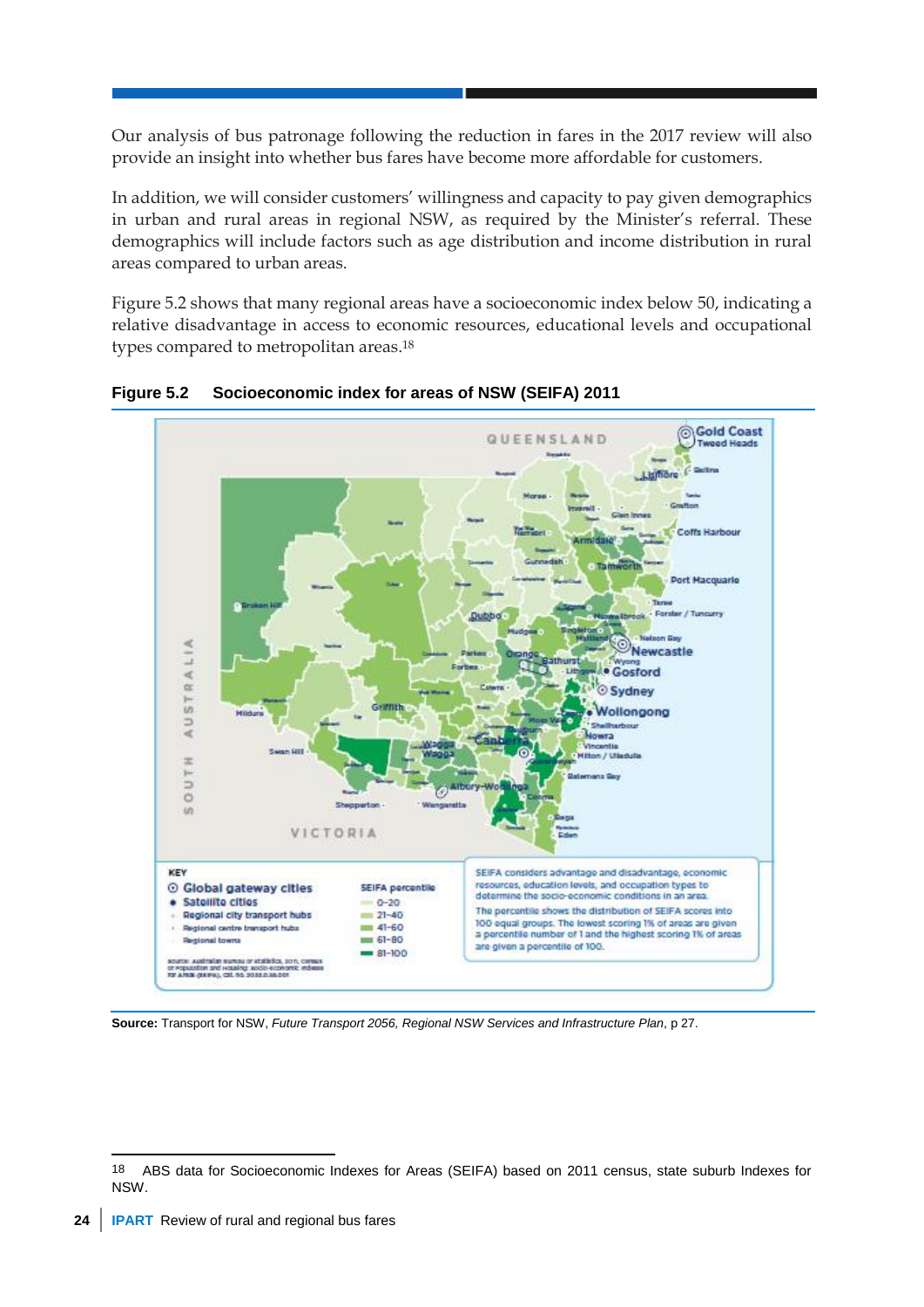Further, the population in regional areas is ageing more rapidly than the Sydney region (see Figure 5.3), and the population in some regional inland areas is thinning due to the migration of some residents to urban areas (particularly young people seeking employment and educational opportunities). Population projections also indicate that:

- Border and coastal regions are popular with retirees, and
- Significant growth is expected in regional hubs.<sup>19</sup>

60 50 40 PER CENT 30 20 10  $\circ$ Sydney **Lower Hunter** Illawarra Rest of<br>Regional NSW and Central Coast ■ 2016 ■ 2021 ■ 2026 ■ 2031

**Figure 5.3 Aged dependency ratioa is high in regional NSW**

**a** The ratio of people aged 65 and over to those between 15-64 years. **Source:** *NSW Intergenerational Report, Budget Paper No 5*, Budget 2016-17, May 2016, p 22.

Our review of Opal fares included a number of recommendations aimed at improving the accessibility of public transport for those groups within society who find public transport unaffordable. We recommended that the NSW Government:<sup>20</sup>

- Provide discounted fares to NSW residents that hold a Commonwealth Health Care Card
- Trial a program where community service organisations and charities can purchase discounted public transport passes to be provided at no cost to vulnerable people, similar to a trial being undertaken in Victoria, and
- Consider expanding free travel for passengers with a permanent disability, cognitive condition or mental illness that prevents them from using the Opal system.

Our initial view is that these recommendations could apply for rural and regional bus concessions (with the possible exception of the last point above, in the absence of an Opalstyle system).

<sup>19</sup> [https://www.planning.nsw.gov.au/Research-and-Demography/Population-projections/Projections,](https://www.planning.nsw.gov.au/Research-and-Demography/Population-projections/Projections) viewed 25 June 2020.

<sup>20</sup> IPART, Opal fares 2020-2024, *Ensuring affordability*, Information paper, December 2019, p 1.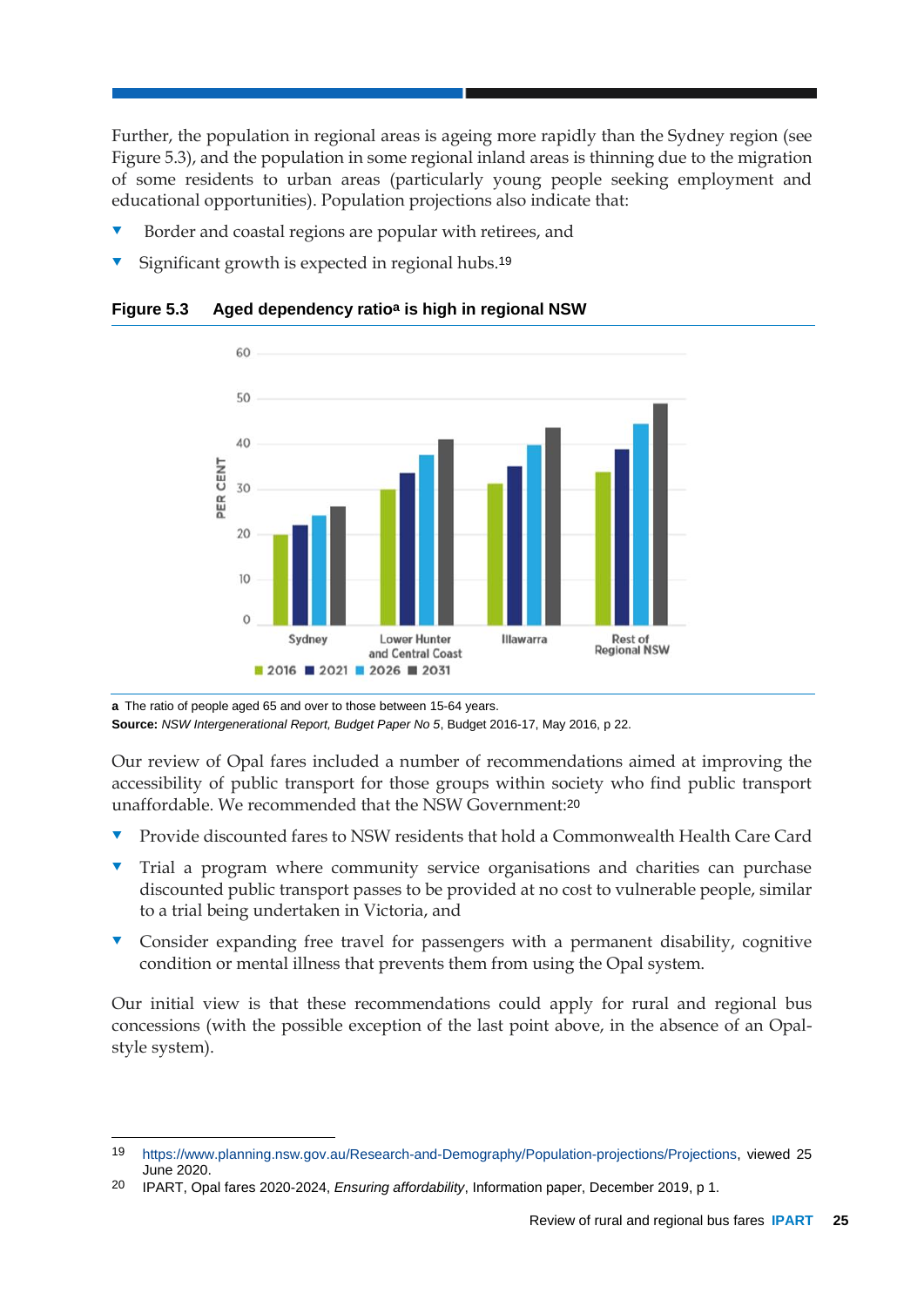8 Do you support the suggestions aimed at improving the accessibility of public transport for those groups within society who find public transport unaffordable? For example, extending concession fares to a broader group, such as those who qualify for the healthcare card? What would be the impact on fare revenue and Government funding?

# <span id="page-31-0"></span>**5.4 Fare structure, bands and daily capping**

### **5.4.1 Fare structure**

Our 2017 review of rural and regional bus fares simplified the fare structure from 220 fare sections into just 10 bands, on the basis that the benefits of simplification outweighed the costs.<sup>21</sup> The benefits include that fares are easier for users to understand, and simpler and more efficient for bus operators to administer. The simpler fare structure is also more consistent with those in bordering jurisdictions.

We also considered a smaller number of bands, such as three Opal fare bands (0-3km; 3-8km; and 8km+), or a flat fare structure in town (say a flat fare for all journeys less than 10km), but concluded that:

- Opal bands are not appropriate for rural and regional bus fares as trip characteristics are significantly different in rural and regional areas. For example around 40% of passenger journeys in rural and regional areas are greater than 8km, compared to only 14% in Opal areas,<sup>22</sup> and
- A flat fare structure in town would have meant that fares for the shortest distance band would have increased substantially.

We are interested in understanding the experience of both customers and bus operators under the new fare structure introduced in 2018. We are also interested in stakeholders' views as to whether there is an opportunity to further simplify fares. For example, our previous review noted that there may be a higher willingness to pay for some very short distance journeys, so one fare band in town may be appropriate. We indicated that we would consider this issue in more detail in our current review.

We are also interested in the impact of technology on ticketing options in rural and regional NSW. In 2017 our draft report recommended distance-based (kilometre) fares.<sup>23</sup> Our final recommendations maintained section-based fares, because stakeholders raised concerns about implementing kilometre-based fares and a daily distance-based ticket using existing ticketing systems. We are interested in understanding whether bus operators have updated their ticketing systems since our last review, and whether the cost of new ticketing systems is prohibitive.

<sup>21</sup> IPART, *Maximum fares for rural and regional bus services from 5 March 2018*, Final Report, December 2017, p 34.

<sup>22</sup> Data for rural and regional services from IPART, *Maximum fares for rural and regional bus services from 5 March 2018*, Final Report, December 2017, p 35; Opal data from *Opal ticketing data, Opal data averaged across two standard weeks: week 1 in Jan-Jun 2019, and week 2 in Jul-Sep 2019, TfNSW.*

<sup>23</sup> IPART, *Maximum fares for rural and regional bus services from 5 March 2018*, Final Report, December 2017, p 36.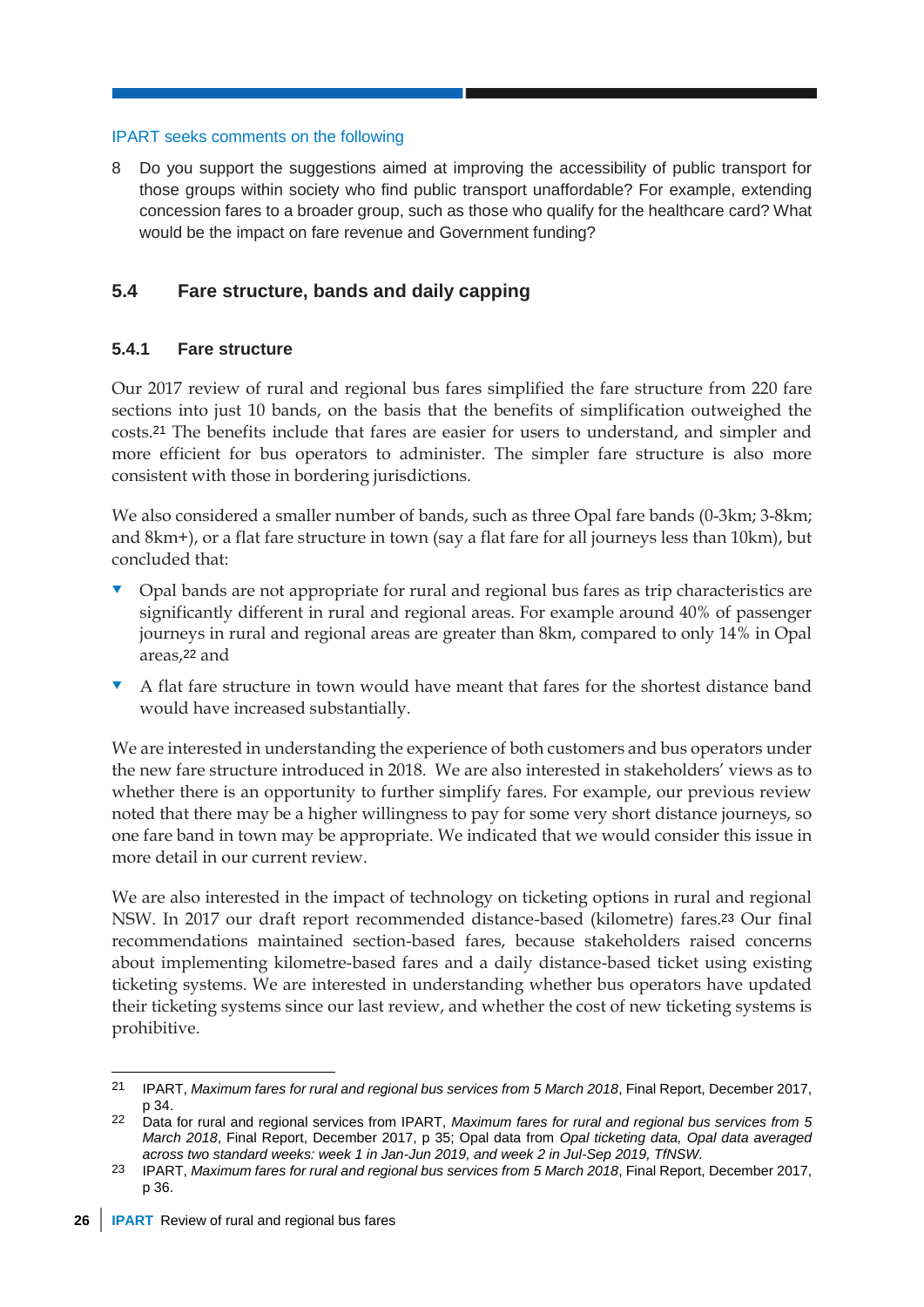-

- 9 What is your experience with the current maximum fares? Would you support further simplification, or additional frequent-use tickets?
- 10 What are the technical challenges involved in changing the current fare structure or adopting particular types of fare structures? As an operator, to what extent is your ticketing technology a constraint on fare structures?

### **5.4.2 Tickets for more frequent trips, and transfer between operators**

The 2017 review also introduced a new daily ticket, set at a level which aimed to encourage additional discretionary journeys to create more fare paying trips and revenue, while minimising the risk of further reducing fare revenue from current levels.<sup>24</sup> We considered the daily caps should be set at more than the fare for a return journey, allowing any subsequent journey to produce additional fare revenue.

Our decision was to set the daily cap equal to the return fare for the longest journey taken (two times the single fare), plus one 0-2km fare. This aimed to encourage customers to make greater use of public transport across a day, because the second leg of any additional return journey is free.

The daily ticket could also overcome the 'transfer penalty' that arises from changing operators to complete a bus journey, because we required that daily tickets bought in one region must be accepted in other regions. Also, passengers making journeys that involve switching operators within 60 minutes can buy a single ticket covering the length of their journey. However, we did not introduce a maximum fare for return journeys valid across operators. We considered that current ticketing systems may not cope with the different fare levels and structure that existed across different operators.

The current review will consider experience with the daily ticket and whether it has been successful. We will also review whether there should be a maximum fare for return tickets that is valid across operators. A further issue is the potential for ticketing options that are valid across both rural/regional areas, and metropolitan/outer metropolitan areas. This would remove the current 'transfer penalty' between rural/regional buses and metropolitan/outer metropolitan transport.

We will also review our decision in the 2017 review not to introduce weekly tickets. This was decided in recognition that because we significantly reduced the maximum fares for single tickets, most customers that travel regularly during the week would realise significant cost reductions for weekly travel, compared to what they had paid previously. We also noted that trips for work or education tend to be less price responsive than journeys made for discretionary travel because they are more likely to be made regardless of price.<sup>25</sup>

<sup>24</sup> IPART, *Maximum fares for rural and regional bus services from 5 March 2018*, Final Report, December 2017, p 40.

<sup>25</sup> IPART, *Maximum fares for rural and regional bus services from 5 March 2018*, Final Report, December 2017, p 40.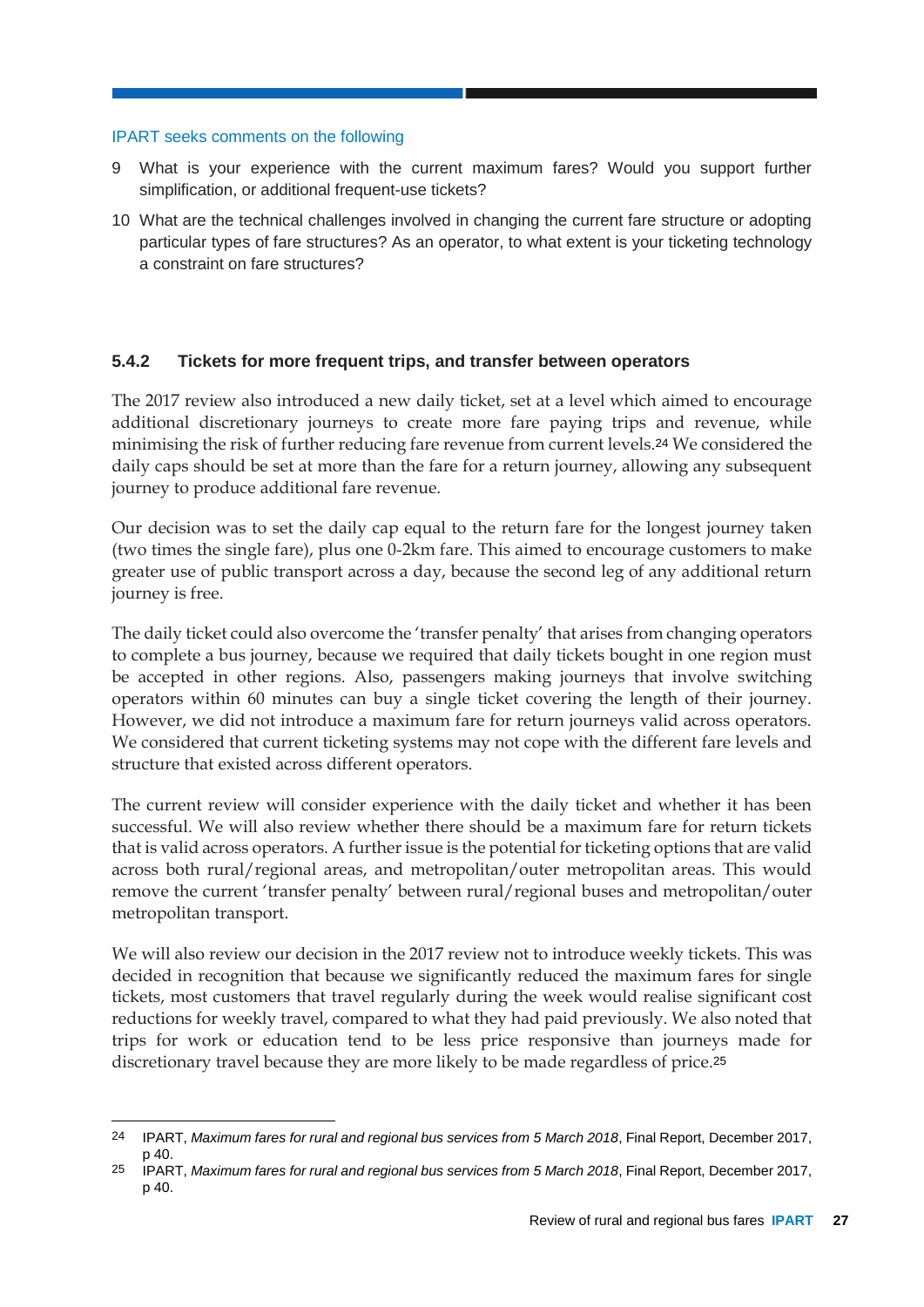11 What has been the experience with the use of single or daily tickets across operators? Has this been successful? What is your view on introducing return tickets that can transfer across operators, or tickets that can transfer between rural and regional buses and metropolitan transport?

#### **5.4.3 Consistent fare structures across different operators and locations**

Maximum fares and fare structures are currently the same across all operators and all areas of regional and rural NSW (though actual fares and fare structure differ within the constraints set by IPART's determination). We intend to review whether there are valid reasons to differentiate fares charged by different operators or in different locations.

This could be justified on the basis that the characteristics of customers or bus services differ significantly in different areas, so that the relative priority given to the various criteria for setting maximum fares differs. For example, in areas where buses have excess capacity and customers (or would-be customers) fall into the 'vulnerable' categories, there may be greater reason to offer lower fares. By contrast in larger regional towns which experience higher peak demand and capacity utilisation, the same arguments would not hold. As shown in Figure 5.2, socioeconomic conditions vary across rural and regional areas.

Against these reasons, introducing differential fares or fare structures would increase complexity for customers and operators, and would increase the complexity of IPART's faresetting responsibilities. Further, there are vulnerable people in every area, and it can be argued they should have similar access to subsidised public transport regardless of the 'average' socioeconomic status of people living in their area.

#### IPART seeks comments on the following

12 Do you think there would be any benefit in differentiating fare structures across different operators or in different locations?

### <span id="page-33-0"></span>**5.5 Equity of fares compared to Sydney metropolitan buses**

The Minister's referral asks us to consider the equity of current adult and concessional fares compared to Sydney metropolitan bus fares, particularly for medium and longer-distance journeys.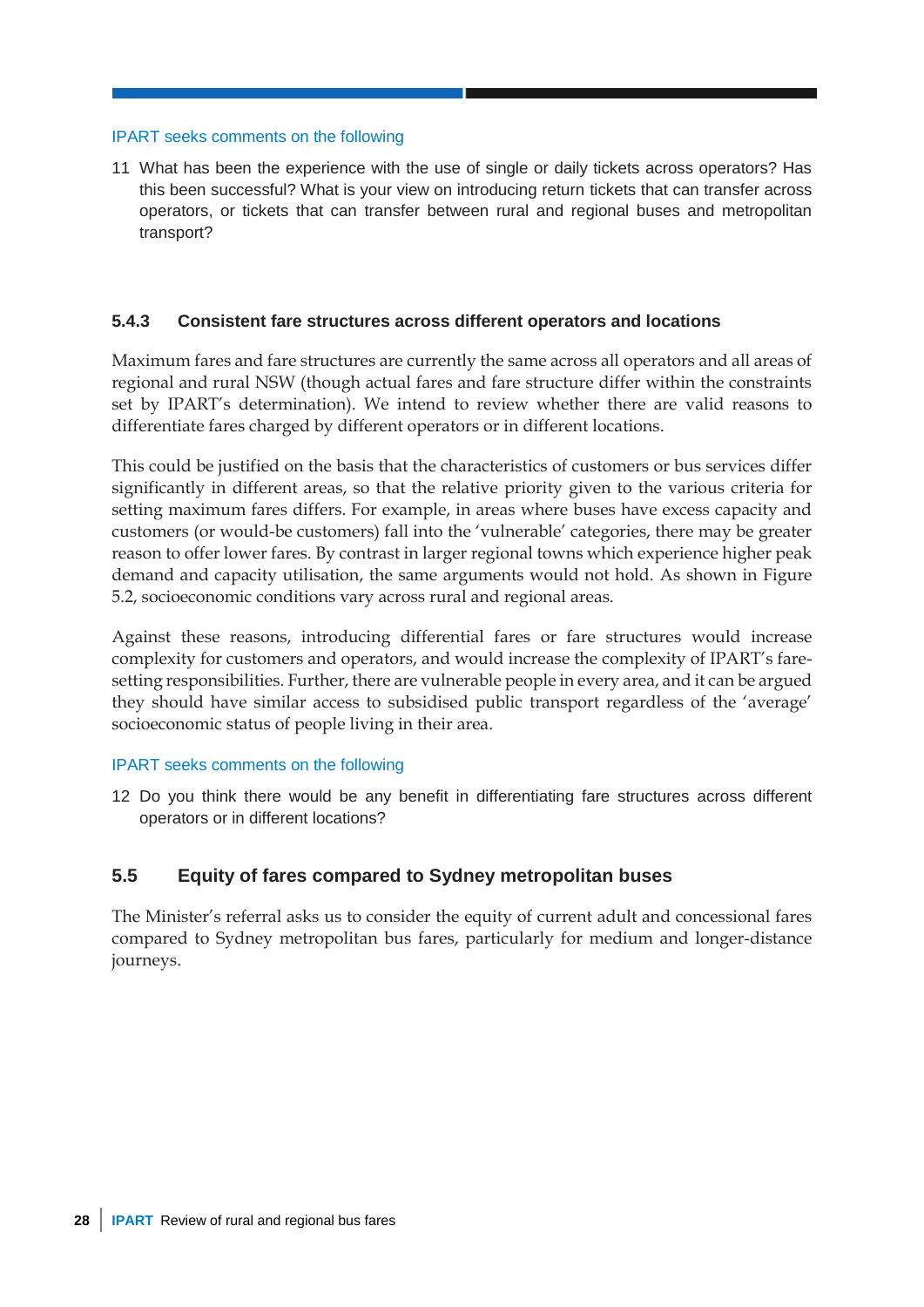The following tables compare current rural and regional bus fares to Opal fares for metropolitan buses.

| <b>Fare band</b> | <b>No. sections</b> | Distance (km)          | <b>Maximum fare</b><br>single journey | <b>Maximum fare</b><br>daily ticket |
|------------------|---------------------|------------------------|---------------------------------------|-------------------------------------|
|                  | $1 - 2$             | 0 to less than 2km     | \$2.40                                | \$7.20                              |
| 2                | $3-6$               | 2 to less than 10km    | \$3.60                                | \$9.60                              |
| 3                | $7 - 15$            | 10 to less than 25km   | \$5.10                                | \$12.60                             |
| 4                | $16 - 25$           | 25 to less than 40km   | \$7.60                                | \$17.60                             |
| 5                | 26-37               | 40 to less than 60km   | \$10.10                               | \$22.60                             |
| 6                | 38-56               | 60 to less than 90 km  | \$15.10                               | \$32.60                             |
| 7                | 57-75               | 90 to less than 120km  | \$21.90                               | \$46.20                             |
| 8                | 76-100              | 120 to less than 160km | \$30.70                               | \$63.80                             |
| 9                | 101-125             | 160 to less than 200km | \$40.70                               | \$83.80                             |
| 10               | $126+$              | 200km or more          | \$50.60                               | \$103.60                            |

**Table 5.1 Regional and rural buses - Maximum adult fares in 2020 as determined by IPART**

**Note:** Sections are an average of 1.6km over the length of a bus route, but may vary between 1.3km and 1.9km. **Source:** IPART, *Maximum fares for rural and regional bus services from 5 March 2018, Final report*, December 2017, pp 7-8; IPART, *Maximum fares for rural and regional bus services, 1 January 2018 to 30 December 2020, Draft determination,* October 2017, p 9.

| apie 5.2 | Adult Opal fares for buses – from July 2020 |                      |      |                             |                |  |
|----------|---------------------------------------------|----------------------|------|-----------------------------|----------------|--|
| Fare     |                                             | <b>Proportion of</b> |      | <b>Adult single journey</b> |                |  |
| band     | <b>Distance</b>                             | Opal journeys        | Peak | Off $peaka$                 | <b>Discour</b> |  |

**Table 5.2 Adult Opal fares for buses – from July 2020**

| rare.<br>band | <b>Distance</b> | <b>PIODOILIOII OI</b><br>Opal journeys | Peak   | Off peak $a$ | <b>Discounts and price caps</b>                                     |
|---------------|-----------------|----------------------------------------|--------|--------------|---------------------------------------------------------------------|
|               | $0-3km$         | 45%                                    | \$3.20 | \$2.24       | 50% discount off the fare once 8<br>trips have been made in a week. |
| 2             | $3-8km$         | 38%                                    | \$3.73 | \$2.61       | \$50 weekly cap on fares.                                           |
| 3             | 8+km            | 17%                                    | \$4.80 | \$3.36       | Weekend day cap of \$8.05 full<br>fare (\$4.00 concession).         |

**Note:** Peak fares apply 6.30am-10am and 3pm-7pm weekdays. Off-peak fares reflect a 30% discount on peak fares – from July to September 2020 this discount is increased 50%.

**Source:** TfNSW, *2020 Public transport fares, Pricing proposal for 2020,* pp 2-3*;* TfNSW*, Opal ticketing data, Opal data averaged across two standard weeks: week 1 in Jan-Jun 2019, and week 2 in Jul-Sep 2019.*

It is not possible to directly compare the two fare structures, given that Opal fares are distancebased while rural and regional fares are based on sections, which vary somewhat in their length. Further, rural and regional bus operators may choose to charge less than these maximum fares. Nonetheless, we can make the following observations:

- Opal fares have 3 bands while rural and regional fares have 10 bands.
- Fares for the shortest journeys (up to 2km for rural and regional services) are similar during off peak periods, but significantly higher in Opal areas during peak times (rural and regional buses do not currently have a peak/off peak structure). Almost 45% of Opal journeys are less than 3km.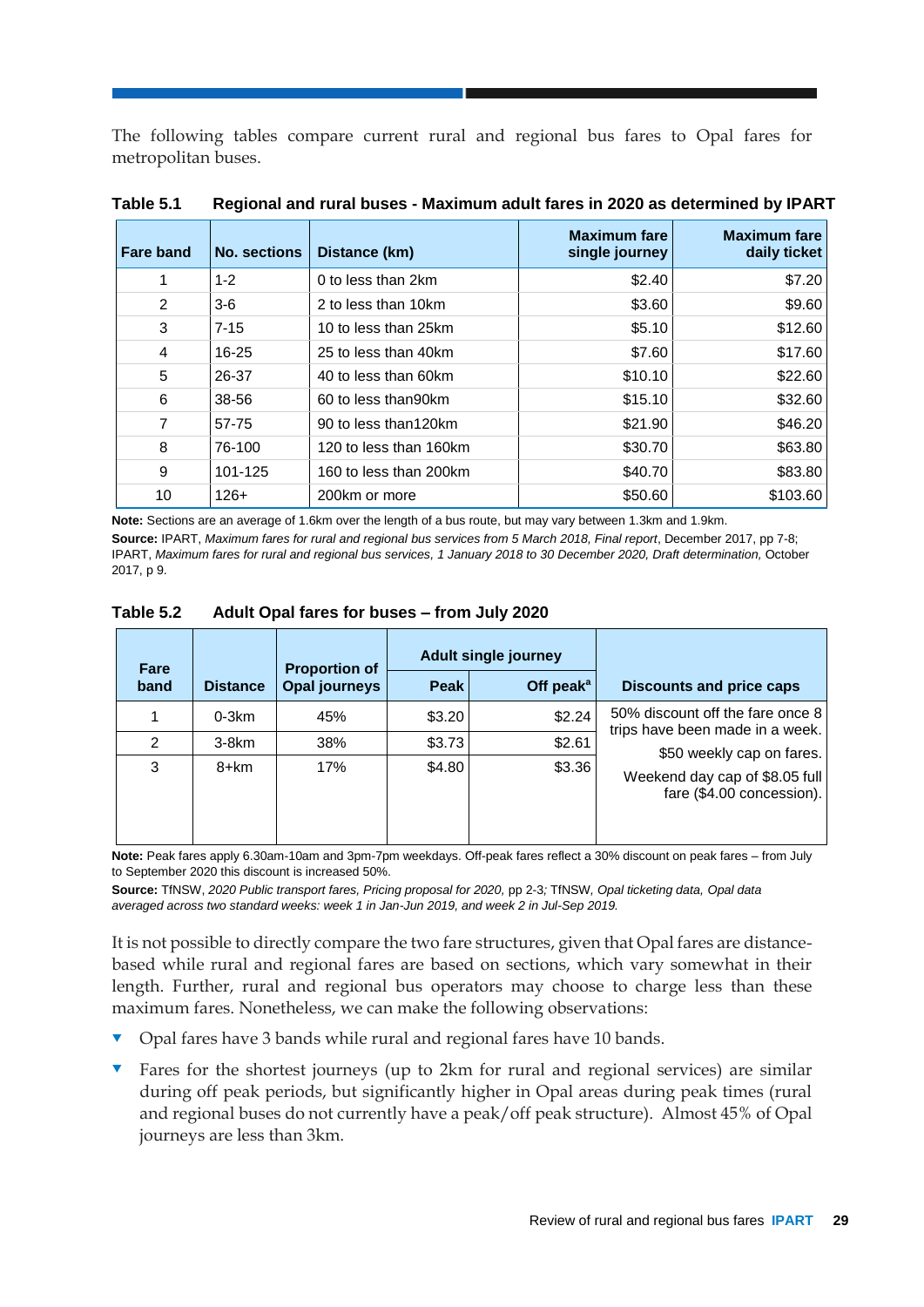- For the next fare band (distances up to 8km in metro areas and 10km in rural and regional areas), rural and regional fares are similar to Opal fares at peak times, and almost 40% higher than off peak Opal fares.
- For travel between 10km and 25km, rural and regional fares are around 6% higher than peak Opal fares and 52% higher than off peak Opal fares.
- For travel between 25km and 60km (the longest bus route in Sydney is around 50km), fares in rural and regional areas are substantially higher than Opal fares (between 58% higher to about triple at off peak times for the longer distances). However, very few Opal journeys of this length are undertaken – less than 2% of all Opal journeys.<sup>26</sup>
- The maximum fare for a single journey on an Opal card is \$4.80, compared to \$50.60 in regional and rural areas. However, this comparison is not very meaningful because rural and regional journeys can be much further. As noted, the longest bus route in Sydney is around 50km, while rural and regional fares apply to journeys of 200km or more.

In practice many operators charge less than the maximum fare allowed, particularly for longer distance journeys. Figure 5.4 shows the fare structure for a selection of bus operators compared to IPART's maximum fares, as well as Sydney metropolitan Opal fares.



#### **Figure 5.4 Current rural and regional bus fares compared to IPART maximum fares (\$2020)**

**Note:** The peak hours for Sydney metro Opal bus fares from 6 July 2020 are defined as: 6.30am-10am and 3pm-7pm on weekdays. All other times are considered off-peak. The off peak Sydney metro bus fares above are based on the standard discount rate of 30 per cent.

**Source:** Rural and regional bus operator websites, TfNSW, IPART analysis.

<sup>26</sup> *Opal ticketing data, Opal data averaged across two standard weeks: week 1 in Jan-Jun 2019, and week 2 in Jul-Sep 2019, TfNSW.*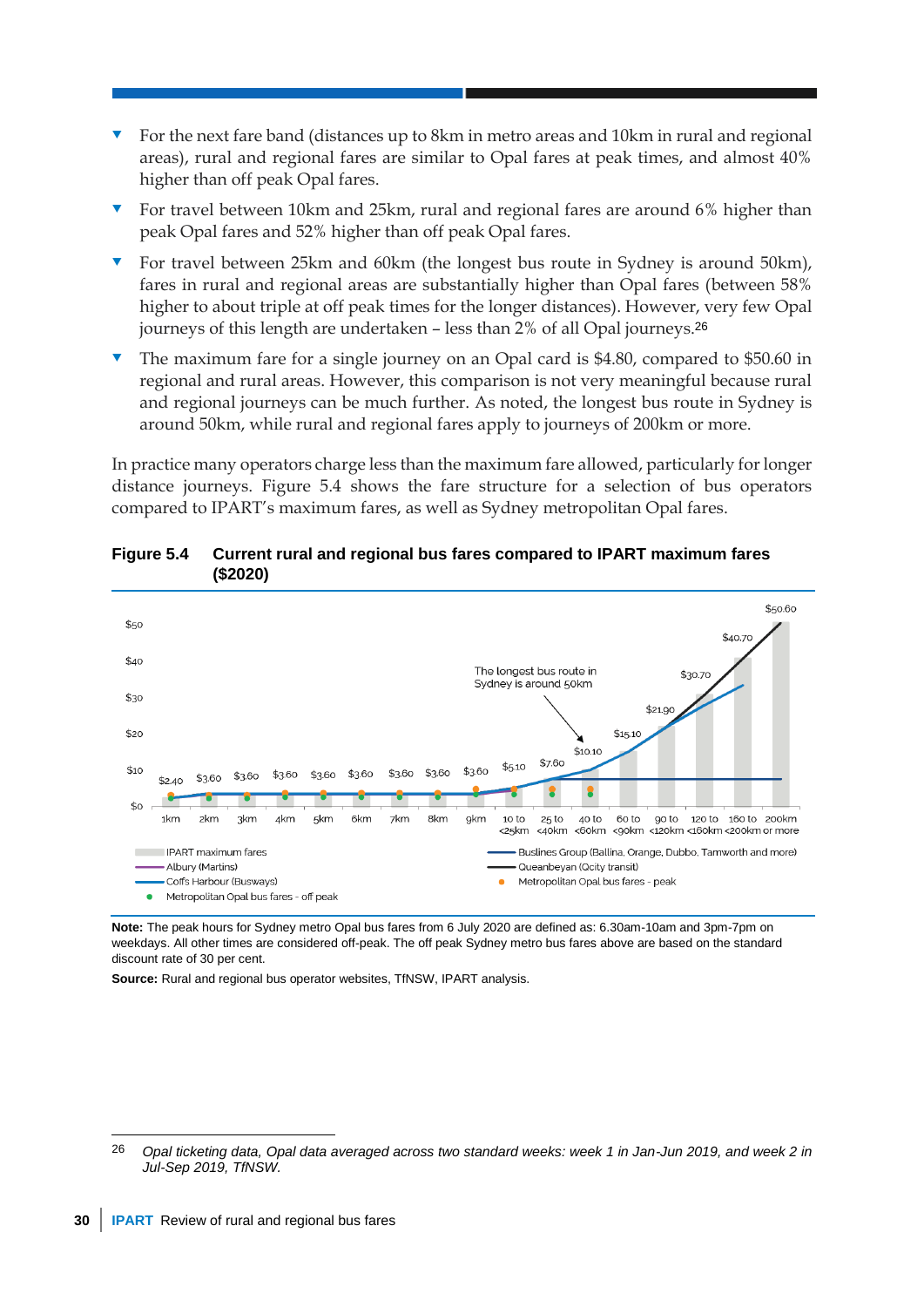There may be good reasons why fares in urban areas differ from those in rural and regional areas. As noted in section [5.4,](#page-31-0) in 2017 we decided on section-based maximum fares for rural and regional buses rather than the distance-based fares used for Opal because some ticketing systems could not adapt to distance-based fares. Further, we decided Opal bands are not appropriate for rural and regional bus fares as trip characteristics are significantly different in rural and regional areas - around 40% of passenger journeys in rural and regional areas are greater than 8km, compared to only 17% in Opal areas.<sup>27</sup>

There are other reasons why fares in rural and regional areas may differ from those in the metropolitan area. For example, the Opal fares introduced in July 2020 focus on shifting usage from peak to non-peak times in order to reduce congestion and assist in social distancing at peak times. They may also be designed to encourage the use of public transport rather than cars, to reduce road congestion, which is not as relevant in rural and regional areas. In addition, while Opal fares reach a maximum at distances above 8km, higher fares may be justified in rural areas because they can cover much longer distances than the maximum distance of a bus journey in metropolitan areas.

Nonetheless, it could also be argued that fares should not vary widely between rural and urban areas, since this could be considered inequitable. In particular, we have identified the main purpose of rural and regional bus fares is to provide a means of transport for those who cannot afford an alternative, and to encourage community cohesion. We are interested in stakeholders' views on the current fare structure in rural and regional areas, and whether all or some fares are excessive given these objectives, particularly when compared to the fare structure in the metropolitan area.

As observed in section [5.3,](#page-28-0) the recent review of Opal fares included a number of recommendations aimed at improving the accessibility of public transport for those groups within society who find public transport unaffordable. Our initial view is that similar arguments could be put forward for customers in rural and regional areas.

# <span id="page-36-0"></span>**5.6 Relativities between regional bus fares and coaches provided by NSW Trains**

The Government funded coach network aims to connect regional towns and city hubs. This network continues to expand into new regional locations, as Trainlink trials new 'hub and spoke' services designed to connect people and places in regional NSW. There is some overlap between the routes offered by coaches and those serviced by rural and regional buses. Compared to regular bus transport, the coaches offer better on-board facilities such as reclining seats, foldaway arm rests, footrests, lap sash seatbelts, toilets and space for luggage and prams. Seats on regional services must be booked before travel.

<sup>27</sup> Data for rural and regional services from IPART, *Maximum fares for rural and regional bus services from 5 March 2018*, Final Report, December 2017, p 35; Opal data from *Opal ticketing data, Opal data averaged across two standard weeks: week 1 in Jan-Jun 2019, and week 2 in Jul-Sep 2019, TfNSW.*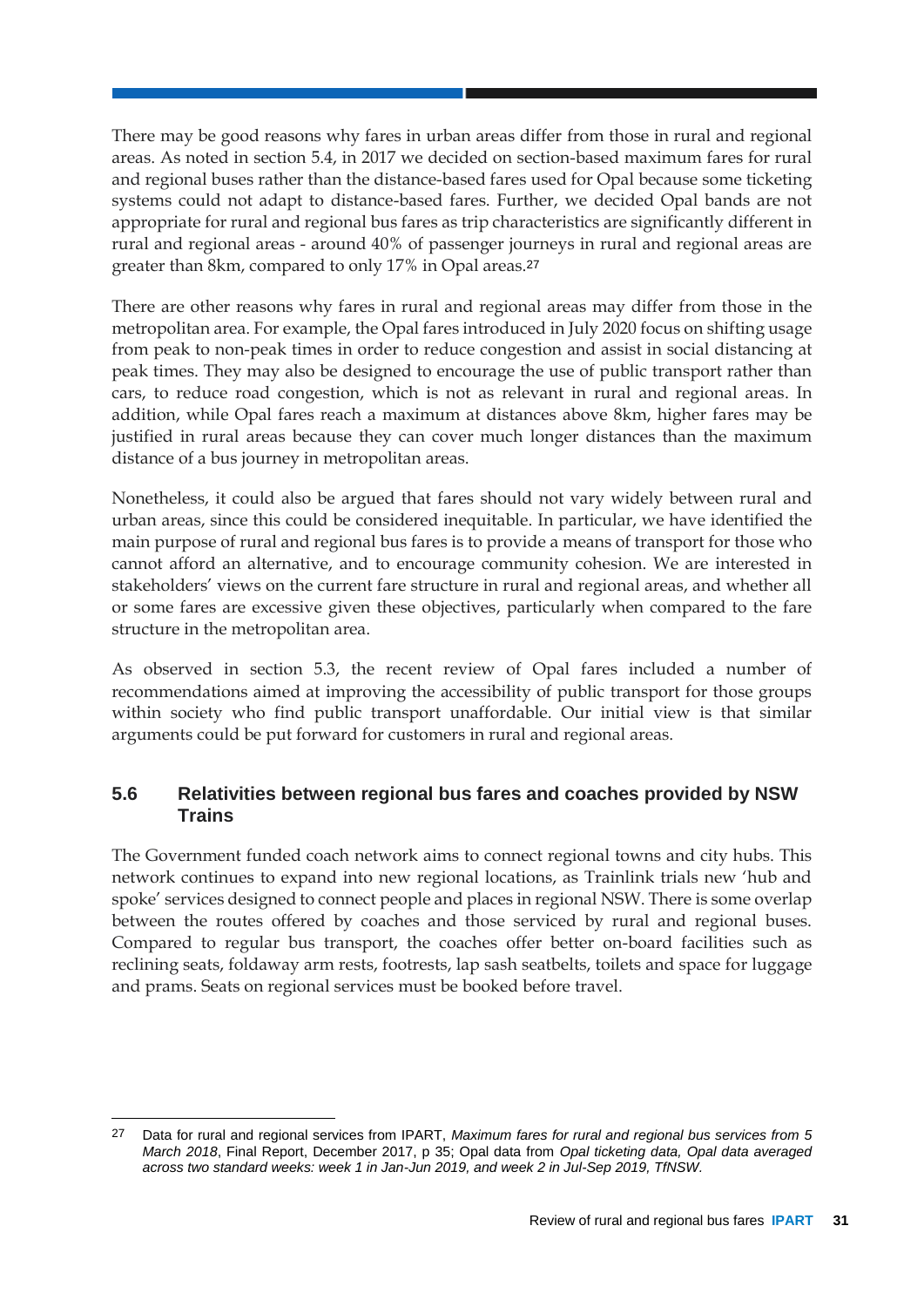NSW Trains reports that during 2018-19 eight new coach trials were started; a further four trials were extended, and three trials were cancelled due to low patronage.<sup>28</sup> When determining the viability of a new coach service, NSW Trains considers a range of factors including patronage and the broader economic benefit to communities, as well as the social benefit of connecting regional communities with education, medical and other facilities.

NSW Trains reports that in the first 16 months of the trial coach services NSW Trains provided more than 4,300 additional coach trips (more than 180,000 seats). More than 20,000 customers used the services, with up to 30% utilisation per route.<sup>29</sup>

Table 5.3 compares the maximum fares for rural and regional buses (as determined by IPART) to the Trainlink coach fare schedule. Fares on the Trainlink coach network are seasonal standard fares are available through much of the year, while peak pricing is charged during busier times such as school holidays.

Other various concessions and discounts are offered on the regional train and coach network, including a \$2.50 pensioner excursion fare which is available for intrastate travel outside of the Greater Sydney boundaries.

| <b>Rural and regional buses</b><br><b>NSW TrainLink coach fares</b> |                              |                                              |                                                                          |                                                                                     |
|---------------------------------------------------------------------|------------------------------|----------------------------------------------|--------------------------------------------------------------------------|-------------------------------------------------------------------------------------|
| <b>Fare band</b><br>(and km)                                        | <b>Maximum</b><br>adult fare | <b>Fares for</b><br>travel up to<br>(in km): | <b>Adult fares</b><br><b>Peak seasonal</b><br>fares<br><b>Full price</b> | <b>Adult fares</b><br><b>Standard seasonal</b><br>fares<br>20% off full price fares |
| 1 (0 to less than 2km)                                              | \$2.40                       |                                              |                                                                          |                                                                                     |
| 2 (2 to less than 10km)                                             | \$3.60                       |                                              |                                                                          |                                                                                     |
| 3 (10 to less than 25km)                                            | \$5.10                       |                                              |                                                                          |                                                                                     |
| 4 (25 to less than 40km)                                            | \$7.60                       | 46                                           | \$6.92                                                                   | \$5.54                                                                              |
| 5 (40 to less than 60km)                                            | \$10.10                      | 56                                           | \$9.22                                                                   | \$7.38                                                                              |
| 6 (60 to less than 90km)                                            | \$15.10                      | 66                                           | \$11.53                                                                  | \$9.22                                                                              |
|                                                                     |                              | 75                                           | \$13.84                                                                  | \$11.07                                                                             |
|                                                                     |                              | 84                                           | \$14.98                                                                  | \$11.98                                                                             |
|                                                                     |                              | 99                                           | \$16.14                                                                  | \$12.91                                                                             |
| 7 (90 to less than 120km)                                           | \$21.90                      | 109                                          | \$18.45                                                                  | \$14.76                                                                             |
|                                                                     |                              | 119                                          | \$19.60                                                                  | \$15.68                                                                             |
| 8 (120 to less than 160km)                                          | \$30.70                      | 129                                          | \$21.90                                                                  | \$17.52                                                                             |
|                                                                     |                              | 149                                          | \$26.51                                                                  | \$21.21                                                                             |
| 9 (160 to less than -<br>200km)                                     | \$40.70                      | 169                                          | \$29.98                                                                  | \$23.98                                                                             |
|                                                                     |                              | 189                                          | \$33.43                                                                  | \$26.74                                                                             |
| 10 (200km or more)                                                  | \$50.60                      | 209                                          | \$35.74                                                                  | \$28.59                                                                             |
|                                                                     |                              | 229                                          | \$40.35                                                                  | \$32.28                                                                             |
|                                                                     |                              | 249                                          | \$44.96                                                                  | \$35.97                                                                             |

| Table 5.3 | Comparison of maximum fares - buses versus Trainlink coaches |  |  |  |  |  |
|-----------|--------------------------------------------------------------|--|--|--|--|--|
|-----------|--------------------------------------------------------------|--|--|--|--|--|

<sup>28</sup> NSW Trains, *Annual report, 2018-19*, p 27.

<sup>29</sup> NSW Trains, *Annual report, 2018-19*, p 27.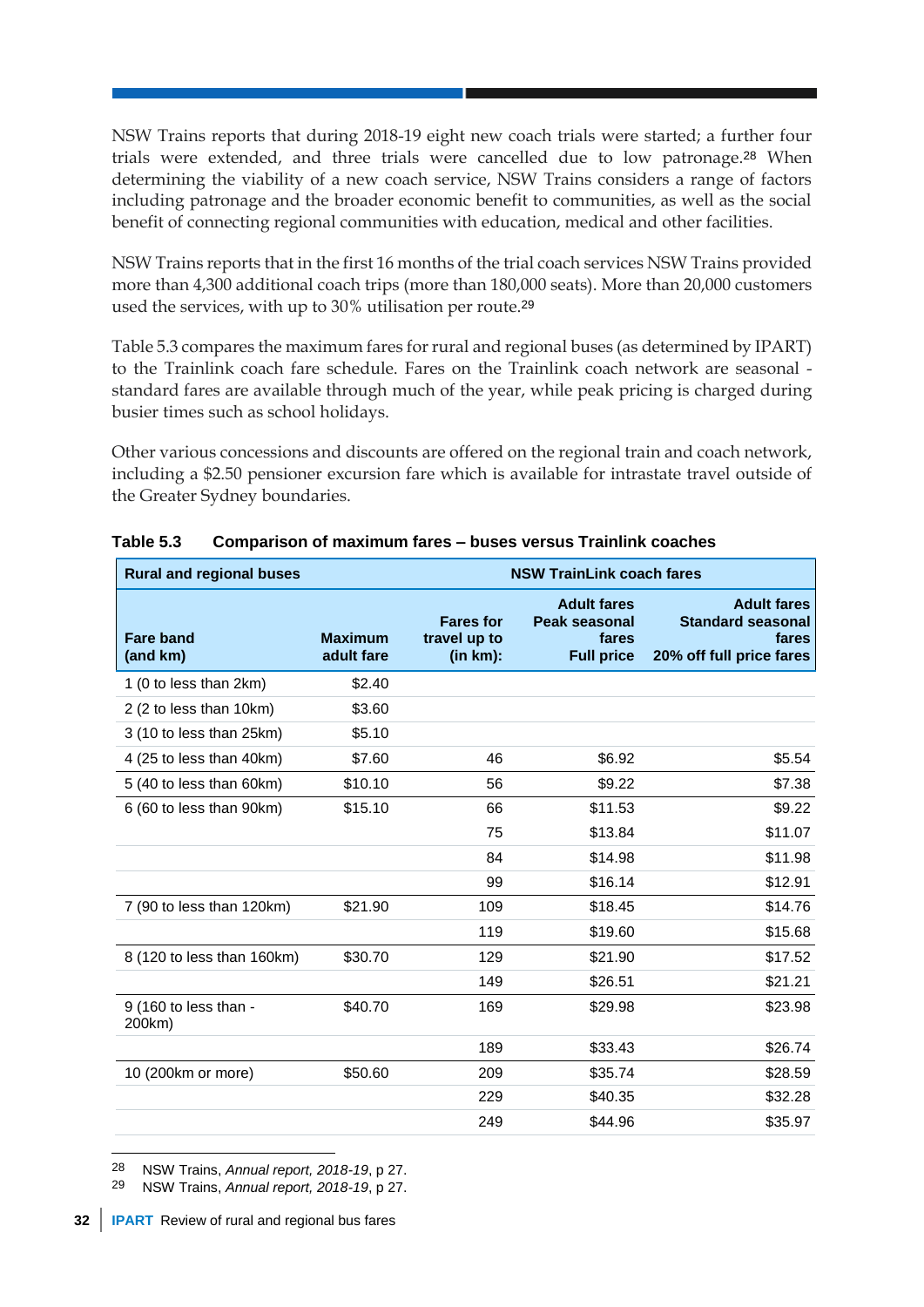| 269                         | \$47.27                                                    | \$37.82 |
|-----------------------------|------------------------------------------------------------|---------|
| 289                         | \$49.57                                                    | \$39.66 |
| 309                         | \$53.03                                                    | \$42.42 |
| 329                         | \$56.49                                                    | \$45.19 |
| than 329km (up to 2,599km). | Numerous additional fare bands apply for distances greater |         |

**Note:** For NSW Trainlink, standard fares apply for 246 days in 2020 and peak fares apply for 109 days. **Source:** TfNSW, Email correspondence dated 15 June 2020; IPART, *Maximum fares for rural and regional bus services from 5 March 2018, Final report*, December 2017, p 7.

Table 5.3 shows that for short journeys (up to 25km), the maximum fare for rural and regional buses is lower than the fare for Trainlink coaches (though as noted previously, actual bus fares may be less than the maximum allowed). For distances greater than 25km up to 290km, the Trainlink coach fare is generally less than the maximum fare determined by IPART for rural and regional buses. For journeys greater than 290km, buses again become a cheaper option (where buses are available for this distance).

As part of our review we will be seeking more information about the characteristics and fares of coach services provided by Trainlink, compared to the services and fares offered by rural and regional bus operators.

### IPART seeks comments on the following

13 Do you think aspects of the fare structure in rural and regional areas are inequitable compared to Opal fares in metropolitan Sydney, or compared to coach services offered by Trainlink?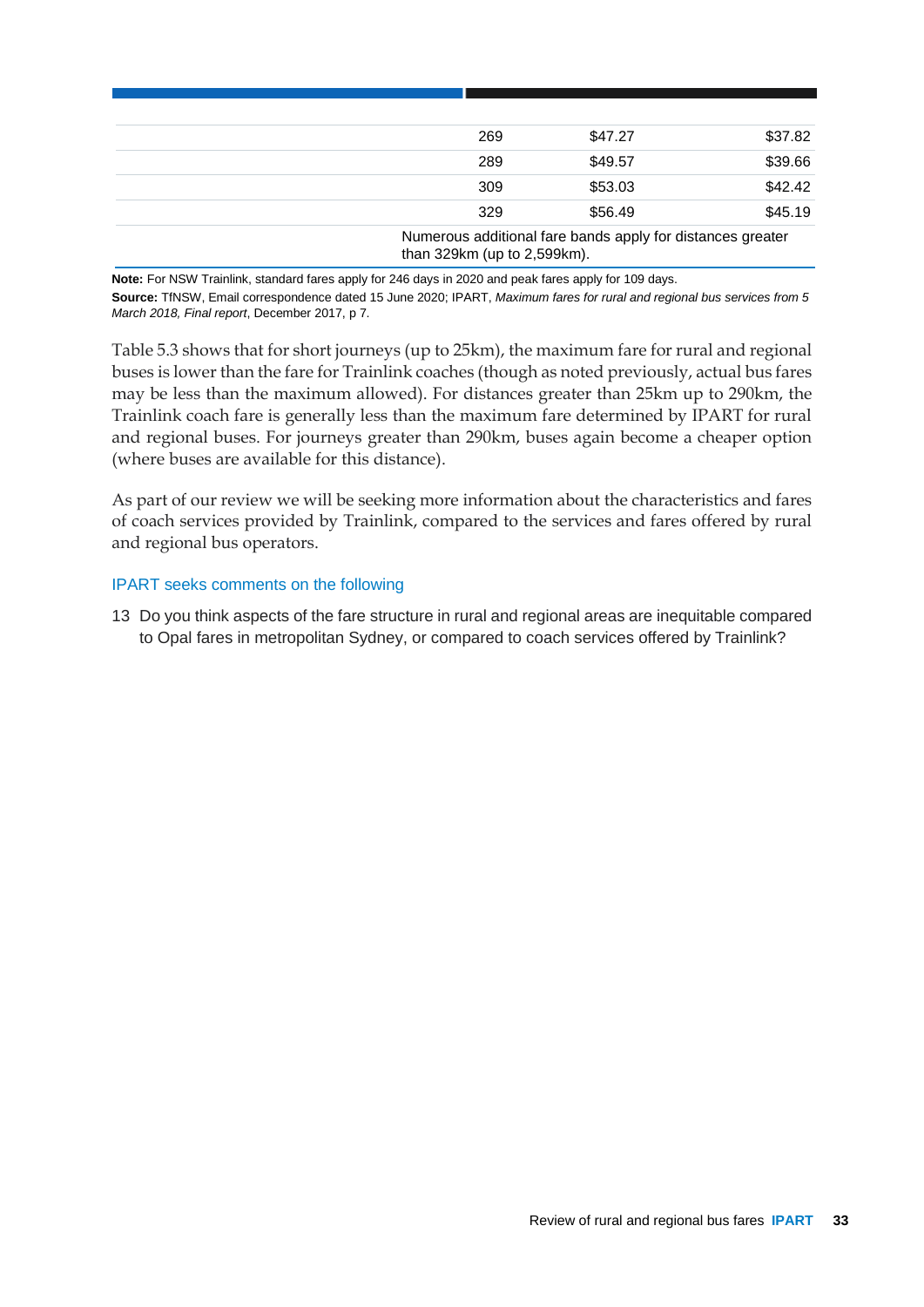# <span id="page-39-0"></span>6 The development of on-demand services

The Minister's referral asks IPART to consider the development of on-demand services in regional areas. On-demand services differ from traditional public transport services in that some aspects of the service vary according to customer needs and demand – for example, it could be flexibility in the departure time, route, pick-up and drop-off points, or type of vehicle. The customer experience of on-demand services sits somewhere between travelling by private car and catching a traditional, fixed-route timetabled public transport service.

On-demand services have the potential to reduce the need to run more expensive fixed-route services, or provide a 'first and last mile' public transport solution to replace car use and improve connectivity of the public transport system.

This section considers issues related to on-demand services, including:

- **TEART's previous determinations relating to on-demand services;**
- **v** Current trials of on-demand services in rural and regional NSW;
- **v** Pricing of on-demand services; and
- <span id="page-39-1"></span>• Options to improve on-demand services.

# **6.1 IPART's determinations regarding on-demand services**

In our final report for the 2017 pricing review, we noted there is an opportunity to significantly improve the value for money of public transport services in rural and regional areas of NSW.<sup>30</sup> In the shorter term (during the current contract period), we recommended a framework for procuring new transport services, including on-demand services. In summary, this framework involves:

- 1. Assessing community needs for public transport services (including unmet needs) against current services.
- 2. Identifying high priority bus services for improvement those routes where the actual cost per passenger journey is at least 25% higher than the efficient cost per passenger journey.
- 3. Assessing high priority services to identify opportunities for improvement for example reducing costs by changing routes, timetables, bus sizes, etc, or by adding ondemand components to improve patronage and reduce cost per passenger.
- 4. Negotiating to implement opportunities for improvement through variations to the contract.
- 5. Setting fares for on-demand bus service components.

<sup>-</sup>30 IPART, *Maximum fares for rural and regional bus services from 5 March 2018*, Final Report, December 2017, pp 85-94.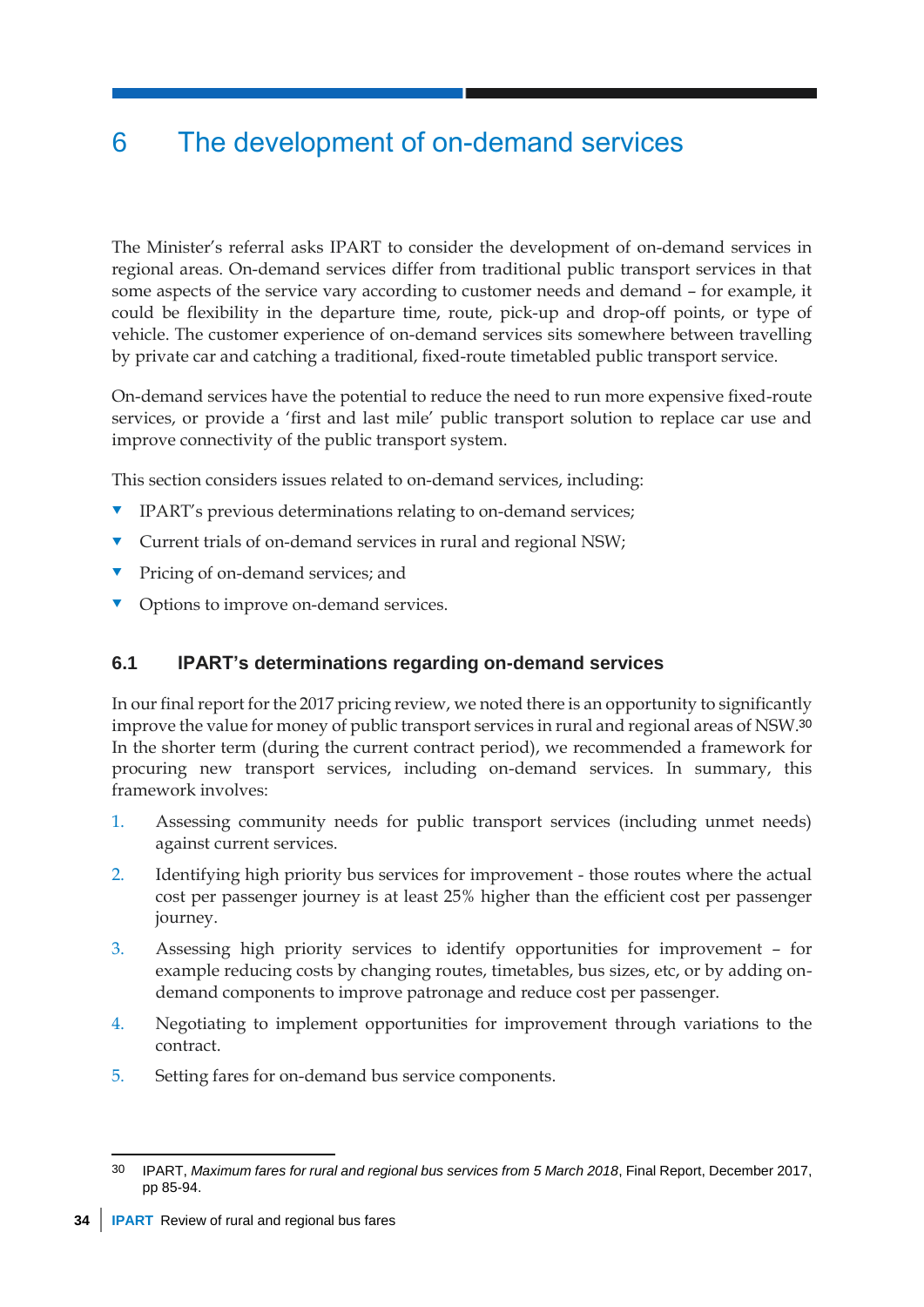IPART recommended that where the improved service includes an on-demand component, the bus operator should propose a fare surcharge for this component, up to a maximum of \$5 (including GST). The surcharge would be applicable to booked customers using the ondemand service, and would be charged in addition to the fare for the fixed route component.

IPART also reviewed on-demand bus fares for metropolitan and outer metropolitan areas as part of our recent review of Opal fares.<sup>31</sup> IPART's recommendation in these areas is that maximum fares for on-demand services are set at the same level as maximum single fares for the relevant mode of transport. We based this decision on several considerations, including:

- High-cost, low-patronage fixed route services should not simply be replaced by even higher-cost on-demand services – allowing Government to determine the best type of public transport within the bounds of a single maximum fare.
- Where on-demand services replace fixed-route services, passengers should not be penalised by higher fares when fixed route services are not available, and taxpayers should not subsidise more expensive on-demand services where providing fixed routes may be cheaper.
- Subsidising on-demand services too much could crowd out innovation in private transport services – such as commercial car share, ride share and bike share services.
- **•** Pricing on-demand buses consistent with fixed route bus services would encourage seamless integration of the public transport network.

Our review will consider these issues for on-demand services in rural and regional areas. We note that differences in the context of rural and regional buses compared to metropolitan buses, their purpose, and characteristics of both the services and their customers, could result in IPART reaching different conclusions in rural and regional areas versus metropolitan areas.

### IPART seeks comments on the following

14 Do you agree with the framework outlined in section [6.1](#page-39-1) for procuring new transport services, including on-demand services?

<sup>-</sup>31 IPART, *Opal fares 2020-2024, On-demand bus fares*, Information paper, December 2019.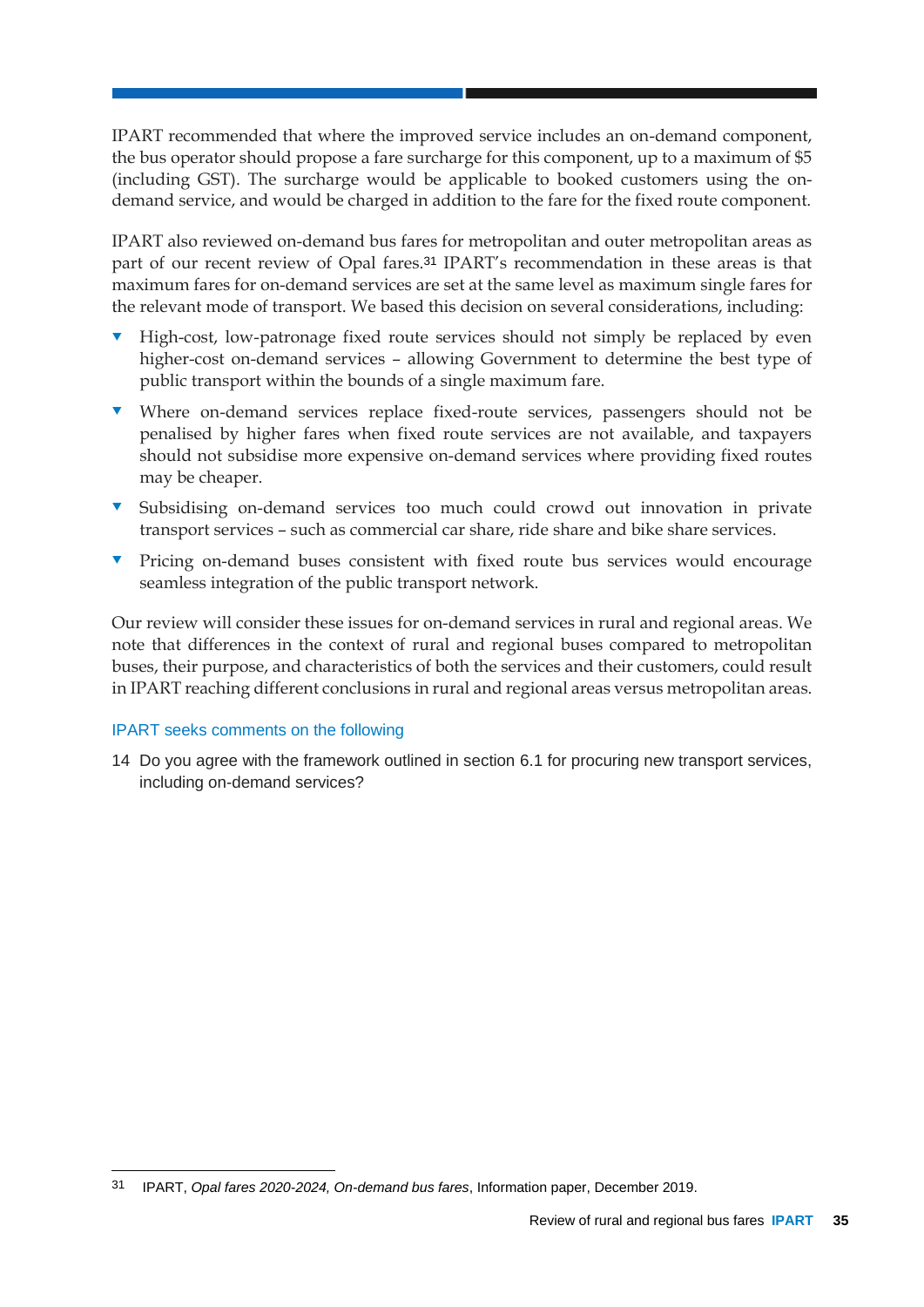# <span id="page-41-0"></span>**6.2 Trials of on-demand services in rural and regional NSW**

Before on-demand services were trialled, the Government already provided funding for one type of on-demand transport through contracts with 92 community transport organisations, which provide support to those aged 65 years or older, young people with disabilities and their carers, as well as financially disadvantaged people or those living in remote or isolated areas of NSW.

In addition, a number of trials of on-demand services have been running across regional and rural NSW, as shown in Figure 6.1.



**Figure 6.1 On-demand services operating in NSW as part of a trial**

Source: Transport for NSW, On Demand public transport, https://transportnsw.info/travel-info/ways-to-get-around/ on-demand#:~:text-On%20Demand%20is%20a%20flexible.as%20part%20of%20a%20trial..accessed 2 July 2020.

**Source:** TfNSW, *On demand public transport*, https://transportnsw.info/travel-info/ways-to-get-around/ on-demand, viewed 3 July 2020.

In some areas these trials involve a door-to-door service but in others they act as a feeder service to the main transport services, as shown in the examples below.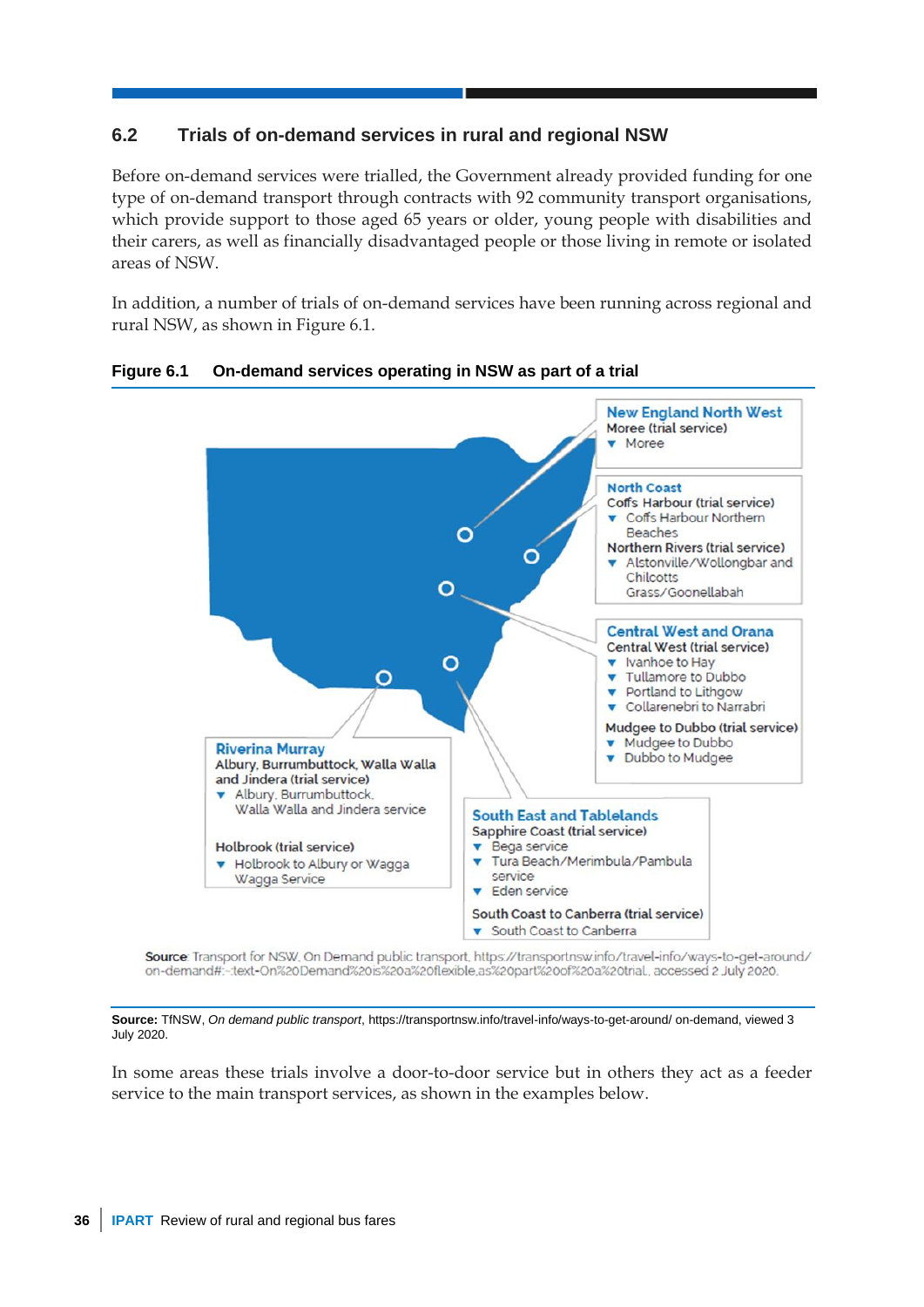| <b>Region and service</b>                                                                                    | <b>Hours of operation</b>                                                                                                                                                               | <b>Bookings can</b><br>be made via                              | Pick up/ drop offs points                                                                                                       |  |  |  |  |  |  |
|--------------------------------------------------------------------------------------------------------------|-----------------------------------------------------------------------------------------------------------------------------------------------------------------------------------------|-----------------------------------------------------------------|---------------------------------------------------------------------------------------------------------------------------------|--|--|--|--|--|--|
| <b>Central West and Orana</b>                                                                                |                                                                                                                                                                                         |                                                                 |                                                                                                                                 |  |  |  |  |  |  |
| Ivanhoe to Hay                                                                                               | Fortnightly every<br>Thursday                                                                                                                                                           | Phone                                                           | Pick up at or near home / drop<br>off at a predefined place of<br>interest                                                      |  |  |  |  |  |  |
| <b>New England North West</b>                                                                                |                                                                                                                                                                                         |                                                                 |                                                                                                                                 |  |  |  |  |  |  |
| Moree on-demand<br>service                                                                                   | 7 days a week (excluding<br>public holidays)<br>7am to 7pm                                                                                                                              |                                                                 | Pick up at or near home / drop<br>off at desired destination within<br>Moree                                                    |  |  |  |  |  |  |
| Moree route service                                                                                          |                                                                                                                                                                                         | Phone or text                                                   |                                                                                                                                 |  |  |  |  |  |  |
|                                                                                                              | 7 days a week - 7.35am<br>to 6.05pm to meet the<br>morning and evening<br>train                                                                                                         |                                                                 | Connects Moree station with<br>selected points within Moree                                                                     |  |  |  |  |  |  |
| <b>North Coast</b>                                                                                           |                                                                                                                                                                                         |                                                                 |                                                                                                                                 |  |  |  |  |  |  |
| Zone1 suburbs of<br>Woolgoolga, Safety<br>Beach and<br>Mullaway<br>Zone $2$ – suburbs of<br>Arrawra, Arrawra | Monday to Friday 7am to<br>7pm<br>Saturday - 8am to 2pm<br>(No service on Sunday<br>and public holidays)                                                                                | Phone, online via<br>website or<br>through Woopi<br>Connect app | Pick up at or near home / drop<br>off at any destination within zone<br>Allows travel across zones at a<br>slightly higher fare |  |  |  |  |  |  |
| Headland and<br>Corindi Beach                                                                                |                                                                                                                                                                                         |                                                                 |                                                                                                                                 |  |  |  |  |  |  |
| <b>South Coast</b>                                                                                           |                                                                                                                                                                                         |                                                                 |                                                                                                                                 |  |  |  |  |  |  |
| Bateman's Bay (BB)<br>to Canberra Airport<br>(CA)                                                            | Six days - Sunday to<br>Friday (including public<br>holidays, except<br>Christmas Day)<br>Departs BB at 7.30am to<br>reach CA at 9.45am<br>Leaves CA at 4.45pm to<br>reach BB at 6.45pm |                                                                 | Call or via website Pick up and drop off at coastal<br>locations along the way to and<br>from CA                                |  |  |  |  |  |  |

#### **Table 6.1 Examples of on-demand trials in regional NSW**

**Source:** TfNSW website[, https://transportnsw.info/travel-info/ways-to-get-around/on-demand,](https://transportnsw.info/travel-info/ways-to-get-around/on-demand) viewed 3 July 2020.

As part of our review we will be analysing experience with on-demand services in rural and regional NSW, including the:

- $\bullet$  characteristics of the on-demand services (for example, point to point, point to hub, etc)
- **v** prices charged for on-demand services
- **v** patronage of these services, and any impact on the patronage of scheduled bus services (assuming these have continued unchanged during the trial period)
- $\bullet$  characteristics of customers using the on-demand service (where available) such as adult fares, concession fares, etc
- $\bullet$  feedback from operators and customers on the value of the services, and
- the impact on other transport services, eg, taxi services, community buses, ride sharing services.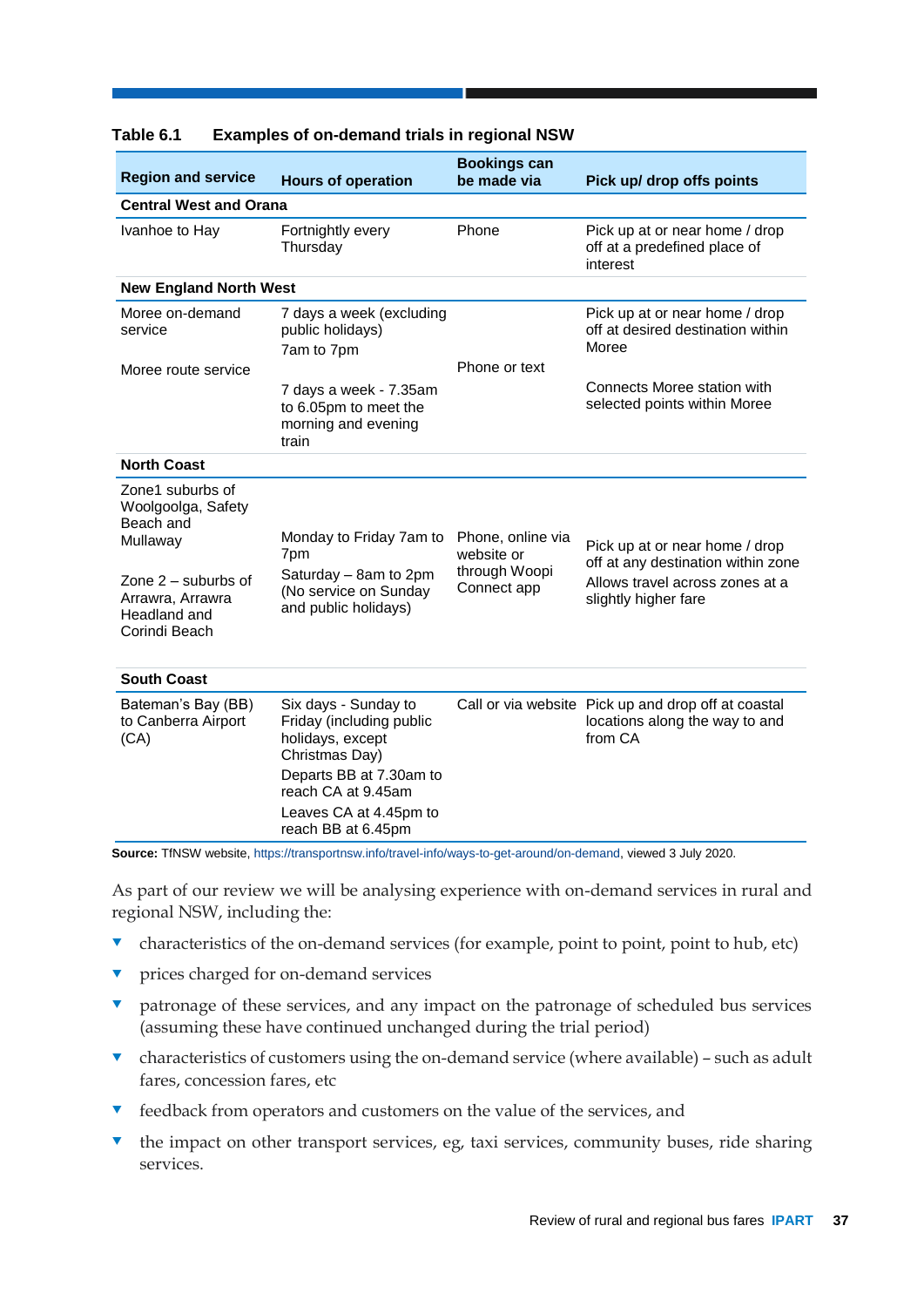- 15 How can different types of on-demand services, for example community transport and other on-demand services, be co-ordinated in the most effective and cost-efficient way?
- 16 What has been the experience of on-demand services in the trials that have been conducted in rural and regional areas? How have they impacted scheduled bus services and other transport services (such as taxis)?

# <span id="page-43-0"></span>**6.3 Pricing on-demand services**

Our review will also consider the pricing of on-demand rural and regional bus services.<sup>32</sup> There may be an argument for setting the maximum price for these services above the standard price for scheduled bus services, given the on-demand component offers a higher level of service for the customer. However, where on-demand services replace (rather than enhance) scheduled services, there is a risk that customers will be forced to pay more than their current fares. While they may enjoy a higher level of service, some customers may not be able to afford the additional cost.

For this reason we consider it important that, particularly where on-demand services replace scheduled services, concession fares be available to vulnerable customers, so they are not worse off than their current situation. As observed in section [5.3,](#page-28-0) our initial view is that access to concession fares should be broadened in line with our recommendations for Opal card users.

As noted in section [6.1,](#page-39-1) our recent review of Opal fares recommends that on-demand fares should not exceed fares for scheduled services. We are interested in understanding whether we should take a consistent approach in rural and regional areas. Alternatively, whether differences in the purpose of rural and regional bus services, and the characteristics of both the services and their customers, suggest that our conclusions may differ to those reached in the Opal fare review.

### IPART seeks comments on the following

17 How should IPART determine a maximum price for on-demand services?

<sup>-</sup>32 Under the Act, IPART is empowered to determine appropriate maximum fares for on-demand bus services that involve the transport of passengers, by bus (being a motor vehicle that seats more than 12 adults), within or partly within NSW; and are operated by a corporation constituted under the Transport Administration Act 1988, or provided by an operator under a passenger service contract (unless the contract expressly provides that Division 2 of Part 7 of the Act does not apply to the service).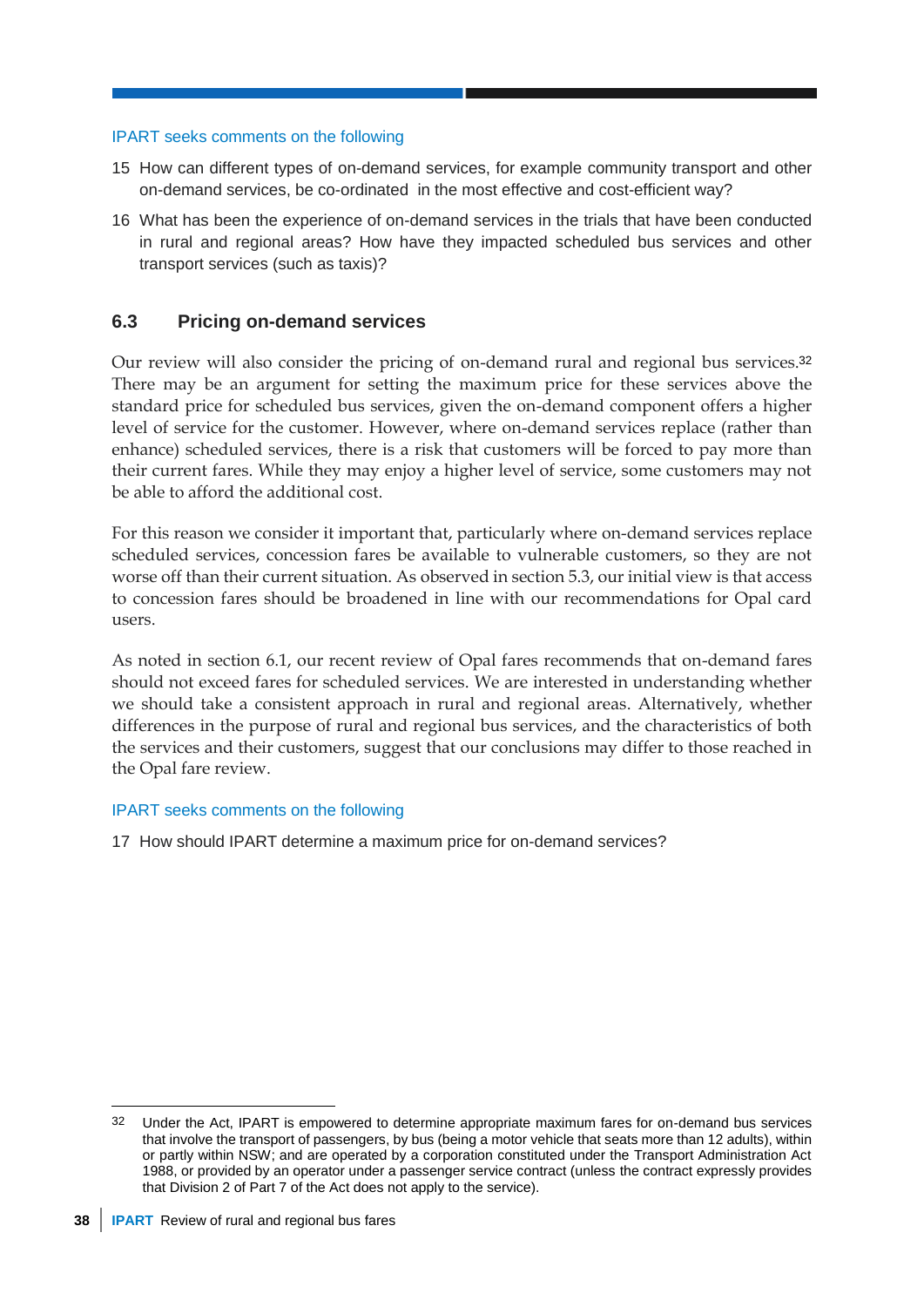# <span id="page-44-0"></span>**6.4 Options to improve on-demand services**

IPART is interested in opportunities to improve transport services in rural and regional NSW through the introduction or expansion of on-demand services, where they have the potential to improve services (including meeting unmet demand) or to reduce the cost of providing existing services.

# **6.4.1 Replacing high-cost services**

The framework we proposed in our 2017 review was to focus first on potential improvements to those services which are high cost per passenger, relative to efficient costs. Many rural and regional bus routes have low patronage, and there may be opportunities to replace scheduled services with a form of on-demand or ride sharing service. This service could involve booking ahead, so that passengers could be aggregated into groups according to their origin, destination and desired timeframe, and the resulting ride sharing route and timing could be optimised.

If the objective is to reduce costs relative to the current situation, then on-demand services will need to replace some existing scheduled bus services. Further, it is important to consider which costs to compare. Where the fleet of buses is already required to run school bus services or peak services, the additional cost of running regular scheduled services during other times may be relatively low (fuel, additional maintenance, and possibly an element of additional labour costs). Similarly, the cost of on-demand services will depend on the additional costs they impose.

We also note that there may be some customer groups who find it difficult to access ondemand services, particularly if it requires pre-booking or use of a phone app. Replacing scheduled services with on-demand services could reduce the service available to these customers.

# **6.4.2 Maximising customer benefits**

The objective of on-demand services may also focus on improving customer benefits, rather than necessarily reducing the cost to taxpayers. In rural and regional areas, scheduled bus services tend to be infrequent and involve circuitous routes, which take much longer than direct car travel. There is likely to be latent or unmet demand for transport services in some areas at the moment because existing bus services are inconvenient.

Introducing on-demand or ride sharing options could increase customer benefits and overall patronage by improving the convenience of travel, through closer pick-up and drop-off points, more flexible timing and shorter travel times.

Given the demographics of rural and regional areas, the take-up of on-demand services may be affected by the technology used for bookings (eg, telephone versus online). Our survey results for the 2017 review found that older cohorts prefer services to be delivered other than through digital channels.<sup>33</sup>

<sup>-</sup>33 Orima Research, *Survey of rural and regional buses and on-demand transport services*, August 2017, p 33.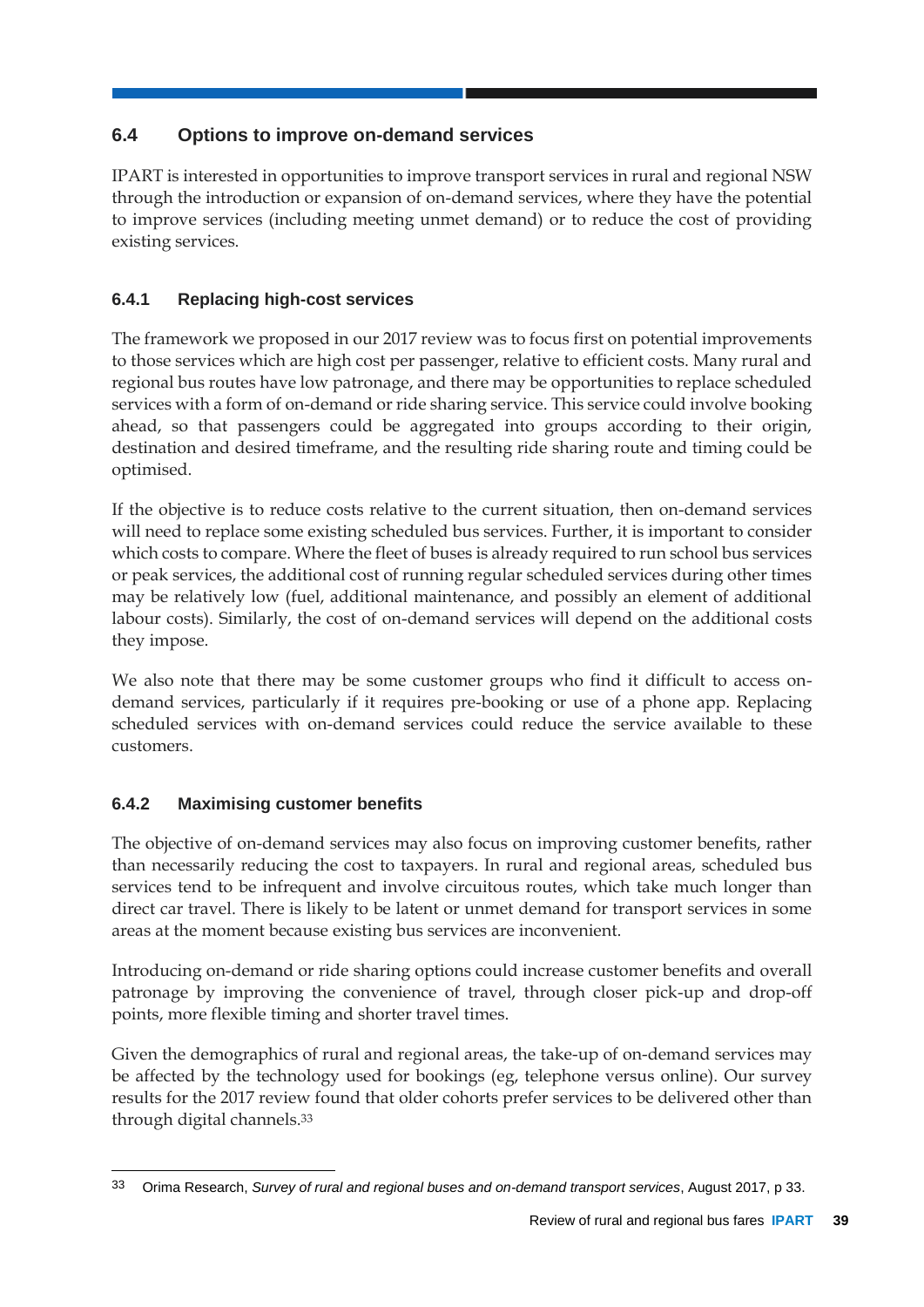# **6.4.3 Reducing barriers to on-demand services**

There may be barriers to the development of on-demand services in rural and regional areas. For example, where there are costs involved in developing and administering booking services (either via telephone, online or app-based), or developing algorithms to optimise routes for customers, these costs may be a barrier for smaller bus operators.

These barriers may inhibit the development of on-demand services, even if they are beneficial to customers in the long run. One option would be to seek to reduce these cost barriers through the joint development of technology needed to support on-demand services – either funded by a group of operators, or subsidised by Government.

# **6.4.4 Competition in on-demand services**

As noted in section [4.3.3,](#page-24-0) competitive tendering could be introduced for elements of service provision, such as on-demand services, rather than the bus contract as a whole. One of the concerns we noted in our Opal review is that subsidising on-demand services too much could crowd out innovation in private transport services.<sup>34</sup> These services include car share, ride share and bike share services such as taxis, Uber and GoGet, which may be alternatives to ondemand services provided by bus operators.

We note that the potential for commercial on-demand services in rural and regional areas is likely to differ from metropolitan areas, given the smaller and more dispersed population outside metropolitan areas, as well as the predominant use of cars.

Figure 6.2 summarises results from a survey undertaken on behalf of IPART in late 2019, analysing the use of point-to-point services in different parts of NSW. It shows that 49% of Sydney respondents had used taxis in the previous 6 months, compared to 35% for respondents from other urban areas and 34% for non-urban areas.

The contrast between urban and other areas is even greater for the use of ride share services. While 51% of Sydney respondents had used ride share services in the 6 months prior to being surveyed, only 29% of respondents in other urban areas had used them. In non-urban areas the use of rideshare services in the previous 6 months was even lower, at 14% of respondents. These differences are likely to reflect differences in the availability of ride share services in non-urban areas, their cost, and alternatives such as the use of private cars.

<sup>-</sup>34 IPART, *Opal fares 2020-2024, On-demand bus fares*, Information paper, December 2019, p 3.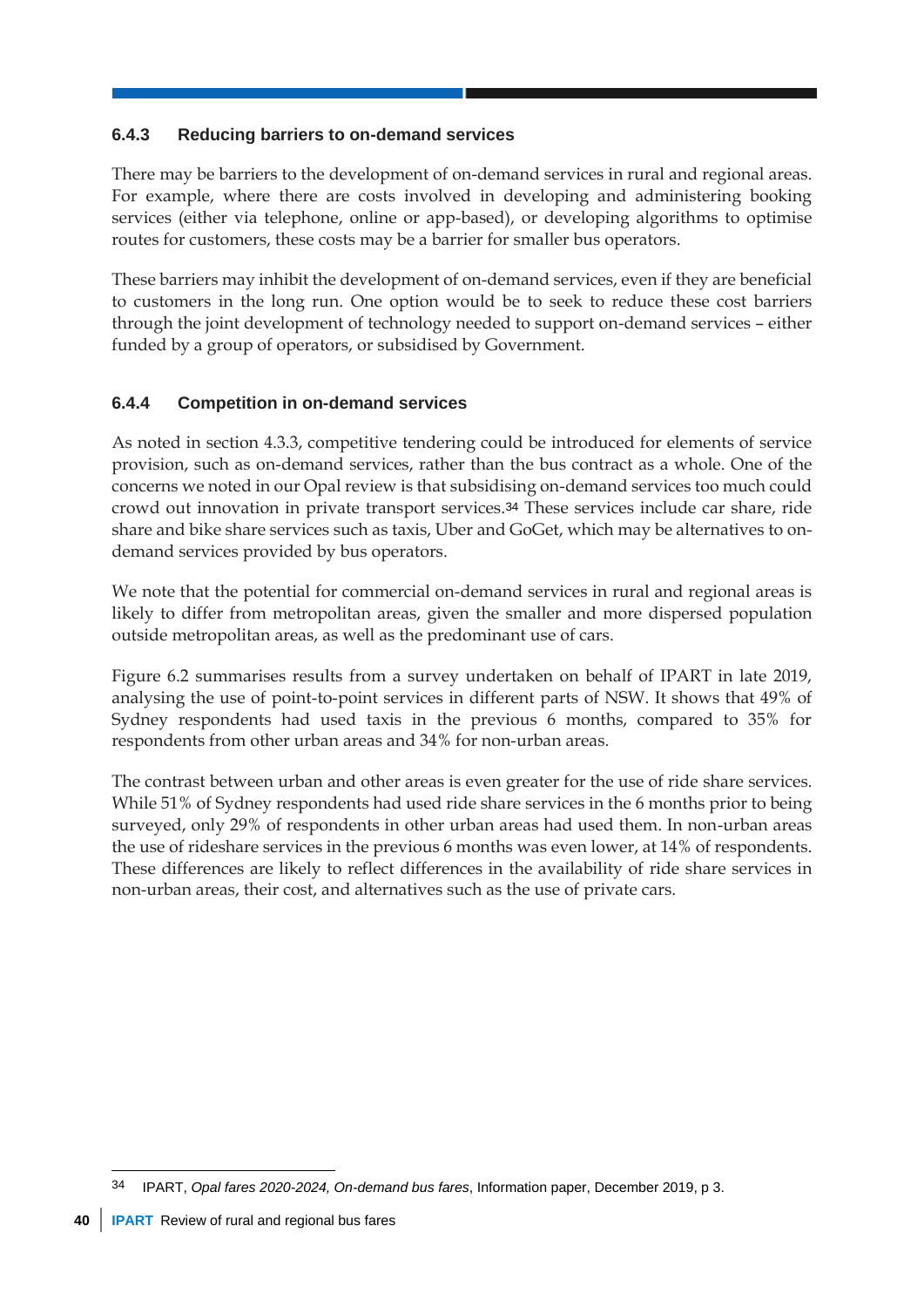|  | Figure 6.2 Use of point-to-point transport services in different parts of NSW, 2019 |
|--|-------------------------------------------------------------------------------------|
|--|-------------------------------------------------------------------------------------|

| Use in the last 6<br>months |             | <b>Taxis</b>  |                              | <b>Rideshare</b><br><b>Services</b> |               |                              | <b>Limousines or</b><br><b>Other Hire</b><br>Vehicles |               |                              |                              |
|-----------------------------|-------------|---------------|------------------------------|-------------------------------------|---------------|------------------------------|-------------------------------------------------------|---------------|------------------------------|------------------------------|
|                             |             | <b>Sydney</b> | <b>Other</b><br><b>Urban</b> | <b>Rest of</b><br><b>NSW</b>        | <b>Sydney</b> | <b>Other</b><br><b>Urban</b> | <b>Rest of</b><br><b>NSW</b>                          | <b>Sydney</b> | <b>Other</b><br><b>Urban</b> | <b>Rest of</b><br><b>NSW</b> |
| Used in last 6 months       | 2019        | 49%           | 35%                          | 34%                                 | 51%           | 29%                          | 14%                                                   | 10%           | 10%                          | 6%                           |
| (Base = all respondents)    | Sample size | 2095          | 522                          | 446                                 | 2095          | 522                          | 446                                                   | 2095          | 522                          | 446                          |
|                             | 2018        | 52%           | 37%                          | 29%                                 | 48%           | <b>28%</b>                   | 15%                                                   | 13%           | 13%                          | 5%                           |
|                             | Sample size | 2147          | 533                          | 478                                 | 2147          | 533                          | 478                                                   | 2147          | 533                          | 478                          |
|                             | 2017        | 51%           | 35%                          | 32%                                 | 36%           | 10%                          | 8%                                                    | 11%           | 8%                           | 4%                           |
|                             | Sample size | 2048          | 501                          | 453                                 | 2048          | 501                          | 453                                                   | 2048          | 501                          | 453                          |
| Used in last 6 months       | 2019        | 51%           | 36%                          | 37%                                 | 54%           | 36%                          | 31%                                                   | 13%           | 13%                          | 11%                          |
| (Base = aware of service)   | Sample size | 2040          | 497                          | 415                                 | 1968          | 420                          | 197                                                   | 1626          | 396                          | 227                          |
|                             | 2018        | 53%           | <b>38%</b>                   | 32%                                 | 51%           | 36%                          | 35%                                                   | 15%           | <b>16%</b>                   | 10%                          |
|                             | Sample size | 2104          | 523                          | 438                                 | 2015          | 409                          | 205                                                   | 1784          | 432                          | 247                          |
|                             | 2017        | 52%           | 36%                          | 35%                                 | 41%           | 17%                          | 27%                                                   | 14%           | 10%                          | 9%                           |
|                             | Sample size | 2009          | 487                          | 146                                 | 1825          | 297                          | 131                                                   | 1686          | 374                          | 202                          |

**Source:** Orima Research, *IPART 2019 Point-to-point transport survey report*, 25 November 2019, p 6.

If the Government wants to provide on-demand services as part of its subsidised public transport policy in rural and regional areas, these services should be provided at lowest cost. Our initial view is that there may be benefit in introducing competition into the provision of on-demand services, where this is feasible. Competition could take different forms, such as:

- **v** competitively tendering on-demand services, or
- giving targeted customers discount vouchers which they can use for on-demand services from different providers, such as taxis, Ubers, or bus operators. This would also allow customers to respond to their preferred service offering.

#### IPART seeks comments on the following

18 What options should be considered for improving on-demand services in rural and regional NSW?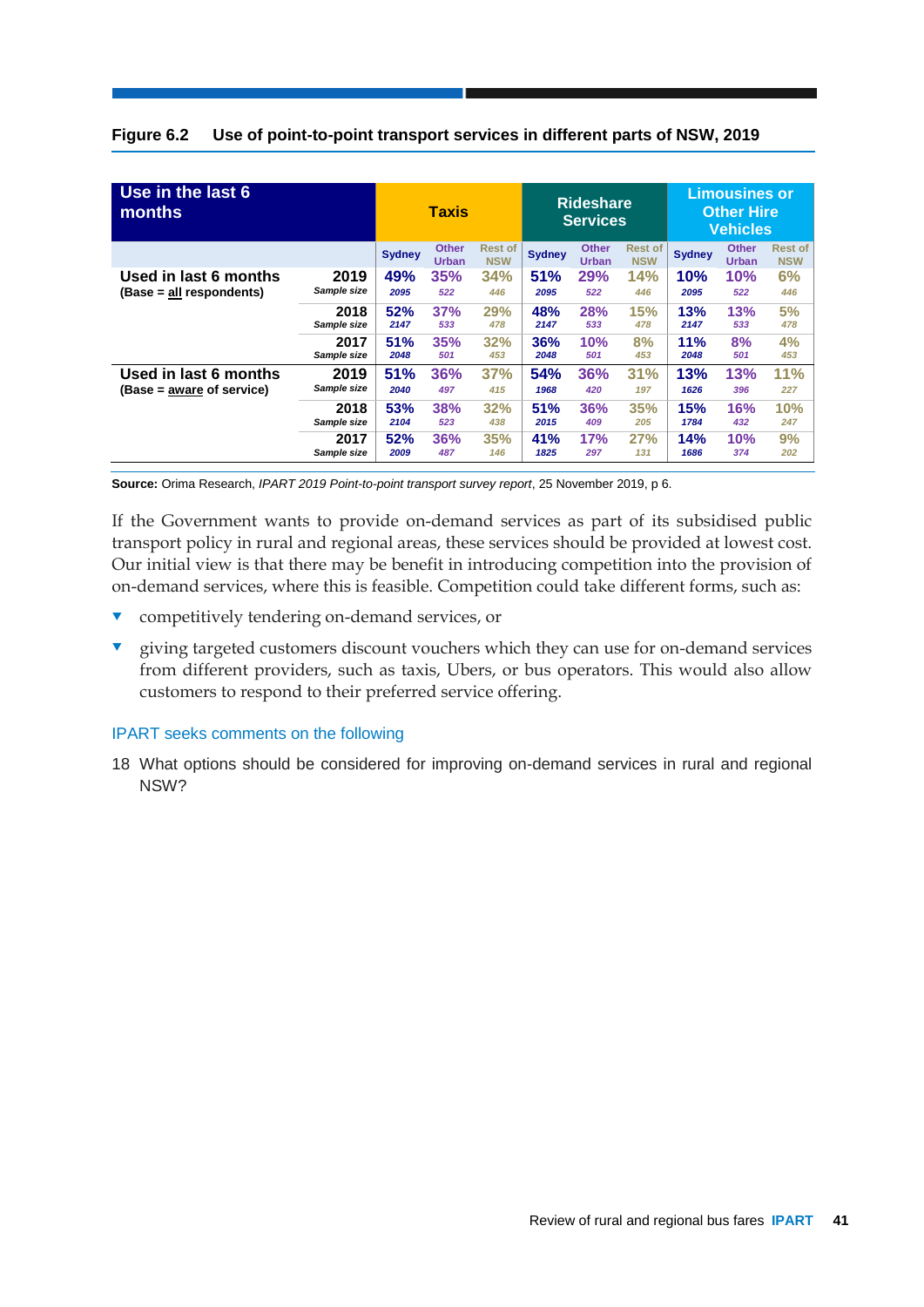<span id="page-47-0"></span>**Appendices**